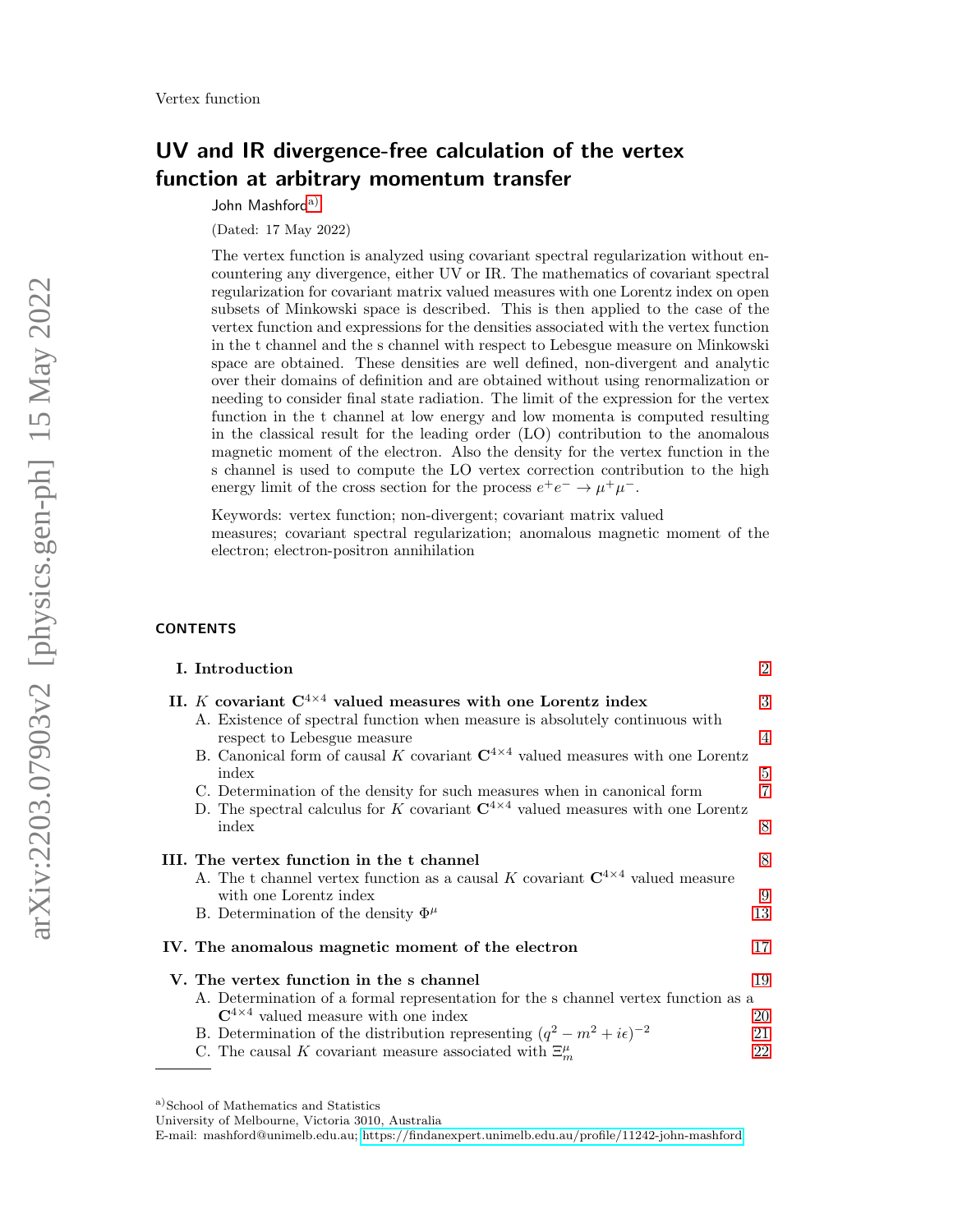| D. Determination of the density $\Phi_m^{\mu}$                                                                                                                                          | 23 |
|-----------------------------------------------------------------------------------------------------------------------------------------------------------------------------------------|----|
| VI. Computation of the vertex correction to the cross section for the<br>process $e^+e^- \rightarrow \mu^+\mu^-$ in the high energy limit                                               | 26 |
| A. Tree level for the process $e^+e^- \rightarrow \mu^+\mu^-$                                                                                                                           | 26 |
| B. Vertex correction for the process $e^+e^- \rightarrow \mu^+\mu^-$                                                                                                                    | 28 |
| VII. Conclusion                                                                                                                                                                         | 33 |
| Appendix 1: Computational verification of Lorentz invariance of<br>distribution $\partial_0 \Omega_m^{(2)\pm} + \Omega_m^{(3)\pm}$ computed to represent $(q^2 - m^2 + i\epsilon)^{-2}$ | 33 |

References [36](#page-35-0)

#### <span id="page-1-0"></span>I. INTRODUCTION

The calculation of the vertex function is a computation of great importance in quantum field theory (QFT) and has played an important role in QFT since its inception. The principal problem with the Feynman integral associated with the vertex function and other related Feynman integrals is its IR divergence<sup>[1](#page-35-1)[,2](#page-35-2)</sup>.

IR divergence is a significant problem in many areas of physics, from Yang-Mills theory<sup>[3](#page-35-3)[,4](#page-35-4)</sup>,  $\cosmology^5$  $\cosmology^5$  and quantum gravity<sup>[6](#page-35-6)</sup> to high energy physics<sup>[7](#page-35-7)</sup>.

The Feynman integral associated with the vertex function is both UV and IR divergent when treated in the conventional manner, i.e. when viewed as defining a function pointwise. The UV divergence is typically removed using Pauli-Villars or dimensional regularization together with the method of renormalization. The IR divergence can be avoided by introducing a photon mass  $m_{\gamma}$  for the virtual photon, however this parameter cannot be eliminated by renormalization. For example, in the high energy limit, the cross section involves the Sudakov double logarithm which remains after differences between cross sections at different scales are computed.

As well as occurring for some loop diagram Feynman integrals, IR divergence is associated with certain tree level processes involving initial or final state radiation (e.g. bremsstrahlung). An example is the process  $e^-e^- \rightarrow e^-e^- \gamma$ , i.e. Møller scattering with final state radiation. The IR divergences for such processes can be removed by giving the final state photon a fictitious mass  $m_{\gamma}$ . It has been found that when one computes the vertex correction contribution to the cross sections for such processes, the terms involving a virtual photon mass  $m_{\gamma}$  precisely cancel the terms involving a fictitious final state photon mass  $m_{\gamma}$ . This leads to the method currently used for removing IR divergences in QFT. One must include soft photon final state (or initial state) radiation in order to obtain finite cross sections.

It is usually stated<sup>[8,](#page-35-8)[9](#page-35-9)</sup> that the method described above for removing IR divergences is physically justified since cross sections associated with, for example,  $e^-e^- \rightarrow e^-e^-$  are not physically observable per se. Processes with different final states must be included. It is physically impossible to determine whether a final state is just an electron or an electron plus a number of soft or collinear photons. No experiment can observe soft photons at arbitrarily low energies, any detector has a finite resolution.

The above described approach is formalized in the Bloch-Nordsieck theorem<sup>[10](#page-35-10)</sup> which says that, given a finite energy resolution, IR divergences will always cancel in QED if finite state radiation is included. In QCD this theorem is not true and needs to be modified  $11,12$  $11,12$ . One has, in general for unitary theories, the KLN theorem<sup>[13–](#page-35-13)[17](#page-35-14)</sup> which says that, for such theories, IR divergences will cancel when all possible final and initial states are summed with respect to a finite energy window. This constitutes the general approach currently used to deal with IR divergences in  $QFT^{18-21}$  $QFT^{18-21}$  $QFT^{18-21}$ .

We have developed a method of regularization which we have called spectral regularization (see Refs.<sup>[22–](#page-35-17)[25](#page-35-18)</sup>) in which problematic objects in QFT are viewed as covariant complex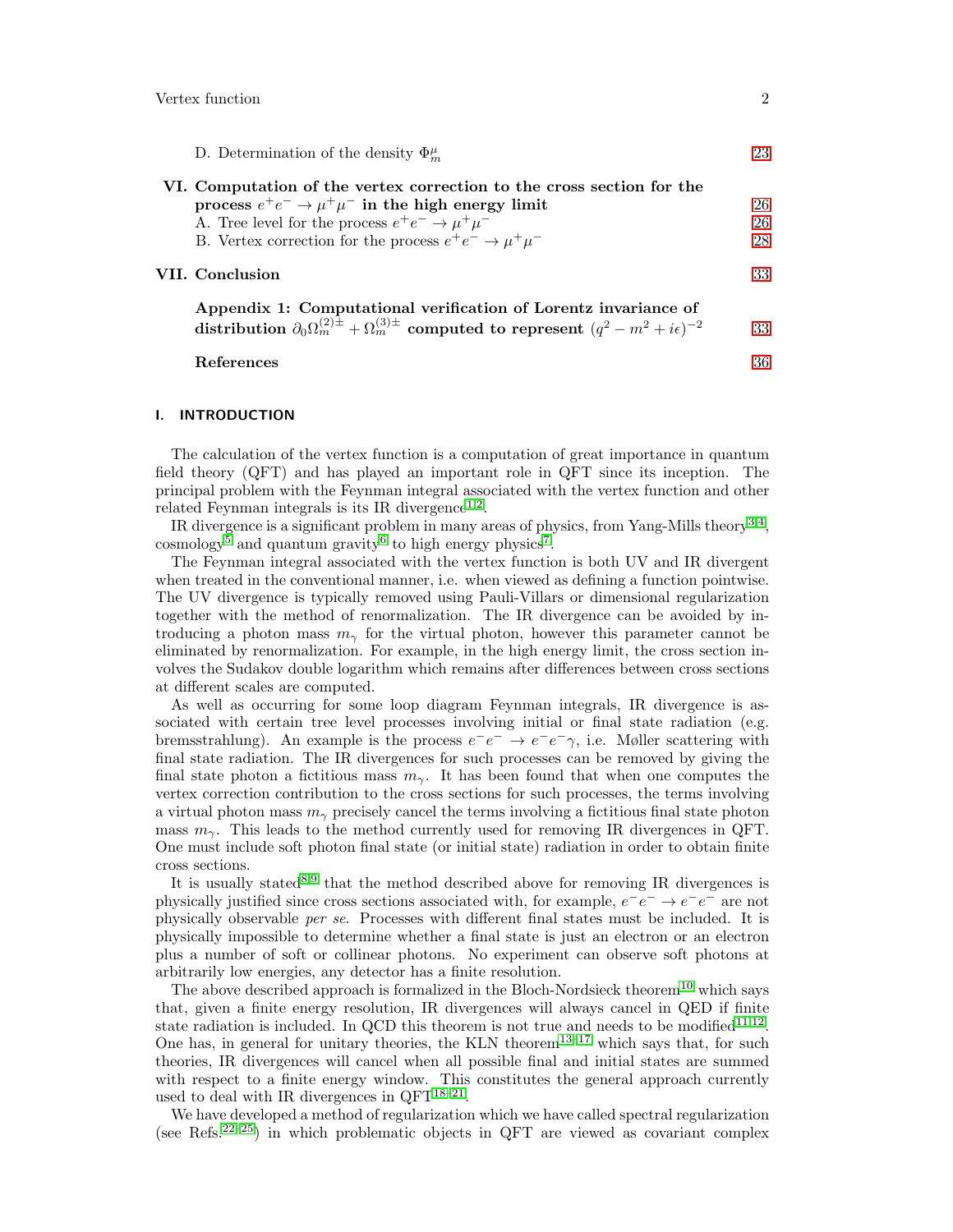vector, matrix or tensor valued measures on Minkowski space or subsets of Minkowski space, their spectra are computed using a spectral calculus and the densities associated with these spectra are used in QFT calculations. We now call this technique covariant spectral regularization in order to distinguish it from other techniques called "spectral regularization".

With covariant spectral regularization renormalization is not required to cancel UV divergences and final state radiation does not need to be considered in order to cancel IR divergences, since there are no divergences, UV or IR.

In the present paper we apply covariant spectral regularization to the vertex function and compute analytic matrix valued densities (with one Lorentz index) defined for arbitrary momentum transfer for this object in the t channel and the s channel without using renormalization or adding in computations associated with final state radiation.

The resulting densities which we have obtained without encountering either UV or IR divergence, can be used in QFT calculations. As an example, we compute from the t channel vertex function the leading order (LO) contribution to the anomalous magnetic moment of the electron. We also compute from the s channel vertex function the LO contribution to the high energy limit of the vertex correction contribution to the cross section for the process  $e^+e^- \rightarrow \mu^+\mu^-$  without needing to include final state radiation to cancel IR divergence.

In Section [II](#page-2-0) we present some of the mathematical techniques and formalism involved in covariant spectral regularization. In Section [III](#page-7-1) we apply these techniques to the case of the vertex function in the t channel and compute the density associated with this object. In Section [IV](#page-16-0) we use the results of Section [III](#page-7-1) to give a simple derivation of the expression for the LO contribution to the anomalous magnetic moment of the electron. In Section [V](#page-18-0) we compute the density associated with the vertex function in the s channel and in Section [VI](#page-25-0) we use this density in the calculation of the LO contribution to the high energy limit of the vertex correction contribution to the cross section for the process  $e^+e^- \to \mu^+\mu^-$ . The paper concludes with Section [VII.](#page-32-0)

# <span id="page-2-0"></span>II.  $K$  COVARIANT  $C^{4\times 4}$  VALUED MEASURES WITH ONE LORENTZ INDEX

Let  $K \subset U(2,2)$  be the group

$$
K = \left\{ \left( \begin{array}{cc} a & 0 \\ 0 & a^{\dagger - 1} \end{array} \right) : a \in GL(2, \mathbf{C}), |\det(a)| = 1 \right\}.
$$
\n<sup>(1)</sup>

K is locally isomorphic to  $SL(2, \mathbb{C}) \times U(1)$  and, as well as acting on  $\mathbb{C}^4$  in the usual way, it acts on  $\mathbb{R}^4$  in a natural way according to  $2^6$ 

$$
\kappa p = \Lambda(\kappa)p \text{ for } p \in \mathbf{R}^4,
$$

where  $\Lambda(\kappa)$  is the Lorentz transformation corresponding to  $\kappa \in K$ .  $\kappa \mapsto \Lambda(\kappa)$  is a homomorphism from K to the proper orthochronous Lorentz group  $O(1,3)^{\uparrow+}$ .

Let U be an open subset of Minkowski space such that  $O(1,3)^{\uparrow+}U = U$ , i.e.  $\Lambda p \in U, \forall \Lambda \in$  $O(1, 3)^{\uparrow +}$ ,  $p \in U$ .

Let  $\mathcal{B}_0(U) = \{ \Upsilon \in \mathcal{B}(U) : \overline{\Upsilon} \subset U \text{ and } \overline{\Upsilon} \text{ is compact} \}$  where  $\mathcal{B}(U)$  denotes the Borel algebra of U. By a Borel complex measure on U we will mean a map  $\mu : \mathcal{B}_0(U) \to \mathbb{C}$  such that for all  $C \in \mathcal{B}_0(U)$  the map  $\mu|_C : \mathcal{B}(C) \to \mathbf{C}$  defined by  $\mu|_C(\Upsilon) = \mu(\Upsilon)$  is a Borel complex measure on C in the usual sense<sup>[27](#page-35-20)</sup> (and is hence finite on C). For the rest of this paper the term 'measure' will mean 'Borel measure'.

A complex matrix valued measure with one index  $\Phi^{\mu} : \mathcal{B}_0(U) \to \mathbb{C}^{4 \times 4}$  will be said to be  $K$  covariant if

<span id="page-2-1"></span>
$$
\Phi^{\mu}(\kappa \Upsilon) = \Lambda^{\mu}{}_{\nu} \kappa \Phi^{\nu}(\Upsilon) \kappa^{-1}, \forall \kappa \in K, \Upsilon \in \mathcal{B}_0(U), \tag{2}
$$

where  $\Lambda = \Lambda(\kappa)$  is the Lorentz transformation corresponding to  $\kappa \in K^{24,26}$  $\kappa \in K^{24,26}$  $\kappa \in K^{24,26}$  $\kappa \in K^{24,26}$ .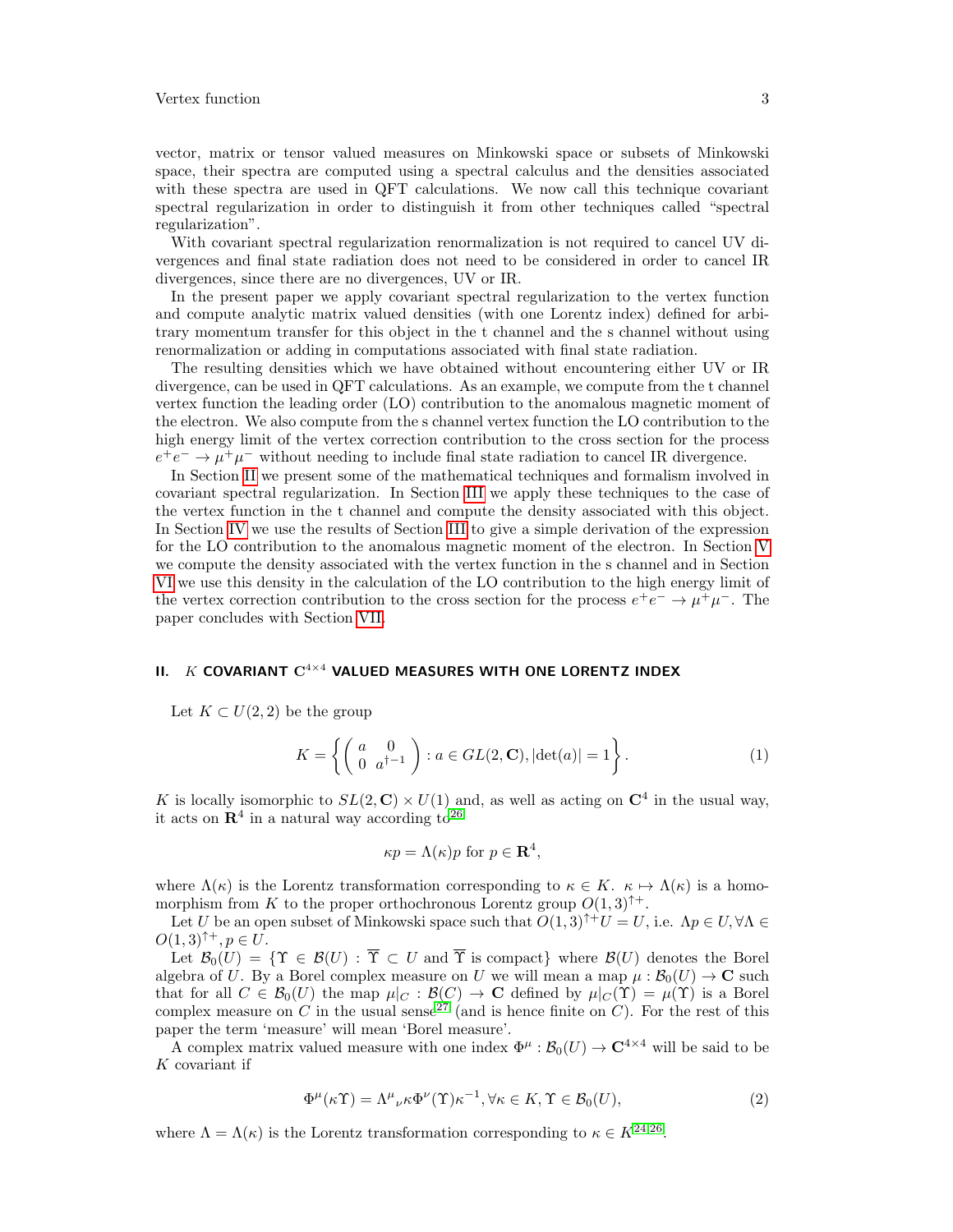#### <span id="page-3-0"></span>A. Existence of spectral function when measure is absolutely continuous with respect to Lebesgue measure

Suppose that  $\Phi^{\mu}: \mathcal{B}_0(U) \to \mathbf{C}^{4 \times 4}$  is a K covariant complex matrix valued measure with one Lorentz index which can be generated by a locally integrable density which we will, without fear of confusion, denote by  $\Phi^{\mu}$  also. Then

<span id="page-3-2"></span>
$$
\Phi^{\mu}(\Upsilon) = \int_{\Upsilon} \Phi^{\mu}(p) dp, \forall \Upsilon \in \mathcal{B}_0(U), \tag{3}
$$

and

$$
\Phi^{\mu}(\kappa \Upsilon) = \int_{\Lambda(\Upsilon)} \Phi^{\mu}(p) dp = \int_{\Upsilon} \Phi^{\mu}(\Lambda p) dp, \tag{4}
$$

for all  $\kappa \in K, \Lambda = \Lambda(\kappa) \in O(1,3)^{+}, \Upsilon \in \mathcal{B}_0(U)$  where we have used the Lorentz invariance of the Lebesgue measure. Therefore by Eq. [\(2\)](#page-2-1)

$$
\int_{\Upsilon} \Phi^{\mu}(\Lambda p) dp = \Lambda^{\mu}{}_{\nu} \kappa \int_{\Upsilon} \Phi^{\nu}(p) dp \kappa^{-1} = \int_{\Upsilon} \Lambda^{\mu}{}_{\nu} \kappa \Phi^{\nu}(p) \kappa^{-1} dp, \tag{5}
$$

for all  $\kappa \in K$ ,  $\Upsilon \in \mathcal{B}_0(U)$ . Since this is true for all  $\Upsilon \in \mathcal{B}_0(U)$  we must have that for all  $\kappa \in K$ 

<span id="page-3-1"></span>
$$
\Phi^{\mu}(\Lambda p) = \Lambda^{\mu}{}_{\nu} \kappa \Phi^{\nu}(p) \kappa^{-1},\tag{6}
$$

for almost all  $p \in U$ . We will consider the (non-pathological) case where  $\Phi^{\mu}$  can be (and has been) adusted on a set of measure zero so that Eq. [\(6\)](#page-3-1) holds for all  $\kappa \in K, p \in U$ .

Conversely if a matrix valued locally integrable function with one index  $\Phi^\mu:U\to{\bf C}^{4\times4}$ satisfies Eq. [\(6\)](#page-3-1) then the object  $\Phi^{\mu}: \mathcal{B}_0(U) \to \mathbf{C}^{4 \times 4}$  defined by Eq. [\(3\)](#page-3-2) is a K covariant complex matrix valued measure with one Lorentz index.

Thus we are interested in locally integrable functions  $\Phi^{\mu}: U \to \mathbb{C}^{4 \times 4}$  which satisfy

$$
\Phi^{\mu}(\kappa p) = \Lambda^{\mu}{}_{\nu} \kappa \Phi^{\nu}(p) \kappa^{-1}, \forall \kappa \in K, \Lambda = \Lambda(\kappa) \in O(1,3)^{\uparrow +}, p \in U,
$$
\n(7)

and we will call such functions  $K$  covariant. Clearly such a function is determined by its values on the set  $\{(m, \vec{0})\} : m \in \mathbf{R}\} \cup \{(0, m, 0, 0) : m \in (0, \infty)\} \cup \{(1, 1, 0, 0), (-1, 1, 0, 0)\}$ (i.e. on representatives of the orbits of  $O(1,3)^{\uparrow+}$  on Minkowski space).

We will call a measure or a function causal if it is supported in  $\{p \in \mathbf{R}^4 : p^2 \geq 0, p^0 \geq 0\}.$ If  $\Phi^{\mu}$  is a causal K covariant matrix valued function with one Lorentz index, define the function  $M^{\mu} = M^{\mu}_{\Phi} : (0, \infty) \to \mathbf{C}^{4 \times 4}, \mu = 0, 1, 2, 3$ , by

$$
M^{\mu}(m) = \Phi^{\mu}((m, \overrightarrow{0})), \tag{8}
$$

where we set  $M^{\mu}(m) = 0$  if  $(m, 0) \notin U$ . We will call  $M^{\mu}$  the spectrum of  $\Phi^{\mu}$ .  $\Phi^{\mu}$  is, up to its values on the future null cone of the origin which is a set of Lebesgue measure zero, determined by its spectrum.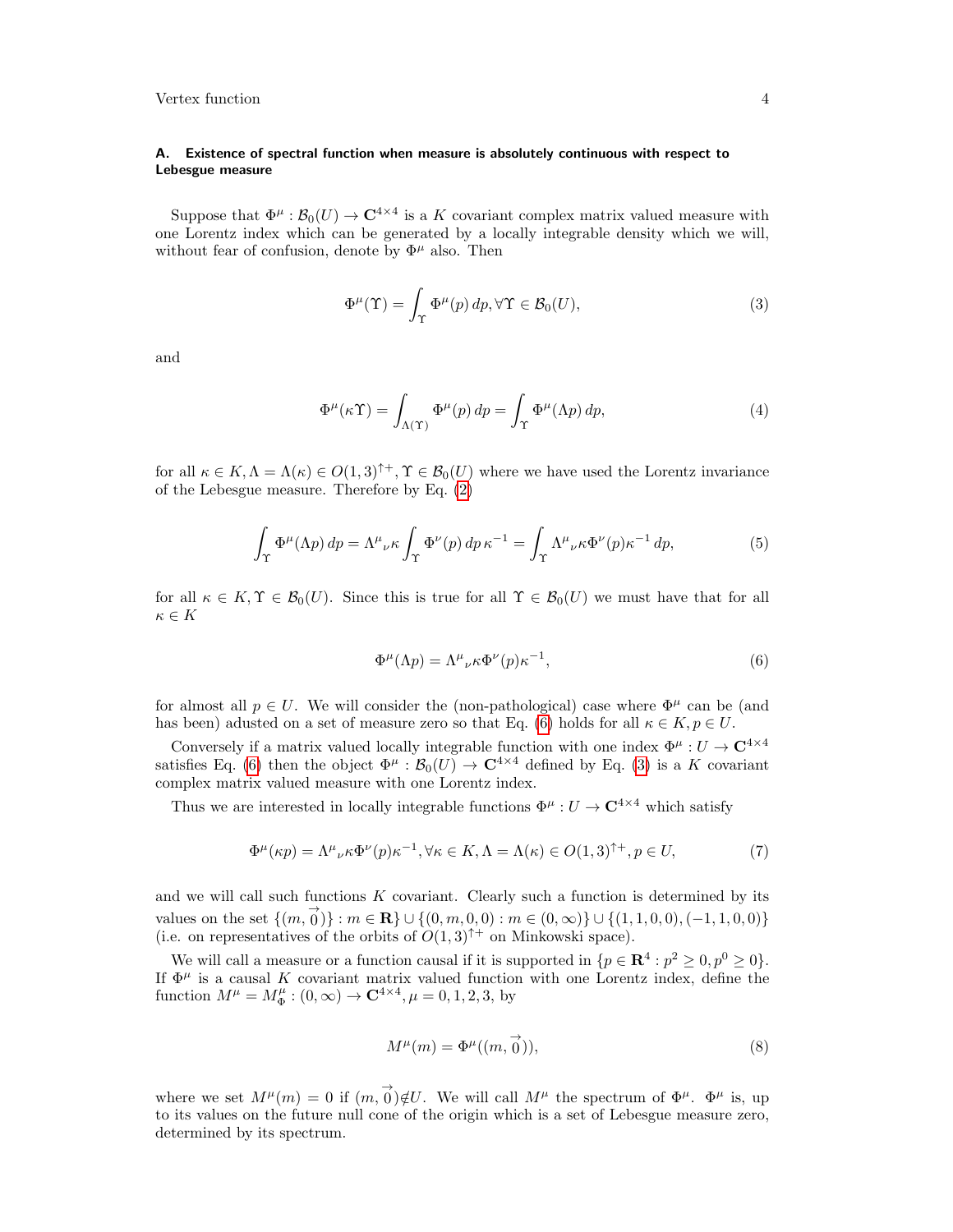## <span id="page-4-0"></span>B. Canonical form of causal  $K$  covariant  $\mathbf{C}^{4 \times 4}$  valued measures with one Lorentz index

We imbed **C** in  $\mathbb{C}^4$  in the usual way, as scalar matrices. Let  $\sigma_i : \mathcal{B}_0([0,\infty)) \to \mathbb{C}$  for  $i = 1, ..., 4$  be complex measures. Define  $\Phi^{\mu} : \mathcal{B}_0(\mathbf{R}^4) \to \mathbf{C}^{4 \times 4}$  by

<span id="page-4-2"></span>
$$
\Phi^{\mu}(\Upsilon) = \int_{m=0}^{\infty} \int_{\mathbf{R}^{4}} \chi_{\Upsilon}(p) \gamma^{\mu} \Omega_{m}^{+}(dp) \sigma_{1}(dm) \n+ \int_{m=0}^{\infty} \int_{\mathbf{R}^{4}} \chi_{\Upsilon}(p) p \gamma^{\mu} \Omega_{m}^{+}(dp) \sigma_{2}(dm) \n+ \int_{m=0}^{\infty} \int_{\mathbf{R}^{4}} \chi_{\Upsilon}(p) p^{\mu} \Omega_{m}^{+}(dp) \sigma_{3}(dm) \n+ \int_{m=0}^{\infty} \int_{\mathbf{R}^{4}} \chi_{\Upsilon}(p) p p^{\mu} \Omega_{m}^{+}(dp) \sigma_{4}(dm),
$$
\n(10)

where  $\chi_{\Upsilon}$  denotes the characteristic function of a set  $\Upsilon$  defined by

$$
\chi_{\Upsilon}(p) = \begin{cases} 1 \text{ if } p \in \Upsilon \\ 0 \text{ otherwise,} \end{cases}
$$
 (11)

and we denote, for  $m \geq 0$ ,  $\Omega_m^{\pm}$  to be the standard Lorentz invariant measure on the mass shell<sup>[23,](#page-35-22)[24](#page-35-21)</sup>

$$
H_m^+ = \{ p \in \mathbf{R}^4 : p^2 = m^2, p^0 > 0 \} \text{ or } H_m^- = \{ p \in \mathbf{R}^4 : p^2 = m^2, p^0 < 0 \} \text{ respectively, (12)}
$$

which satisfies

<span id="page-4-1"></span>
$$
\int \psi(p) \,\Omega_m^{\pm}(dp) = \int \psi((\pm \omega_m(\vec{p}), \vec{p})) \frac{d\vec{p}}{\omega_m(\vec{p})},\tag{13}
$$

for all measurable functions  $\psi : \mathbf{R}^4 \to \mathbf{C}$  for which the integral on the right hand side of Eq. [\(13\)](#page-4-1) exists. Here, for  $m \in \mathbf{R}$ ,  $\omega_m : \mathbf{R}^3 \to [0, \infty)$  is the function

$$
\omega_m(\vec{p}) = (m^2 + \vec{p}^2)^{\frac{1}{2}}.
$$
\n
$$
(14)
$$

It is straightforword to show that  $\Phi^{\mu}$  is a (Borel) complex matrix valued measure.

We will show that  $\Phi^{\mu}$  defined by the first term only of Eq. [\(9\)](#page-4-2) is a K covariant matrix valued measure with one Lorentz index as follows. Let

$$
\Phi_1^{\mu}(\Upsilon) = \int_{m=0}^{\infty} \int_{\mathbf{R}^4} \chi_{\Upsilon}(p) \gamma^{\mu} \Omega_m^+(dp) \sigma_1(dm) \text{ for } \Upsilon \in \mathcal{B}_0(\mathbf{R}^4). \tag{15}
$$

Then

$$
\Phi_{1}^{\mu}(\kappa \Upsilon) = \int_{m=0}^{\infty} \int_{\mathbf{R}^{4}} \chi_{\kappa \Upsilon}(p) \gamma^{\mu} \Omega_{m}^{+}(dp) \sigma_{1}(dm)
$$
  
\n
$$
= \int_{m=0}^{\infty} \int_{\mathbf{R}^{4}} \chi_{\Upsilon}(\kappa^{-1}p) \gamma^{\mu} \Omega_{m}^{+}(dp) \sigma_{1}(dm)
$$
  
\n
$$
= \kappa \eta^{\mu \nu} \int_{m=0}^{\infty} \int_{\mathbf{R}^{4}} \chi_{\Upsilon}(p) \kappa^{-1} \gamma_{\nu} \kappa \Omega_{m}^{+}(dp) \sigma_{1}(dm) \kappa^{-1},
$$

where we have used the Lorentz invariance of  $\Omega_m^+$ . Now from the fundamental intertwining property of the Feynman slash  $\Sigma(p) = p'$  which is that<sup>[24](#page-35-21)[,26](#page-35-19)</sup>

$$
\Sigma(\kappa p) = \kappa p \kappa^{-1}, \forall \kappa \in K, p \in \mathbf{R}^4,\tag{16}
$$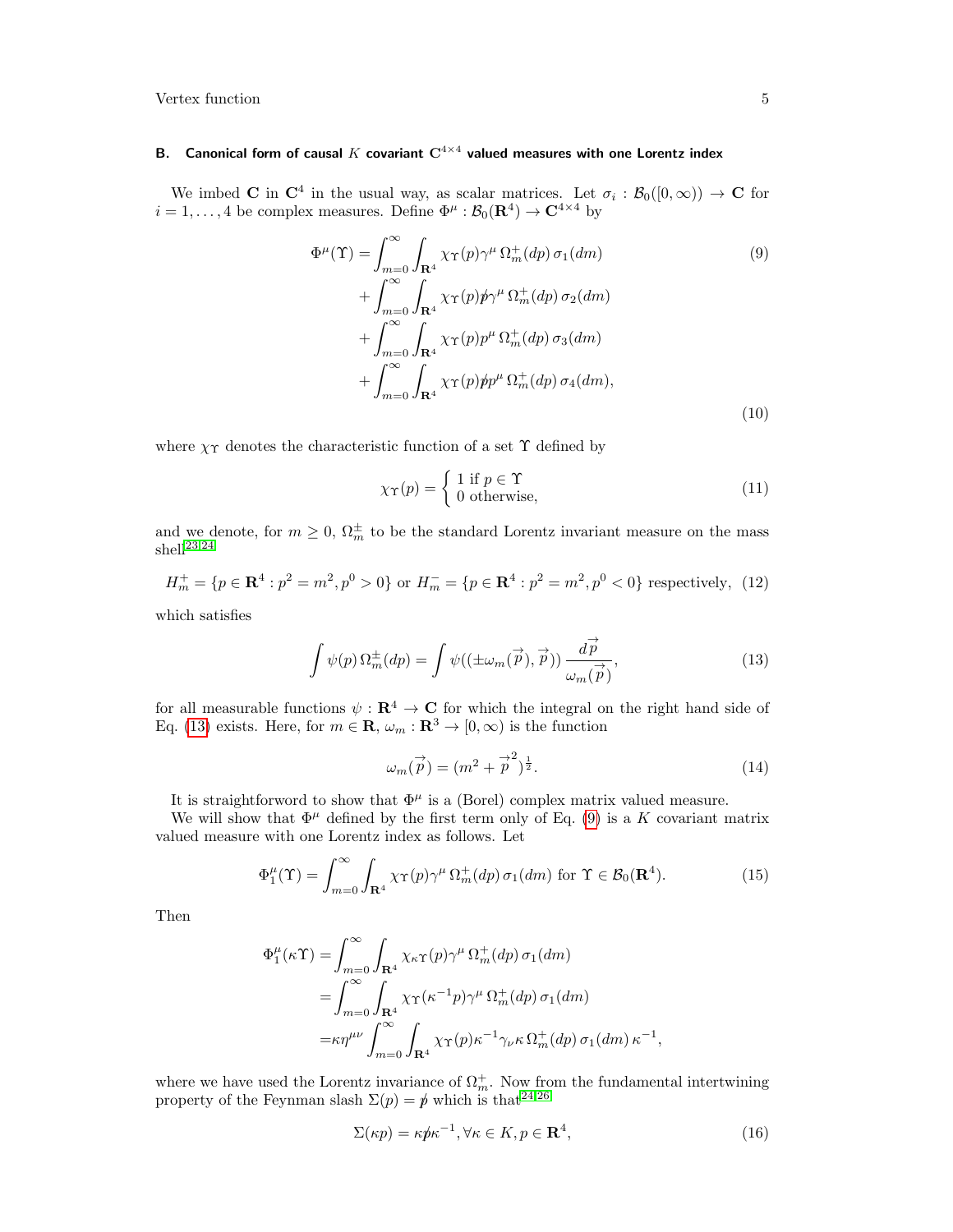it follows that  $2^{4,26}$  $2^{4,26}$  $2^{4,26}$  for all  $\kappa \in K$ 

Φ

$$
\kappa^{-1}\gamma_{\nu}\kappa = \Lambda^{-1\rho}_{\nu}\gamma_{\rho},
$$

where  $\Lambda = \Lambda(\kappa)$  is the Lorentz transformation corresponding to  $\kappa$ . Also, since

$$
\Lambda^T \eta \Lambda = \eta,
$$

we have

<span id="page-5-0"></span>
$$
\eta^{\mu\nu}\Lambda^{-1\rho}{}_{\nu} = (\Lambda^{-1}\eta)^{\rho\mu} = (\eta\Lambda^{T})^{\rho\mu} = \eta^{\rho\nu}\Lambda^{T}{}_{\nu}{}^{\mu} = \eta^{\rho\nu}\Lambda^{\mu}{}_{\nu}.\tag{17}
$$

Thus

$$
\Phi_1^{\mu}(\kappa \Upsilon) = \kappa \eta^{\rho \nu} \Lambda^{\mu}{}_{\nu} \int_{m=0}^{\infty} \int_{\mathbf{R}^4} \chi_{\Upsilon}(p) \gamma_{\rho} \Omega_m^+(dp) \sigma_1(dm) \kappa^{-1}
$$
  
=  $\kappa \Lambda^{\mu}{}_{\nu} \int_{m=0}^{\infty} \int_{\mathbf{R}^4} \chi_{\Upsilon}(p) \gamma^{\nu} \Omega_m^+(dp) \sigma_1(dm) \kappa^{-1}$   
=  $\Lambda^{\mu}{}_{\nu} \kappa \Phi_1^{\nu}(\Upsilon) \kappa^{-1},$ 

and so  $\Phi_1^{\mu}$  is a K covariant  $\mathbb{C}^{4\times 4}$  valued measure on Minkowski space with one Lorentz index as required.

We will now show that  $\Phi^{\mu}$  defined by the second term only of Eq. [\(9\)](#page-4-2) is a K covariant matrix valued measure on Minkowski space with one Lorentz index as follows. Let

$$
\Phi_2^{\mu}(\Upsilon) = \int_{m=0}^{\infty} \int_{\mathbf{R}^4} \chi_{\Upsilon}(p) p\gamma^{\mu} \Omega_m^+(dp) \sigma_2(dm) \text{ for } \Upsilon \in \mathcal{B}_0(\mathbf{R}^4).
$$

Then

$$
\mu_{2}^{\mu}(\kappa \Upsilon) = \int_{m=0}^{\infty} \int_{\mathbf{R}^{4}} \chi_{\kappa \Upsilon}(p) p\gamma^{\mu} \Omega_{m}^{+}(dp) \sigma_{2}(dm)
$$
  
\n
$$
= \int_{m=0}^{\infty} \int_{\mathbf{R}^{4}} \chi_{\Upsilon}(\kappa^{-1}p) p\gamma^{\mu} \Omega_{m}^{+}(dp) \sigma_{2}(dm)
$$
  
\n
$$
= \int_{m=0}^{\infty} \int_{\mathbf{R}^{4}} \chi_{\Upsilon}(p) \kappa p\kappa^{-1} \gamma^{\mu} \Omega_{m}^{+}(dp) \sigma_{2}(dm)
$$
  
\n
$$
= \eta^{\mu\nu} \kappa \int_{m=0}^{\infty} \int_{\mathbf{R}^{4}} \chi_{\Upsilon}(p) p\kappa^{-1} \gamma_{\nu} \kappa \Omega_{m}^{+}(dp) \sigma_{2}(dm) \kappa^{-1}
$$
  
\n
$$
= \eta^{\mu\nu} \kappa \int_{m=0}^{\infty} \int_{\mathbf{R}^{4}} \chi_{\Upsilon}(p) p\Lambda^{-1} \rho_{\nu} \gamma_{\rho} \Omega_{m}^{+}(dp) \sigma_{2}(dm) \kappa^{-1}
$$
  
\n
$$
= \eta^{\rho\nu} \Lambda^{\mu} \nu \kappa \int_{m=0}^{\infty} \int_{\mathbf{R}^{4}} \chi_{\Upsilon}(p) p\gamma_{\rho} \Omega_{m}^{+}(dp) \sigma_{2}(dm) \kappa^{-1}
$$
  
\n
$$
= \Lambda^{\mu} \nu \kappa \int_{m=0}^{\infty} \int_{\mathbf{R}^{4}} \chi_{\Upsilon}(p) p\gamma^{\nu} \Omega_{m}^{+}(dp) \sigma_{2}(dm) \kappa^{-1}
$$
  
\n
$$
= \Lambda^{\mu} \nu \kappa \Phi_{2}^{\nu}(\Upsilon) \kappa^{-1},
$$

where we have used the Lorentz invariance of  $\Omega_m^+$ , the fundamental intertwining property of the Feynman slash and Eq. [\(17\)](#page-5-0). This proves the required result.

Similarly, the third and fourth terms of the canonical form given by Eq. [\(9\)](#page-4-2) can be shown to be K covariant  $C^{4\times4}$  valued measures with one Lorentz index. Therefore, given any complex measures  $\sigma_1, \ldots, \sigma_4$  on  $[0, \infty)$  a measure  $\Phi^{\mu}$  of the form defined by Eq. [\(9\)](#page-4-2) is a causal K covariant  $\mathbb{C}^{4\times 4}$  vaued measure with one Lorentz index.

In particular, if  $\sigma_1, \ldots, \sigma_4$  are locally integrable functions on  $(0, \infty)$  then  $\Phi^{\mu}$  is such a measure and is given by

<span id="page-5-1"></span>
$$
\Phi^{\mu}(\Upsilon) = \int_{m=0}^{\infty} \int_{\mathbf{R}^{4}} \chi \gamma(p) (\sigma_{1}(m)\gamma^{\mu} + \sigma_{2}(m)\rlap/p\gamma^{\mu} + \sigma_{3}(m)\rlap/p\mu^{\mu} + \sigma_{4}(m)\rlap/p\rlap/p\mu^{\mu}) \Omega_{m}(dp) dm,
$$
\n(18)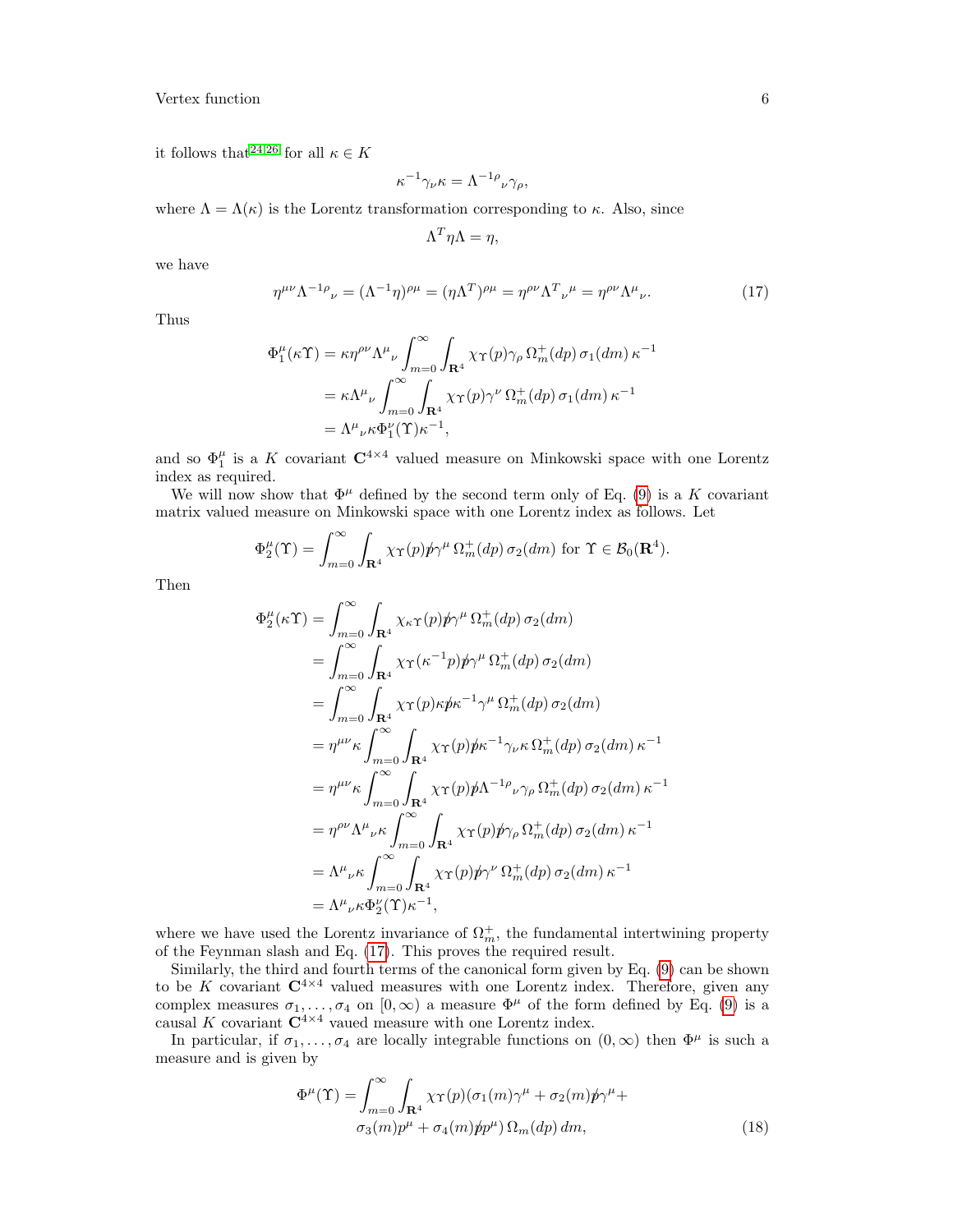where, for  $m > 0$ ,  $\Omega_m = \Omega_m^+$ . Note that a measure of the form

$$
\Phi^{\mu}(\Upsilon) = \int_{m=0}^{\infty} \int_{\mathbf{R}^{4}} \chi_{\Upsilon}(p) \gamma^{\mu} \phi \Omega_{m}^{+}(dp) \sigma(dm),
$$

is  $K$  covariant but, since

$$
\gamma^{\mu} \not p = p_{\alpha} \gamma^{\mu} \gamma^{\alpha} = p_{\alpha} (2 \eta^{\mu \alpha} - \gamma^{\alpha} \gamma^{\mu}) = 2 p^{\mu} - p \gamma^{\mu},
$$

such a measure is of the canonical form of Eq. [\(9\)](#page-4-2). Also, a measure of the form

$$
\Phi^{\mu}(\Upsilon) = \int_{m=0}^{\infty} \int_{\mathbf{R}^{4}} \chi \gamma(p) p \gamma^{\mu} p \Omega_{m}^{+}(dp) \sigma(dm),
$$

is  $K$  covariant but, since

$$
\begin{aligned} \not p \gamma^{\mu} \not p =& p_{\alpha} p_{\beta} \gamma^{\alpha} \gamma^{\mu} \gamma^{\beta} \\ =& p_{\alpha} p_{\beta} \gamma^{\alpha} (2 \eta^{\mu \beta} - \gamma^{\beta} \gamma^{\mu}) \\ =& 2 \not p p^{\mu} - \not p \not p \gamma^{\mu} \\ =& 2 \not p p^{\mu} - p^2 \gamma^{\mu}, \end{aligned}
$$

such a measure is of the form of the canonical form of Eq. [\(9\)](#page-4-2).

#### <span id="page-6-0"></span>C. Determination of the density for such measures when in canonical form

Suppose that  $\Phi^{\mu}$  is a measure of the form of Eq. [\(18\)](#page-5-1). Then

$$
\Phi^{\mu}(\Upsilon) = \int_{m=0}^{\infty} \int_{\mathbf{R}^3} \chi_{\Upsilon}((\omega_m(\vec{p}), \vec{p})) (\sigma_1(m)\gamma^{\mu} + \sigma_2(m)\cancel{p}\gamma^{\mu} + \sigma_3(m)\cancel{p}\gamma^{\mu} + \sigma_4(m)\cancel{p}\cancel{p}^{\mu}) \frac{d\vec{p}}{\omega_m(\vec{p})} dm,
$$

where  $p = (\omega_m(\vec{p}), \vec{p})$ . Now make the coordinate transformation

$$
q = q(m, \vec{p}) = (\omega_m(\vec{p}), \vec{p}).
$$
\n(19)

The Jacobian for the transformation is

$$
J(m, \vec{p}) = m\omega_m(\vec{p})^{-1}.
$$
\n(20)

Therefore, since  $m = (q^2)^{\frac{1}{2}}$ , we have

$$
\Phi^{\mu}(\Upsilon) = \int_{q^2 > 0, q^0 > 0} \chi_{\Upsilon}(q) (\sigma_1(\zeta(q))\gamma^{\mu} + \sigma_2(\zeta(q))\dot{q}\gamma^{\mu} + \sigma_3(\zeta(q))q^{\mu} + \sigma_4(\zeta(q))\dot{q}q^{\mu}) \frac{1}{\zeta(q)} dq,
$$

where  $\zeta(q) = (q^2)^{\frac{1}{2}}$ . Therefore  $\Phi^{\mu}$  is absolutely continuous with respect to Lebesgue measure on  $\{q \in \mathbb{R}^4 : q^2 > 0, q^0 > 0\}$  and the density corresponding to  $\Phi^{\mu}$  is

<span id="page-6-1"></span>
$$
\Phi^{\mu}(q) = Q^{-1}(\sigma_1(Q)\gamma^{\mu} + \sigma_2(Q)\rlap/q\gamma^{\mu} + \sigma_3(Q)q^{\mu} + \sigma_4(Q)\rlap/qq^{\mu}),
$$
\n(21)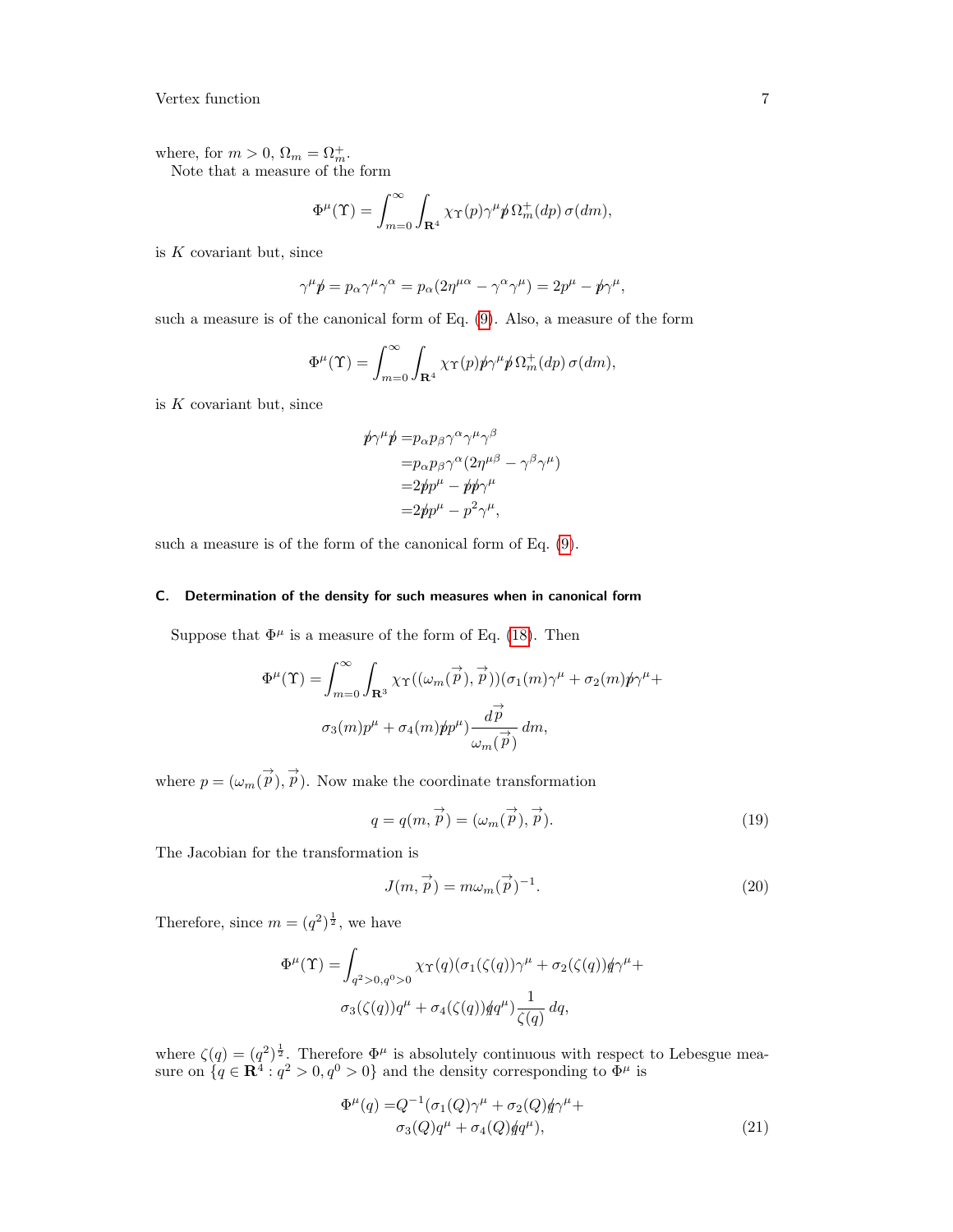where  $Q = (q^2)^{\frac{1}{2}}$ .

The spectrum for such a density is given by

$$
M^{\mu}(Q) = \Phi^{\mu}((Q, \vec{0}))
$$
  
=  $Q^{-1}(\sigma_1(Q)\gamma^{\mu} + \sigma_2(Q)(Q\gamma^0)\gamma^{\mu} + \sigma_3(Q)(Q\eta^{\mu 0}) + \sigma_4(Q)(Q\gamma^0)(Q\eta^{\mu 0}))$   
=  $Q^{-1}\sigma_1(Q)\gamma^{\mu} + \sigma_2(Q)\gamma^0\gamma^{\mu} + \sigma_3(Q)\eta^{\mu 0} + Q\sigma_4(Q)\gamma^0\eta^{\mu 0},$  (22)

for  $Q > 0$ .

## <span id="page-7-0"></span>D. The spectral calculus for  $K$  covariant  $\mathbf{C}^{4 \times 4}$  valued measures with one Lorentz index

Let  $\Phi^\mu$  be a causal  $K$  covariant measure with one Lorentz index and suppose that  $\Phi^\mu$  is absolutely continuous with respect to Lebesgue measure on  $\{p \in \mathbb{R}^4 : p^2 > 0, p^0 > 0\}$  with a continuous density. Define, for  $a, b, \epsilon > 0, a < b, \mu = 0, 1, 2, 3$  the function

<span id="page-7-3"></span>
$$
g^{\mu}(a,b,\epsilon) = \Phi^{\mu}(\Upsilon(a,b,\epsilon)),\tag{23}
$$

where  $\Upsilon(a, b, \epsilon)$  is the hyperbolic cylinder of radius  $\epsilon$  between a and b defined by<sup>[22,](#page-35-17)[23](#page-35-22)[,25](#page-35-18)</sup>

$$
\Upsilon(a,b,\epsilon) = \bigcup_{m \in (a,b)} S(m,\epsilon),\tag{24}
$$

where

$$
S(m,\epsilon) = \{ p \in \mathbf{R}^4 : p^2 = m^2, p^0 > 0, |\vec{p}| < \epsilon \}. \tag{25}
$$

Then

$$
g^{\mu}(a,b,\epsilon) = \int \chi_{\Upsilon(a,b,\epsilon)}(p)\Phi^{\mu}(p) dp
$$
  
\n
$$
\approx \int_{p^0=-\infty}^{\infty} \int_{\overrightarrow{p}\in\mathbf{R}^3} \chi_{(a,b)}(p^0)\chi_{B_{\epsilon}(\overrightarrow{0})}(\overrightarrow{p})\Phi^{\mu}((p^0,\overrightarrow{p})) d\overrightarrow{p} dp^0
$$
  
\n
$$
\approx \frac{4}{3}\pi\epsilon^3 \int_{p^0=a}^{b} \Phi^{\mu}((p^0,\overrightarrow{0})) dp^0.
$$

Therefore, defining

$$
g_a^{\mu}(b) = \lim_{\epsilon \to 0} \epsilon^{-3} g^{\mu}(a, b, \epsilon),
$$

we can compute the spectrum  $M^{\mu}$  for  $\Phi^{\mu}$  using the formula

$$
M^{\mu}(b) = \frac{3}{4\pi} g_a^{\mu}(b), b > a.
$$
 (26)

This computation is exact in the limit as  $\epsilon \to 0^{22,23}$  $\epsilon \to 0^{22,23}$  $\epsilon \to 0^{22,23}$  $\epsilon \to 0^{22,23}$ .

## <span id="page-7-1"></span>III. THE VERTEX FUNCTION IN THE T CHANNEL

Consider the Feynman diagram for the vertex for QFT in the t channel shown in Figure [1.](#page-8-1) Applying the Feynman rules the vertex function is described by the Feynman integral

<span id="page-7-2"></span>
$$
\Gamma^{\mu} = \int \frac{d^4k}{(2\pi)^4} i D_{\rho\sigma}(k) i e^{\gamma \rho} i S(p-k) i e^{\gamma \mu} i S(p-k) i e^{\gamma \sigma}.
$$
 (27)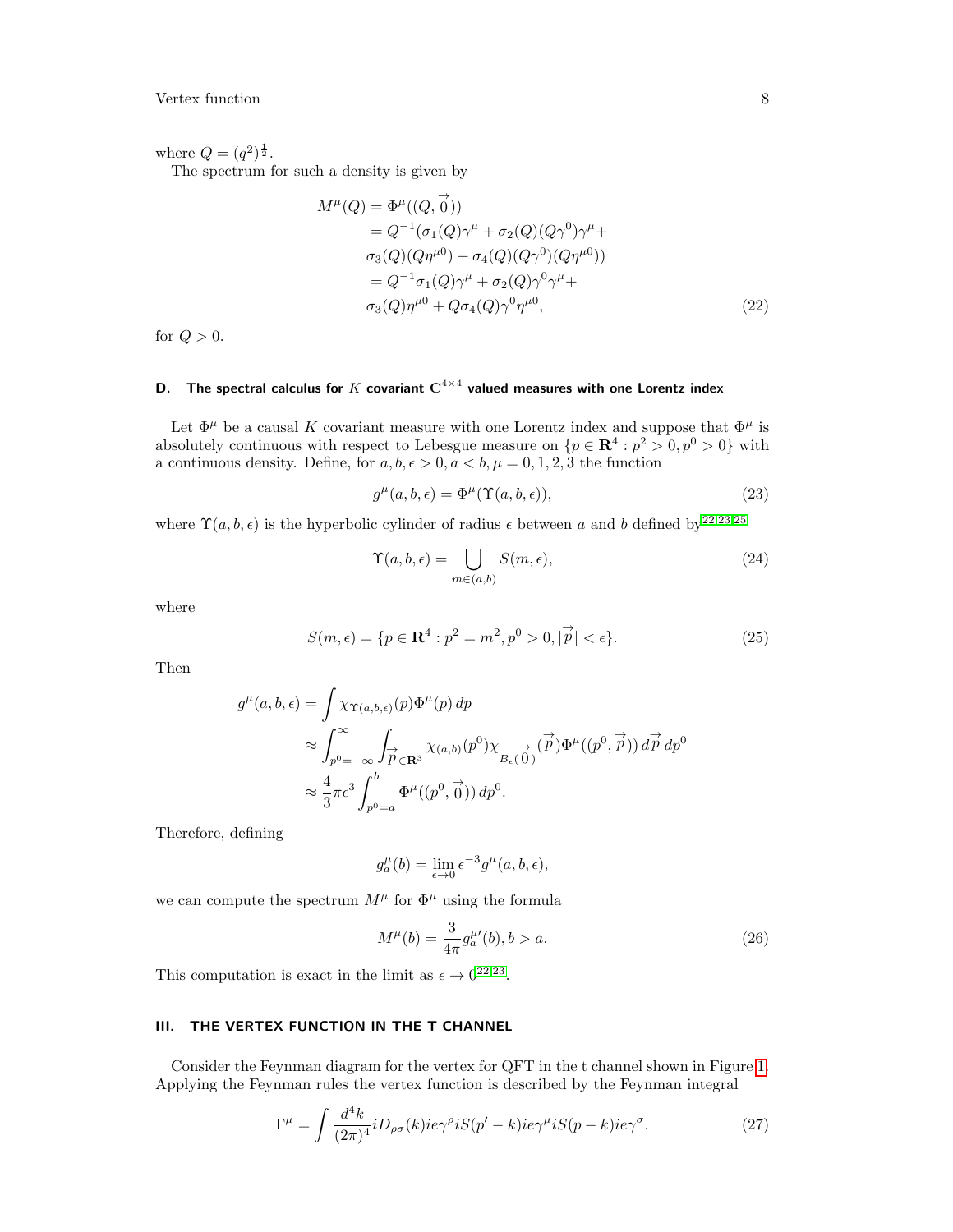

<span id="page-8-1"></span>FIG. 1. Feynman diagram for the t channel vertex in QFT

where

$$
D_{\rho\sigma}(k) = \frac{-\eta_{\rho\sigma}}{k^2 + i\epsilon},\tag{28}
$$

is the photon propagator,

$$
S(p) = \frac{1}{p - m + i\epsilon},\tag{29}
$$

is the fermion propagator,  $e$  is the magnitude of the charge of the electron (or other fermion) and  $m$  is the mass of the electron (or other fermion).

## <span id="page-8-0"></span>A. The t channel vertex function as a causal  $K$  covariant  $\mathbf{C}^{4 \times 4}$  valued measure with one Lorentz index

From Eq. [\(27\)](#page-7-2)

$$
\Gamma^{\mu}(p',p) = \frac{e^3}{(2\pi)^4} \int \frac{1}{k^2 + i\epsilon} \gamma^{\nu} \frac{1}{p' - k - m + i\epsilon} \gamma^{\mu} \frac{1}{p - k - m + i\epsilon} \gamma_{\nu} dk.
$$
 (30)

The diagram of Figure [1](#page-8-1) represents the vertex correction for the scattering of, for example, an electron of mass m from a proton. Therefore  $p, p' \in H_m$  where, for  $m > 0, H_m = H_m^+$ . Hence there exist, by a well known theorem, a  $\overrightarrow{p} \in \mathbb{R}^3$  such that

$$
p = (E, -\overrightarrow{p}),
$$
  

$$
p' = (E, \overrightarrow{p}),
$$

where  $E = \omega_m(\vec{p})$ .

Now make a "flip" transformation  $F : (\mathbf{R}^4)^2 \to (\mathbf{R}^4)^2$  defined by

$$
F(p', p) = (p', Tp),\tag{31}
$$

where  $T: \mathbf{R}^4 \to \mathbf{R}^4$  is the energy (time) inversion operator defined by

$$
Tp = T(p^0, \vec{p}) = (-p^0, \vec{p}), \forall p \in \mathbf{R}^4.
$$
\n(32)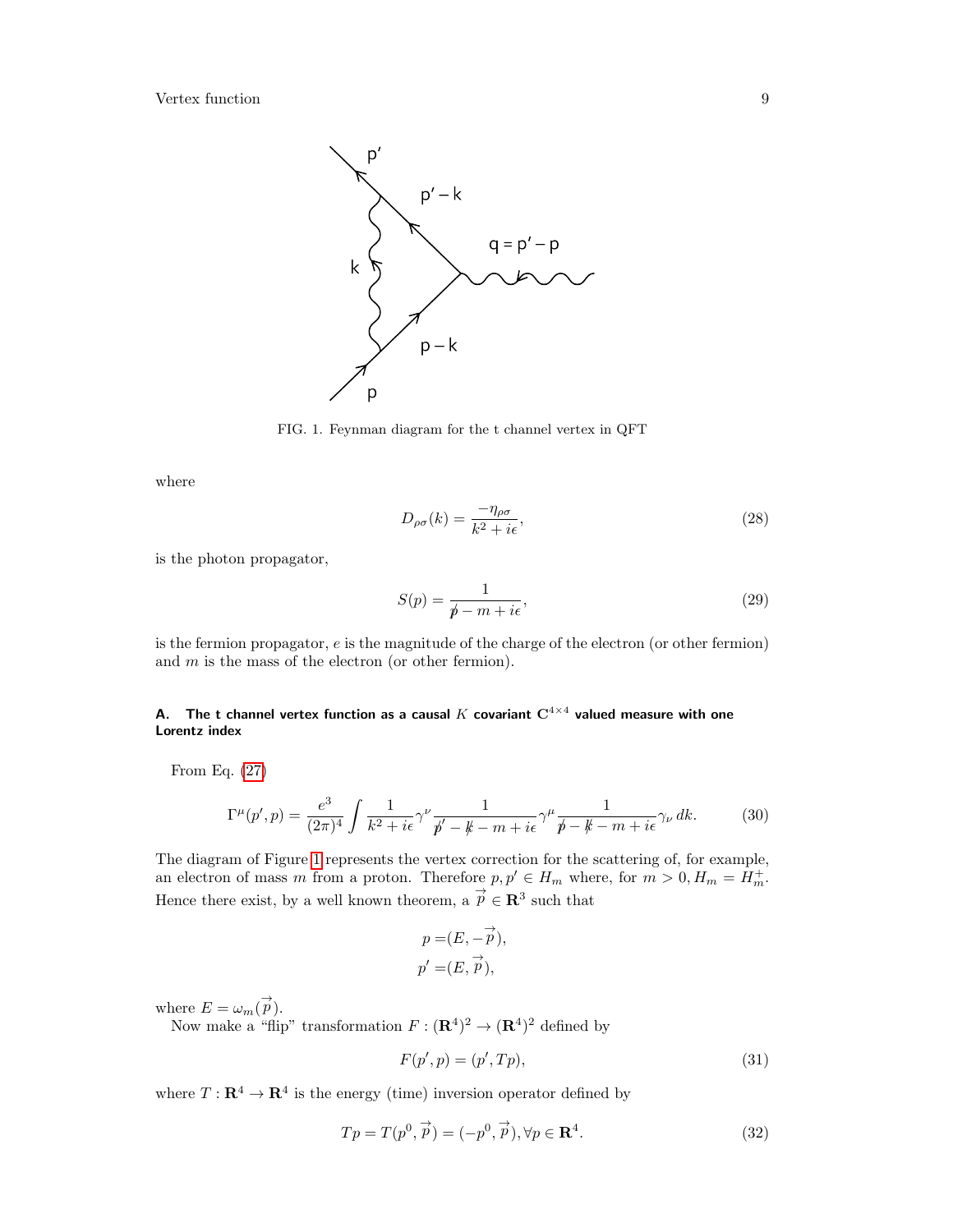Then

$$
p = (-E, -\overrightarrow{p}),
$$
  

$$
p' = (E, \overrightarrow{p}).
$$

Thus  $p' = \frac{1}{2}q$ ,  $p = -\frac{1}{2}q$  where  $q = p' - p$ . Therefore

$$
\Gamma^{\mu}(p',p) = \Phi^{\mu}(q),\tag{33}
$$

where

<span id="page-9-1"></span>
$$
\Phi^{\mu}(q) = \frac{e^3}{(2\pi)^4} \Xi^{\mu}(\frac{1}{2}q),\tag{34}
$$

with  $\Xi^{\mu}$  given by

<span id="page-9-0"></span>
$$
\Xi^{\mu}(q) = \int \frac{1}{k^2 + i\epsilon} \gamma^{\nu} \frac{1}{\rlap/q - \rlap/k - m + i\epsilon} \gamma^{\mu} \frac{1}{-\rlap/q - \rlap/k - m + i\epsilon} \gamma_{\nu} \, dk. \tag{35}
$$

The integral defining  $\Xi^{\mu}(q)$  does not converge for any  $q \in \mathbb{R}^{4}$  so regularization is required. We will use covariant spectral regularization.

We will show, by a formal argument, that  $\Xi^{\mu}$  can be interpreted as a K covariant matrix valued measure with one Lorentz index as follows. Suppose ("pretend") that  $\Xi^{\mu}$  existed as a  $C^{4\times4}$  valued function on Minkowski space. Then it is associated with a measure, which we shall also denote as  $\Xi^{\mu}$ , defined by

$$
\begin{split}\n\Xi^{\mu}(\Upsilon) &= \int_{\Upsilon} \Xi^{\mu}(q) \, dq \\
&= \int \chi \Upsilon(q) \Xi^{\mu}(q) \, dq \\
&= \int \chi \Upsilon(q) \Big( \int \frac{1}{k^2 + i\epsilon} \gamma^{\nu} \frac{1}{\oint - \oint - m + i\epsilon} \gamma^{\mu} \frac{1}{-\oint - \oint - m + i\epsilon} \gamma_{\nu} \, dk \Big) \, dq \\
&= \int \chi \Upsilon(q) \frac{1}{k^2 + i\epsilon} \gamma^{\nu} \frac{1}{\oint - \oint - m + i\epsilon} \gamma^{\mu} \frac{1}{-\oint - \oint - m + i\epsilon} \gamma_{\nu} \, dk \, dq \\
& \quad \text{with} \quad m = \int \chi \Upsilon(q) \frac{1}{k^2 + i\epsilon} \gamma^{\nu} \frac{1}{\oint - \oint - m + i\epsilon} \gamma^{\mu} \frac{1}{-\oint - \oint - m + i\epsilon} \gamma_{\nu} \, dq \, dk \\
&= - \int \chi \Upsilon(q + k) \frac{1}{k^2 + i\epsilon} \gamma^{\nu} \frac{1}{\oint - m + i\epsilon} \gamma^{\mu} \frac{1}{\oint + 2\oint + m - i\epsilon} \gamma_{\nu} \, dq \, dk \\
&= - \int \chi \Upsilon(q + k) \frac{1}{k^2 + i\epsilon} \gamma^{\nu} \frac{\oint + m}{q^2 - m^2 + i\epsilon} \gamma^{\mu} \frac{1}{\oint + 2\oint + m - i\epsilon} \gamma_{\nu} \, dq \, dk,\n\end{split}
$$

where we have enclosed the  $=$  sign in quotes at the only unjustified formal step (interchange of the order of integration).

Note that there must be one or more unjustified formal steps in the argument because the "function" defined by Eq. [\(35\)](#page-9-0) is not well defined and one cannot go from something not well defined to something well defined by a rigorous argument carrying out a sequence of equalities.

Using the result<sup>[23](#page-35-22)[,24](#page-35-21)</sup>

<span id="page-9-2"></span>
$$
\frac{1}{p^2 - m^2 \pm i\epsilon} \to -i\pi \Omega_m^{\pm},\tag{36}
$$

and using the standard argument for covariant spectral regularization<sup>[22](#page-35-17)[–25](#page-35-18)</sup>, we write

$$
\Xi^{\mu}(\Upsilon) = \pi^2 \int \chi_{\Upsilon}(q+k)\gamma^{\nu}(q+m)\gamma^{\mu}\frac{1}{q+2k+m}\gamma_{\nu}\,\Omega_m(dq)\,\Omega_0^+(dk). \tag{37}
$$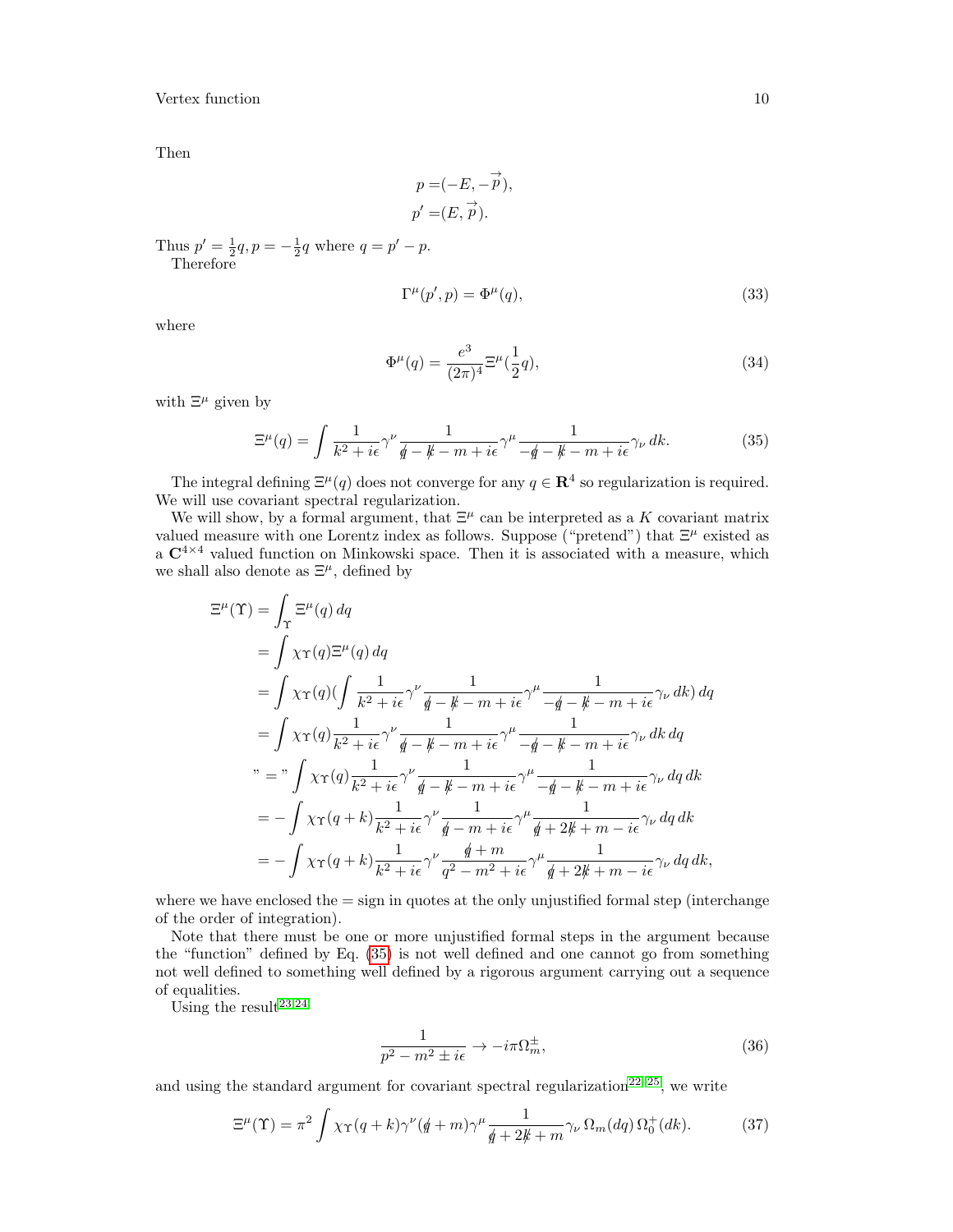Now, since  $\Omega_m$  is supported on  $H_m$  and  $\Omega_0^+$  is supported on  $H_0^+$  we may assume that  $q^2 = m^2$  and  $k^2 = 0$ . Then we have

$$
\frac{1}{\cancel{q} + 2\cancel{k} + m} = (\cancel{q} + 2\cancel{k} + m)^{-1} = (\cancel{q} + 2\cancel{k} - m)(\cancel{q} + 2\cancel{k} - m)^{-1}(\cancel{q} + 2\cancel{k} + m)^{-1}
$$
\n
$$
= (\cancel{q} + 2\cancel{k} - m)[(\cancel{q} + 2\cancel{k} + m)(\cancel{q} + 2\cancel{k} - m)]^{-1},
$$
\n
$$
(\cancel{q} + 2\cancel{k} + m)(\cancel{q} + 2\cancel{k} - m) = (\cancel{q} + 2\cancel{k})^2 - m^2
$$
\n
$$
= \cancel{q}^2 + 4\cancel{k}^2 + 2\cancel{q}\cancel{k} + 2\cancel{k}\cancel{q} - m^2
$$
\n
$$
= 2\cancel{q}\cancel{k} + 2\cancel{k}\cancel{q},
$$

But

$$
\oint d\mathbf{k} + \mathbf{k}\oint d\mathbf{k} = q_\alpha k_\beta (\gamma^\alpha \gamma^\beta + \gamma^\beta \gamma^\alpha) = 2\eta^{\alpha\beta} q_\alpha k_\beta = 2q.k.
$$

Hence

$$
\frac{1}{\cancel{q}+2\cancel{k}+m} = \frac{1}{4}(\cancel{q}+2\cancel{k}-m)(q.k)^{-1}.
$$
\n(38)

Therefore

<span id="page-10-0"></span>
$$
\Xi^{\mu}(\Upsilon) = \frac{\pi^2}{4} \int \chi_{\Upsilon}(q+k)\gamma^{\nu}(q+m)\gamma^{\mu}(q+2k-m)\gamma_{\nu}(q.k)^{-1} \Omega_m(dq) \Omega_0^+(dk). \tag{39}
$$

We may compute that, for all k and q for which  $k^2 = 0$ ,  $q^2 = m^2$  and  $\vec{k} \neq \vec{0}$ ,

$$
q.k = \omega_m(\vec{q})|\vec{k}| - \vec{q}.\vec{k} \ge \omega_m(\vec{q})|\vec{k}| - |\vec{q}||\vec{k}| > |\vec{q}||\vec{k}| - |\vec{q}||\vec{k}| = 0.
$$

Therefore  $(q,k)^{-1}$  does not "blow up" except when  $\|\vec{k}\| \to 0$ , where  $\|\cdot\|$  denotes the Euclidean norm for  $\mathbb{R}^4$ .

Let

$$
C_m = \{ p \in \mathbf{R}^4 : p^2 \ge m^2, p^0 > 0 \}. \tag{40}
$$

Suppose that  $\Upsilon$  is a compact subset of the interior  $C_m^o$  of  $C_m$ . We will show that the integral defined by Eq. [\(39\)](#page-10-0) exists and is non-divergent. Choose  $M > 0$  such that  $p^0 < M, \forall p \in \Upsilon$ . Let  $S_1 = \{q \in H_m : q^0 \leq M\}$  and let  $S_2 = \{k \in H_0^+ : k^0 \leq M\}$ . Then, if  $q \in H_m$  and  $k \in H_0^+$ , then  $q \notin S_1$  or  $k \notin S_2 \Rightarrow q + k \notin \Upsilon$ . Since  $\Upsilon \cap S_1 = \emptyset$  and the positive function  $g(p,q) = ||p - q||$  is continuous on the compact set  $\Upsilon \times S_1$  there exists an  $a > 0$  such that  $||p-q|| > a, \forall p \in \Upsilon, q \in S_1$ . Let  $S_3 = \{k \in \mathbb{R}^4 : ||k|| < a\}$ . Then  $q \in S_1, k \in S_3 \Rightarrow q + k \notin \Upsilon$ . The continuous non-negative function  $f(q, k) = |(q, k)|^{-1}$  achieves a maximum value  $C \in$  $[0, \infty)$  say on the compact set  $S_1 \times (S_2 \backslash S_3)$ . Thus

$$
\int \chi \gamma(q+k) ||\gamma^{\nu}(\not{q}+m)\gamma^{\mu}(\not{q}+2\not{k}-m)\gamma_{\nu}(q.k)^{-1} || \Omega_{m}(dq) \Omega_{0}^{+}(dk)
$$
\n
$$
= \int_{k \in S_{2} \backslash S_{3}} \int_{q \in S_{1}} \chi \gamma(q+k) ||\gamma^{\nu}(\not{q}+m)\gamma^{\mu}(\not{q}+2\not{k}-m)\gamma_{\nu}|| |(q.k)^{-1} |\Omega_{m}(dq) \Omega_{0}^{+}(dk)
$$
\n
$$
\leq C \int_{k \in S_{2} \backslash S_{3}} \int_{q \in S_{1}} \chi \gamma(q+k) ||\gamma^{\nu}(\not{q}+m)\gamma^{\mu}(\not{q}+2\not{k}-m)\gamma_{\nu}|| \Omega_{m}(dq) \Omega_{0}^{+}(dk)
$$
\n
$$
\leq C \int_{\stackrel{\rightarrow}{K} \in \pi(S_{2} \backslash S_{3})} \int_{\stackrel{\rightarrow}{q} \in \pi(S_{1})} ||\gamma^{\nu}(\not{q}+m)\gamma^{\mu}(\not{q}+2\not{k}-m)||\frac{d\stackrel{\rightarrow}{q}}{m}\frac{d\stackrel{\rightarrow}{k}}{a},
$$
\nwhere  $q = (\omega_{m}(\stackrel{\rightarrow}{q}), \stackrel{\rightarrow}{q}), k = (|\stackrel{\rightarrow}{k}|, \stackrel{\rightarrow}{k})$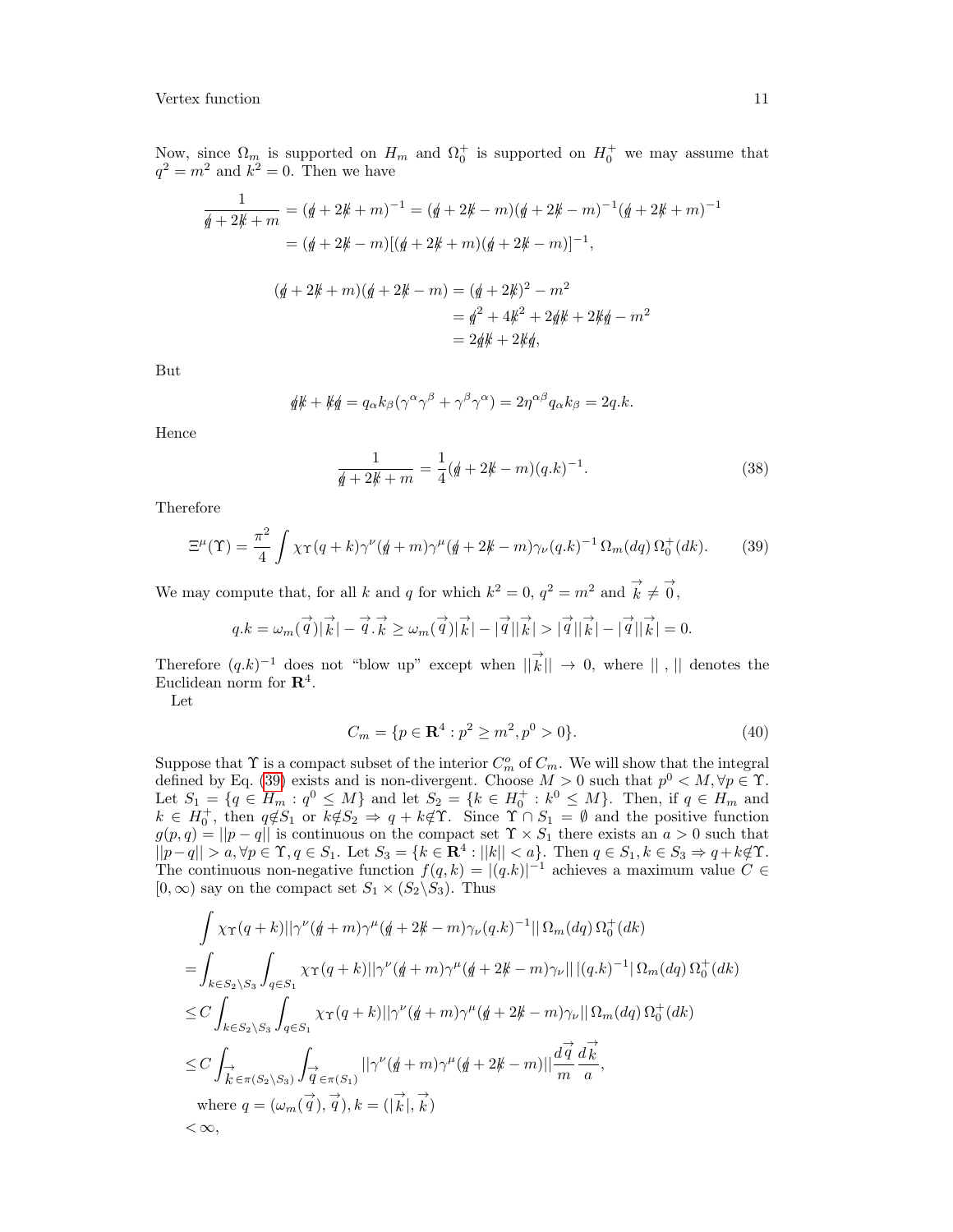where  $|| \cdot ||$  is the usual matrix norm and  $\pi : \mathbb{R}^4 \to \mathbb{R}^3$  is the standard projection defined by  $\pi(p) = \pi(p^0, \vec{p}) = \vec{p}$ . The integral in the last line of the above computation is finite because it is the integral with respect to Lebesgue measure of a continuous function over a compact set.

Hence the integral given by Eq. [\(39\)](#page-10-0) defining  $\Xi^{\mu}(\Upsilon)$  exists for any  $\Upsilon \in \mathcal{B}_0(C_m^o)$  and  $\mu \in$  $\{0, 1, 2, 3\}$ . It is straighforward to show that, for any  $C \in \mathcal{B}_0(C_m^o)$ , the map  $\Xi_C^{\mu} : \mathcal{B}_0(C) \to \mathbf{C}$ defined by  $\Xi_C^{\mu}(\Upsilon) = \Xi^{\mu}(\Upsilon)$  is countably additive and that  $\Xi_C^{\mu}(\emptyset) = 0$ .

Therefore  $\Xi^{\mu}$  is a well defined complex matrix valued measure on  $C_m^o$  for all  $\mu = 0, 1, 2, 3$ . It is not divergent either in the UV or the IR when its argument is a compact subset of  $C_m^o$ .

If, as we will show, the measure  $\Xi^{\mu}$  is associated with a density  $q \mapsto \Xi^{\mu}(q)$  which can be extended to a continuous function on  $C_m$  then the object  $\Phi^{\mu}$  defined by Eq. [\(34\)](#page-9-1) is a measure given by

$$
\Phi^{\mu}(\Upsilon) = \int \Phi^{\mu}(q) \, dq = \frac{e^3}{(2\pi)^4} \int_{\Upsilon} \Xi^{\mu}(\frac{1}{2}q) \, dq = \frac{e^3}{\pi^4} \int_{\frac{1}{2}\Upsilon} \Xi^{\mu}(q) \, dq. \tag{41}
$$

In this case the measure  $\Phi^{\mu}$  is a well defined complex matrix valued measure on  $C_{2m}$ . Thus, since  $\{p' + p : p', p \in H_m\} = C_{2m}$ , the measure  $\Phi^{\mu}$  may be thought of as defining a mapping

$$
\Gamma^{\mu}: H_m \times H_m \to \mathbf{C}^{4 \times 4}, \Gamma^{\mu}(p', p) = \Phi(q), q = p' + p \in C_{2m}.
$$
 (42)

Using the gamma matrix contraction identities one can show that

$$
\gamma^{\nu}(\mathbf{\phi} + m)\gamma^{\mu}(\mathbf{\phi} + 2\mathbf{\psi} - m)\gamma_{\nu} = -2\mathbf{\phi}\gamma^{\mu}\mathbf{\phi} - 4\mathbf{\psi}\gamma^{\mu}\mathbf{\phi} + 8mk^{\mu} + 2m^2\gamma^{\mu}.
$$

Therefore

$$
\Xi^{\mu}(\Upsilon) = -\frac{\pi^2}{2} \int \chi_{\Upsilon}(q+k)(\oint \gamma^{\mu} \oint + 2\oint \gamma^{\mu} \oint - 4mk^{\mu} - m^2 \gamma^{\mu})(q.k)^{-1} \Omega_m(dq) \Omega_0^+(dk). \tag{43}
$$

We will show that  $\Xi^{\mu}$  is a K covariant  $\mathbb{C}^{4\times 4}$  valued measure on  $C_m^o$  with one Lorentz index as follows.

Consider  $\Xi_{\mu} = \eta_{\mu\nu} \Xi^{\nu}$ . Then we have

$$
\Xi_{\mu}(\kappa \Upsilon) = -\frac{\pi^{2}}{2} \int \chi_{\kappa \Upsilon}(q+k)(\oint \gamma_{\mu} \oint + 2 \oint \gamma_{\mu} \oint - 4mk_{\mu} - m^{2} \gamma_{\mu})(q.k)^{-1} \Omega_{m}(dq) \Omega_{0}^{+}(dk)
$$
  
\n
$$
= -\frac{\pi^{2}}{2} \int \chi_{\Upsilon}(\kappa^{-1}q + \kappa^{-1}k)(\oint \gamma_{\mu} \oint + 2 \oint \gamma_{\mu} \oint - 4mk_{\mu} - m^{2} \gamma_{\mu})(q.k)^{-1} \Omega_{m}(dq) \Omega_{0}^{+}(dk)
$$
  
\n
$$
= -\frac{\pi^{2}}{2} \int \chi_{\Upsilon}(q+k)(\kappa \oint \kappa^{-1} \gamma_{\mu} \kappa \oint \kappa^{-1} + 2\kappa \oint \kappa^{-1} \gamma_{\mu} \kappa \oint \kappa^{-1} - 4m(\kappa k)_{\mu} - m^{2} \kappa \kappa^{-1} \gamma_{\mu} \kappa \kappa^{-1})
$$
  
\n
$$
((\kappa q).(\kappa k))^{-1} \Omega_{m}(dq) \Omega_{0}^{+}(dk)
$$
  
\n
$$
= -\frac{\pi^{2}}{2} \kappa \int \chi_{\Upsilon}(q+k)(\oint \Lambda^{-1}{}^{\rho}{}_{\mu} \gamma_{\rho} \oint + 2 \oint \Lambda^{-1}{}^{\rho}{}_{\mu} \gamma_{\rho} \oint - 4m \Lambda^{-1}{}^{\rho}{}_{\mu} k_{\rho} - m^{2} \Lambda^{-1}{}^{\rho}{}_{\mu} \gamma_{\rho})
$$
  
\n
$$
(q.k)^{-1} \Omega_{m}(dq) \Omega_{0}^{+}(dk) \kappa^{-1}
$$
  
\n
$$
= -\frac{\pi^{2}}{2} \Lambda^{-1}{}^{\rho}{}_{\mu} \kappa \int \chi_{\Upsilon}(q+k)(\oint \gamma_{\rho} \oint + 2 \oint \gamma_{\rho} \oint - 4mk_{\rho} - m^{2} \gamma_{\rho})(q.k)^{-1} \Omega_{m}(dq) \Omega_{0}^{+}(dk) \kappa^{-1}
$$
  
\n
$$
= \Lambda^{-1}{}^{\rho}{}_{\mu} \kappa \Xi_{\rho}(\Upsilon) \kappa^{-1},
$$

for all  $\kappa \in K$ ,  $\Upsilon \in \mathcal{B}_0(C_m^o)$ , where we have used the Lorentz invariance of  $\Omega_m$  and  $\Omega_0^+$ , the fundamental intertwining property of the Feynman slash and the fact that

$$
(\kappa k)_{\mu} = (\Lambda k)_{\mu} = \eta_{\mu\nu} (\Lambda k)^{\nu} = \eta_{\mu\nu} \Lambda^{\nu}{}_{\sigma} k^{\sigma} = \eta_{\mu\nu} \Lambda^{\nu}{}_{\sigma} \eta^{\sigma \rho} k_{\rho} =
$$

$$
(\eta \Lambda \eta)_{\mu}{}^{\rho} k_{\rho} = (\Lambda^{-1T})_{\mu}{}^{\rho} k_{\rho} = \Lambda^{-1 \rho}{}_{\mu} k_{\rho}.
$$

Therefore, using Eq. [\(17\)](#page-5-0)

$$
\Xi^{\mu}(\kappa \Upsilon) = \eta^{\mu \nu} \Xi_{\nu}(\kappa \Upsilon) = \eta^{\mu \nu} \Lambda^{-1 \rho}{}_{\nu} \kappa \Xi_{\rho}(\Upsilon) \kappa^{-1} = \eta^{\rho \nu} \Lambda^{\mu}{}_{\nu} \kappa \Xi_{\rho}(\Upsilon) \kappa^{-1} = \Lambda^{\mu}{}_{\nu} \kappa \Xi^{\nu}(\Upsilon) \kappa^{-1},\tag{44}
$$

as required.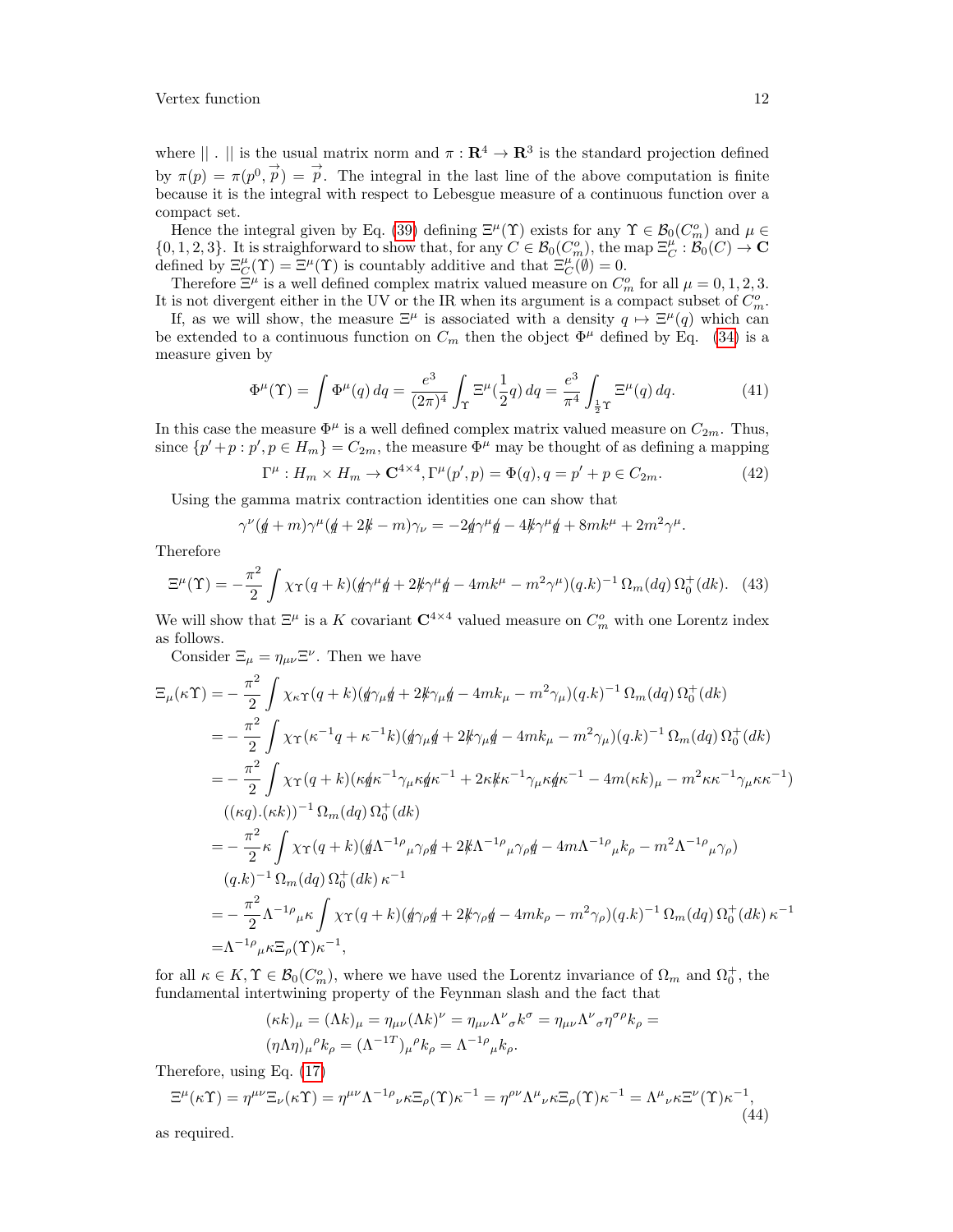## <span id="page-12-0"></span>B. Determination of the density  $\Phi^{\mu}$

We will now use the spectral calculus to compute the spectrum of  $\Phi^{\mu}$  and then use this spectrum to compute the density for  $\Phi^{\mu}$ .

$$
g^{\mu}(a,b,\epsilon) = \Phi^{\mu}(\Upsilon(a,b,\epsilon))
$$
  
\n
$$
= \frac{e^3}{\pi^4} \Xi^{\mu}(\frac{1}{2}\Upsilon(a,b,\epsilon))
$$
  
\n
$$
= -\frac{e^3}{2\pi^2} \int \chi_{\frac{1}{2}\Upsilon(a,b,\epsilon)}(q+k)(q\gamma^{\mu}q + 2k\gamma^{\mu}q - 4mk^{\mu} - m^2\gamma^{\mu})(q,k)^{-1}\Omega_{m}(dq)\Omega_{0}^{+}(dk)
$$
  
\n
$$
\approx -\frac{e^3}{2\pi^2} \int \chi_{(\frac{1}{2}a,\frac{1}{2}b)}(\omega_{m}(\vec{q}) + |\vec{k}|)\chi_{(\frac{1}{2}B_{\epsilon}(\vec{0})}(\vec{q} + \vec{k})(q\gamma^{\mu}q + 2k\gamma^{\mu}q - 4mk^{\mu} - m^2\gamma^{\mu})
$$
  
\n
$$
(q.k)^{-1} \frac{d\vec{q}}{\omega_{m}(\vec{q})} \frac{d\vec{k}}{|\vec{k}|},
$$
  
\nwhere  $q = (\omega_{m}(\vec{q}), \vec{q}), k = (|\vec{k}|, \vec{k})$   
\n
$$
= -\frac{e^3}{2\pi^2} \int \chi_{(\frac{1}{2}a,\frac{1}{2}b)}(\omega_{m}(\vec{q}) + |\vec{k}|)\chi_{(\frac{1}{2}B_{\epsilon}(\vec{0}) - \vec{k}}(\vec{q})(q\gamma^{\mu}q + 2k\gamma^{\mu}q - 4mk^{\mu} - m^2\gamma^{\mu})
$$
  
\n
$$
(q.k)^{-1} \frac{d\vec{q}}{\omega_{m}(\vec{q})} \frac{d\vec{k}}{|\vec{k}|},
$$
  
\nwhere  $q = (\omega_{m}(\vec{q}), \vec{q}), k = (|\vec{k}|, \vec{k})$   
\n
$$
\approx -\frac{e^3}{2\pi^2} \int \chi_{(\frac{1}{2}a,\frac{1}{2}b)}(\omega_{m}(\vec{k}) + |\vec{k}|)(q\gamma^{\mu}q + 2k\gamma^{\mu}q - 4mk^{\mu} - m^2\gamma^{\mu})(q.k)^{-1}
$$
  
\n
$$
\omega_{m}(\vec{k})^{-1} |\vec{k}|^{-1} d
$$

Therefore

$$
g_a^{\mu}(b) = \lim_{\epsilon \to 0} \epsilon^{-3} g(a, b, \epsilon)
$$
  
=  $-\frac{e^3}{2\pi^2} \int \chi_{(\frac{1}{2}a, \frac{1}{2}b)}(\omega_m(\vec{k}) + |\vec{k}|) (\cancel{q}\gamma^{\mu}\cancel{q} + 2\cancel{k}\gamma^{\mu}\cancel{q} - 4mk^{\mu} - m^2\gamma^{\mu})(q.k)^{-1}$   
 $\omega_m(\vec{k})^{-1} |\vec{k}|^{-1} d\vec{k} (\frac{1}{6}\pi),$   
where  $q = (\omega_m(\vec{k}), -\vec{k}), k = (|\vec{k}|, \vec{k}).$ 

Let  $b > a > m$ . Then

$$
\chi_{(a,b)}(\omega_m(\vec{k}) + |\vec{k}|) = 1 \Leftrightarrow a < \omega_m(\vec{k}) + |\vec{k}| < b
$$
\n
$$
\Leftrightarrow a^2 < m^2 + \vec{k}^2 + \vec{k}^2 + 2(m^2 + \vec{k}^2)^{\frac{1}{2}} |\vec{k}| < b^2
$$
\n
$$
\Leftrightarrow (a^2 - m^2 - 2X)^2 < 4(m^2 + X)X < (b^2 - m^2 - 2X)^2
$$
\n
$$
\Leftrightarrow (a^2 - m^2)^2 + 4X^2 - 4(a^2 - m^2)X < 4m^2X + 4X^2 < (b^2 - m^2)^2 + 4X^2 - 4(b^2 - m^2)X
$$
\n
$$
\Leftrightarrow (a^2 - m^2)^2 - 4a^2X < 0 < (b^2 - m^2)^2 - 4b^2X
$$
\n
$$
\Leftrightarrow Z(a)^2 < X < Z(b)^2,
$$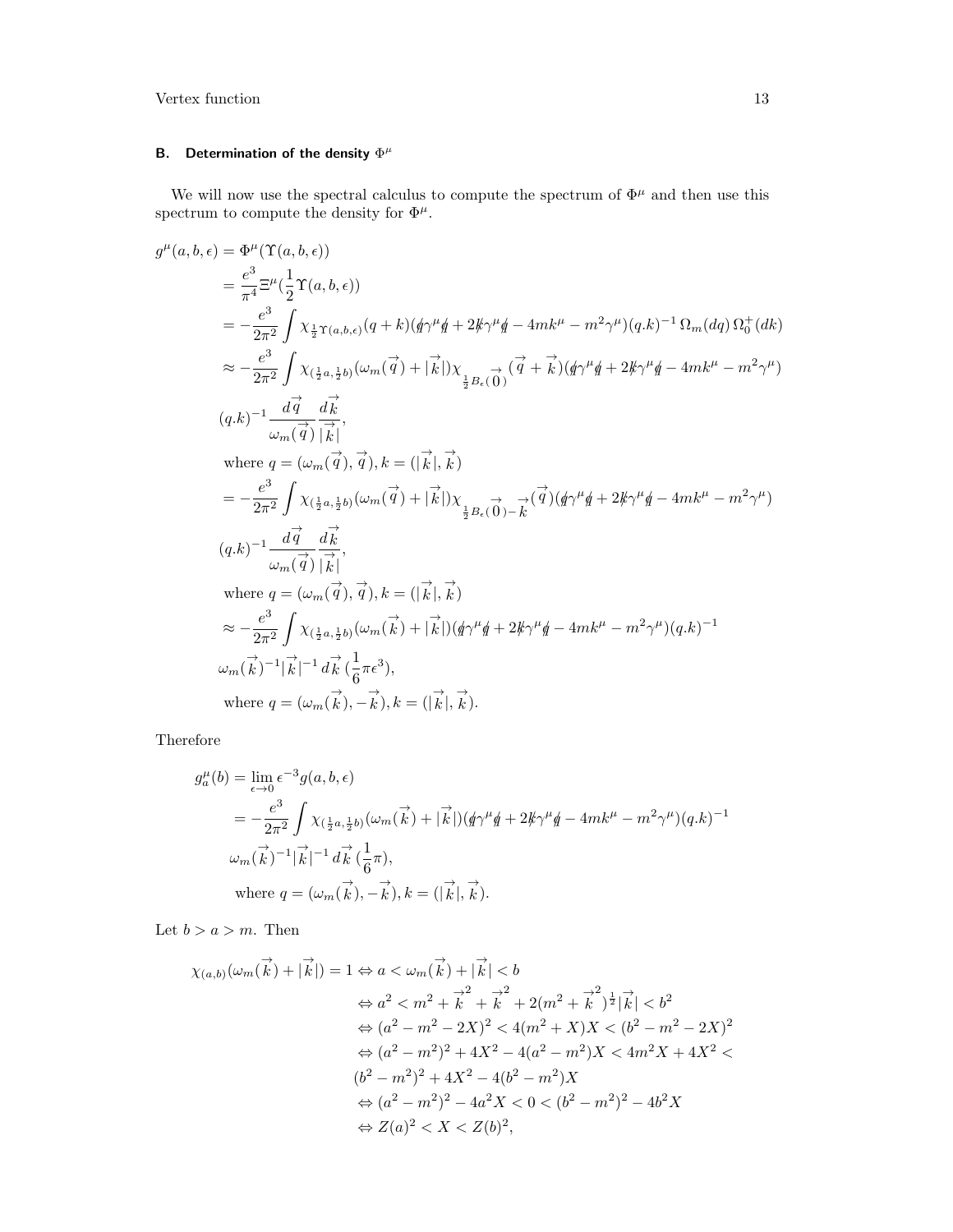where  $X = \overrightarrow{k}^2$  and

$$
Z(s) = \frac{s^2 - m^2}{2s}.
$$
\n(45)

Therefore, using spherical polar coordinates, we have that

$$
g_a^{\mu}(b) = -\frac{e^3}{2\pi^2} \int_{s=Z(\frac{1}{2}a)}^{Z(\frac{1}{2}b)} \int_{\theta=0}^{\pi} \int_{\phi=0}^{2\pi} (q\gamma^{\mu}q + 2k\gamma^{\mu}q - 4mk^{\mu} - m^2\gamma^{\mu})(\omega_m(s)s + s^2)^{-1}
$$
  

$$
\omega_m(s)^{-1}s^{-1}s^2 \sin(\theta) d\phi d\theta ds (\frac{1}{6}\pi),
$$
  
where  $q = (\omega_m(s), -\vec{k}), k = (s, \vec{k}), \omega_m(s) = (m^2 + s^2)^{\frac{1}{2}},$   
 $\vec{k} = s(\sin(\theta)\cos(\phi), \sin(\theta)\sin(\phi), \cos(\theta)).$ 

Consider

$$
X = \int_{\theta=0}^{\pi} \int_{\phi=0}^{2\pi} \phi \gamma^{\mu} \phi \sin(\theta) d\phi d\theta.
$$
 (46)

Then

$$
X = \int_{\theta=0}^{\pi} \int_{\phi=0}^{2\pi} (\omega_m(s)\gamma^0 - s\sin(\theta)\cos(\phi)\gamma^1 - s\sin(\theta)\sin(\phi)\gamma^2 - s\cos(\theta)\gamma^3)\gamma^\mu
$$
  

$$
(\omega_m(s)\gamma^0 - s\sin(\theta)\cos(\phi)\gamma^1 - s\sin(\theta)\sin(\phi)\gamma^2 - s\cos(\theta)\gamma^3)\sin(\theta) d\phi d\theta
$$
  

$$
= 4\pi(m^2 + s^2)\gamma^0\gamma^\mu\gamma^0 + \int_{\theta=0}^{\pi} \int_{\phi=0}^{2\pi} (s^2\sin^2(\theta)\cos^2(\phi)\gamma^1\gamma^\mu\gamma^1 + s^2\sin^2(\theta)\sin^2(\phi)\gamma^2\gamma^\mu\gamma^2 +
$$
  

$$
s^2\cos^2(\theta)\gamma^3\gamma^\mu\gamma^3)\sin(\theta) d\phi d\theta
$$
  

$$
= 4\pi(m^2 + s^2)\gamma^0\gamma^\mu\gamma^0 + Y,
$$

say (all other terms vanish). When  $\mu=0$ 

$$
Y = \int_{\theta=0}^{\pi} \int_{\phi=0}^{2\pi} (s^2 \sin^2(\theta) \cos^2(\phi) \gamma^0 + s^2 \sin^2(\theta) \sin^2(\phi) \gamma^0 + s^2 \cos^2(\theta) \gamma^0) \sin(\theta) d\phi d\theta
$$
  
=  $4\pi s^2 \gamma^0$ .

When  $\mu=1$ 

$$
Y = \int_{\theta=0}^{\pi} \int_{\phi=0}^{2\pi} (-s^2 \sin^2(\theta) \cos^2(\phi) \gamma^1 + s^2 \sin^2(\theta) \sin^2(\phi) \gamma^1 + s^2 \cos^2(\theta) \gamma^1) \sin(\theta) d\phi d\theta
$$
  
=  $2\pi s^2 \gamma^1 \int_{u=-1}^1 u^2 du$   
=  $\frac{4}{3} \pi s^2 \gamma^1$ .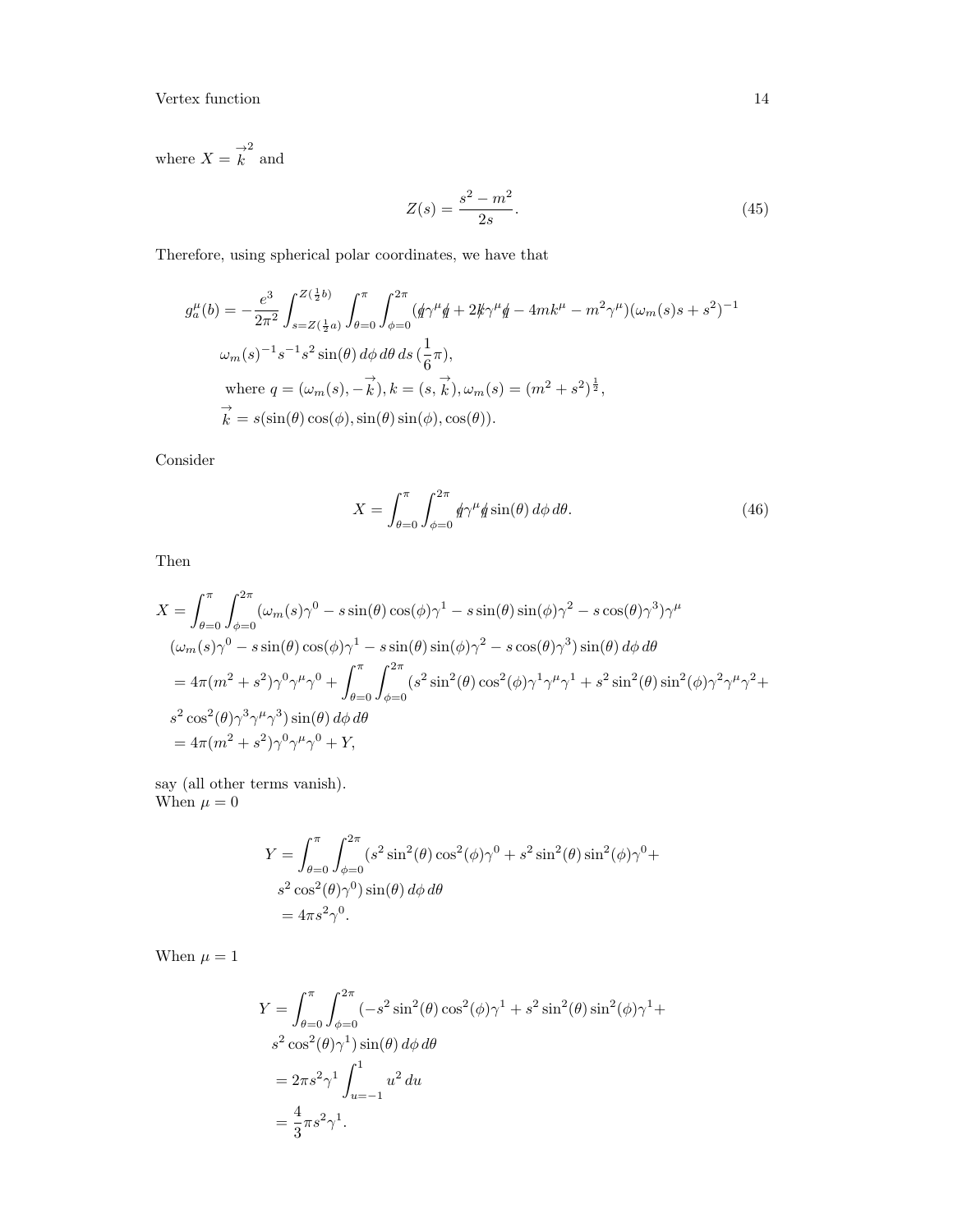When  $\mu=2$ 

$$
Y = \int_{\theta=0}^{\pi} \int_{\phi=0}^{2\pi} (s^2 \sin^2(\theta) \cos^2(\phi) \gamma^2 - s^2 \sin^2(\theta) \sin^2(\phi) \gamma^2 + s^2 \cos^2(\theta) \gamma^2) \sin(\theta) d\phi d\theta
$$
  
=  $2\pi s^2 \gamma^2 \int_{u=-1}^{1} u^2 du$   
=  $\frac{4}{3} \pi s^2 \gamma^2$ .

When  $\mu = 3$ 

$$
Y = \int_{\theta=0}^{\pi} \int_{\phi=0}^{2\pi} (s^2 \sin^2(\theta) \cos^2(\phi) \gamma^3 + s^2 \sin^2(\theta) \sin^2(\phi) \gamma^3 - s^2 \cos^2(\theta) \gamma^3) \sin(\theta) d\phi d\theta
$$
  
=  $2\pi s^2 \int_{\theta=0}^{\pi} (\sin^2(\theta) - \cos^2(\theta)) \sin(\theta) d\theta \gamma^3$   
=  $\frac{4}{3} \pi s^2 \gamma^3$ .

Therefore

<span id="page-14-0"></span>
$$
X = 4\pi (m^2 + s^2)\gamma^0\gamma^\mu\gamma^0 + \frac{4}{3}\pi s^2\gamma^\mu + \frac{8}{3}\pi s^2\gamma^0\eta^{\mu 0}.
$$
 (47)

Now consider

$$
X = \int_{\theta=0}^{\pi} \int_{\phi=0}^{2\pi} \frac{k}{\gamma} \psi \sin(\theta) \, d\phi \, d\theta. \tag{48}
$$

Then

$$
X = \int_{\theta=0}^{\pi} \int_{\phi=0}^{2\pi} (s\gamma^0 + s\sin(\theta)\cos(\phi)\gamma^1 + s\sin(\theta)\sin(\phi)\gamma^2 + s\cos(\theta)\gamma^3)\gamma^{\mu}
$$
  

$$
(\omega_m(s)\gamma^0 - s\sin(\theta)\cos(\phi)\gamma^1 - s\sin(\theta)\sin(\phi)\gamma^2 - s\cos(\theta)\gamma^3)\sin(\theta) d\phi d\theta
$$

$$
= 4\pi s\omega_m(s)\gamma^0\gamma^{\mu}\gamma^0 - \int_{\theta=0}^{\pi} \int_{\phi=0}^{2\pi} (s^2\sin^2(\theta)\cos^2(\phi)\gamma^1\gamma^{\mu}\gamma^1 + s^2\sin^2(\theta)\sin^2(\phi)\gamma^2\gamma^{\mu}\gamma^2 + s^2\cos^2(\theta)\gamma^3\gamma^{\mu}\gamma^3)\sin(\theta) d\phi d\theta,
$$

and it is straightforward, arguing as above, to show that this evaluates to

$$
X = 4\pi s \omega_m(s) \gamma^0 \gamma^\mu \gamma^0 - \frac{4}{3} \pi s^2 \gamma^\mu - \frac{8}{3} \pi s^2 \gamma^0 \eta^{\mu 0}.
$$
 (49)

Now consider

$$
X = \int_{\theta=0}^{\pi} \int_{\phi=0}^{2\pi} k^{\mu} \sin(\theta) d\phi d\theta.
$$
 (50)

Then

$$
X = \int_{\theta=0}^{\pi} \int_{\phi=0}^{2\pi} (s, s \sin(\theta) \cos(\phi), s \sin(\theta) \sin(\phi), s \cos(\theta))^{\mu} \sin(\theta) d\phi d\theta
$$
  
=  $4\pi s \eta^{\mu 0}$ .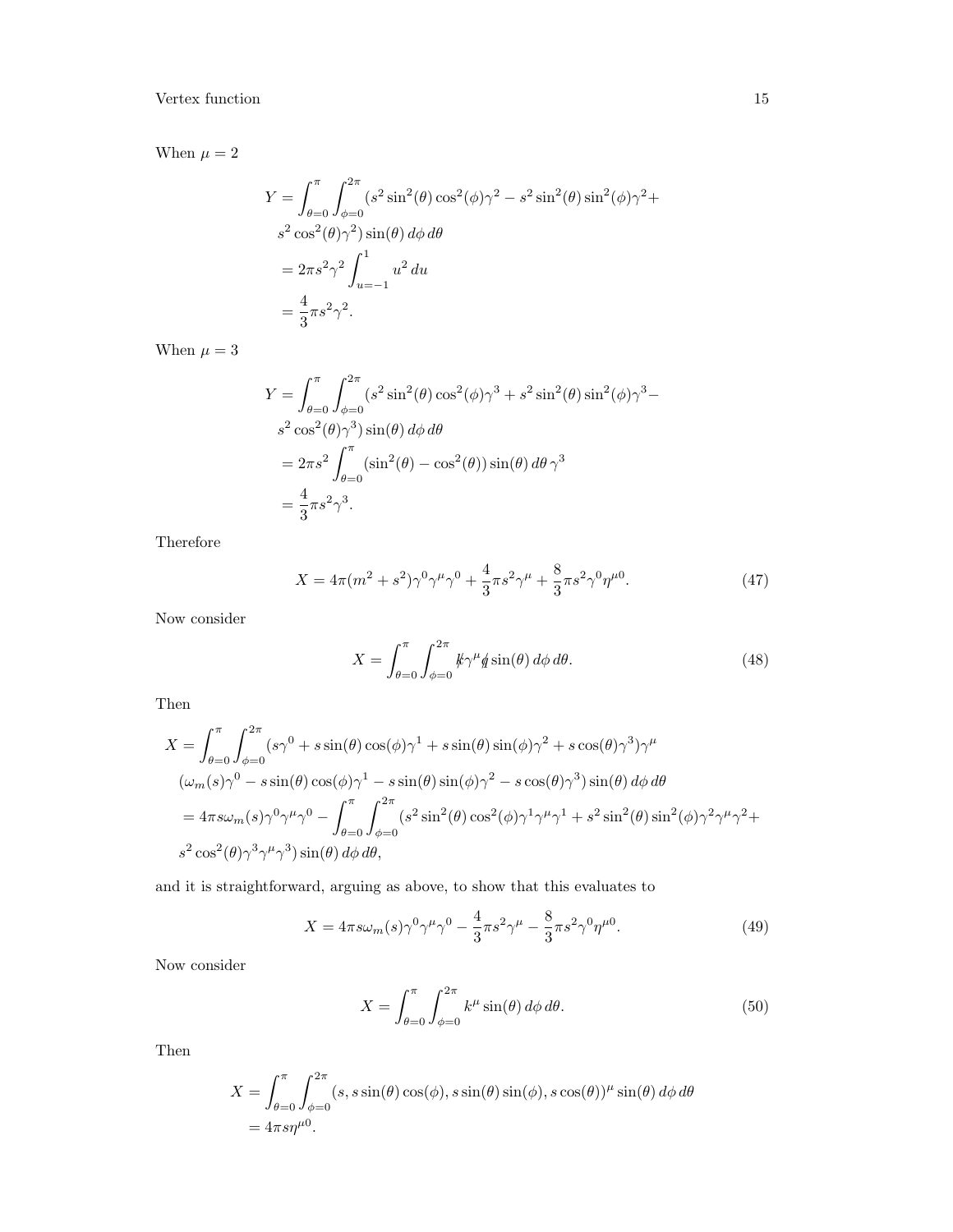Now putting together all the computations for the various quantities "X" into the equation that we derived above for  $g_a^{\mu}$  we obtain

$$
g_{a}^{\mu}(b) = -\frac{e^{3}}{2\pi^{2}} \int_{s=Z(\frac{1}{2}a)}^{Z(\frac{1}{2}b)} [4\pi (m^{2} + s^{2})\gamma^{0}\gamma^{\mu}\gamma^{0} + \frac{4}{3}\pi s^{2}\gamma^{\mu} + \frac{8}{3}\pi s^{2}\gamma^{0}\eta^{\mu 0} + 2(4\pi s\omega_{m}(s)\gamma^{0}\gamma^{\mu}\gamma^{0} - \frac{4}{3}\pi s^{2}\gamma^{\mu} - \frac{8}{3}\pi s^{2}\gamma^{0}\eta^{\mu 0}) - 4m(4\pi s\eta^{\mu 0}) - 4\pi m^{2}\gamma^{\mu}]
$$
  

$$
(\omega_{m}(s)s + s^{2})^{-1}\omega_{m}(s)^{-1}s^{-1}s^{2}ds(\frac{1}{6}\pi).
$$

Therefore, using the Leibniz integral rule, the spectrum  $M^\mu$  of  $\Phi^\mu$  is

$$
M^{\mu}(b) = \frac{3}{4\pi} g_{a}^{\mu}(b)
$$
  
=  $-\frac{e^{3}}{16\pi^{2}} [(4\pi (m^{2} + s^{2}) + 8\pi s\omega_{m}(s))\gamma^{0}\gamma^{\mu}\gamma^{0} - (4\pi m^{2} + \frac{4}{3}\pi s^{2})\gamma^{\mu} - \frac{8}{3}\pi s^{2}\gamma^{0}\eta^{\mu 0} -$   
 $16\pi m s \eta^{\mu 0} ) (\omega_{m}(s) + s)^{-1} \omega_{m}(s)^{-1}] \Big|_{s = Z(\frac{1}{2}b)} \frac{1}{2} Z'(\frac{1}{2}b).$ 

Thus

$$
M^{\mu}(b) = f_1(b)\gamma^{\mu} + f_2(b)\gamma^0\gamma^{\mu}\gamma^0 + f_3(b)\eta^{\mu 0} + f_4(b)\gamma^0\eta^{\mu 0},
$$

where

$$
f_1(b) = \frac{e^3}{8\pi} [(m^2 + \frac{1}{3}s^2)(\omega_m(s) + s)^{-1}
$$
  
\n
$$
\omega_m(s)^{-1}] \Big|_{s=Z(\frac{1}{2}b)} Z'(\frac{1}{2}b),
$$
  
\n
$$
f_2(b) = -\frac{e^3}{8\pi} [(m^2 + s^2 + 2s\omega_m(s))(\omega_m(s) + s)^{-1}
$$
  
\n
$$
\omega_m(s)^{-1}] \Big|_{s=Z(\frac{1}{2}b)} Z'(\frac{1}{2}b),
$$
  
\n
$$
f_3(b) = \frac{e^3}{2\pi} [ms(\omega_m(s) + s)^{-1}
$$
  
\n
$$
\omega_m(s)^{-1}] \Big|_{s=Z(\frac{1}{2}b)} Z'(\frac{1}{2}b),
$$
  
\n
$$
f_4(b) = \frac{e^3}{12\pi} [s^2(\omega_m(s) + s)^{-1}
$$
  
\n
$$
\omega_m(s)^{-1}] \Big|_{s=Z(\frac{1}{2}b)} Z'(\frac{1}{2}b).
$$

Hence the spectrum  $M^{\mu}(b)$  of  $\Phi^{\mu}$  is a continuous (in fact analytic) function of b for all  $b \geq 2m$ .

Now, since

$$
\gamma^0\gamma^\mu\gamma^0=\gamma^0(2\eta^{\mu 0}-\gamma^0\gamma^\mu)=2\eta^{\mu 0}\gamma^0-\gamma^\mu,
$$

the spectrum of  $\Phi^{\mu}$  can be written as

<span id="page-15-0"></span>
$$
M^{\mu}(b) = (f_1(b) - f_2(b))\gamma^{\mu} + f_3(b)\eta^{\mu 0} + (f_4(b) + 2f_2(b))\gamma^0\eta^{\mu 0},
$$
\n(51)

and has the form of Eq.  $(22)$  for the spectrum for the canonical K covariant measure on Minkowski space with one Lorentz index.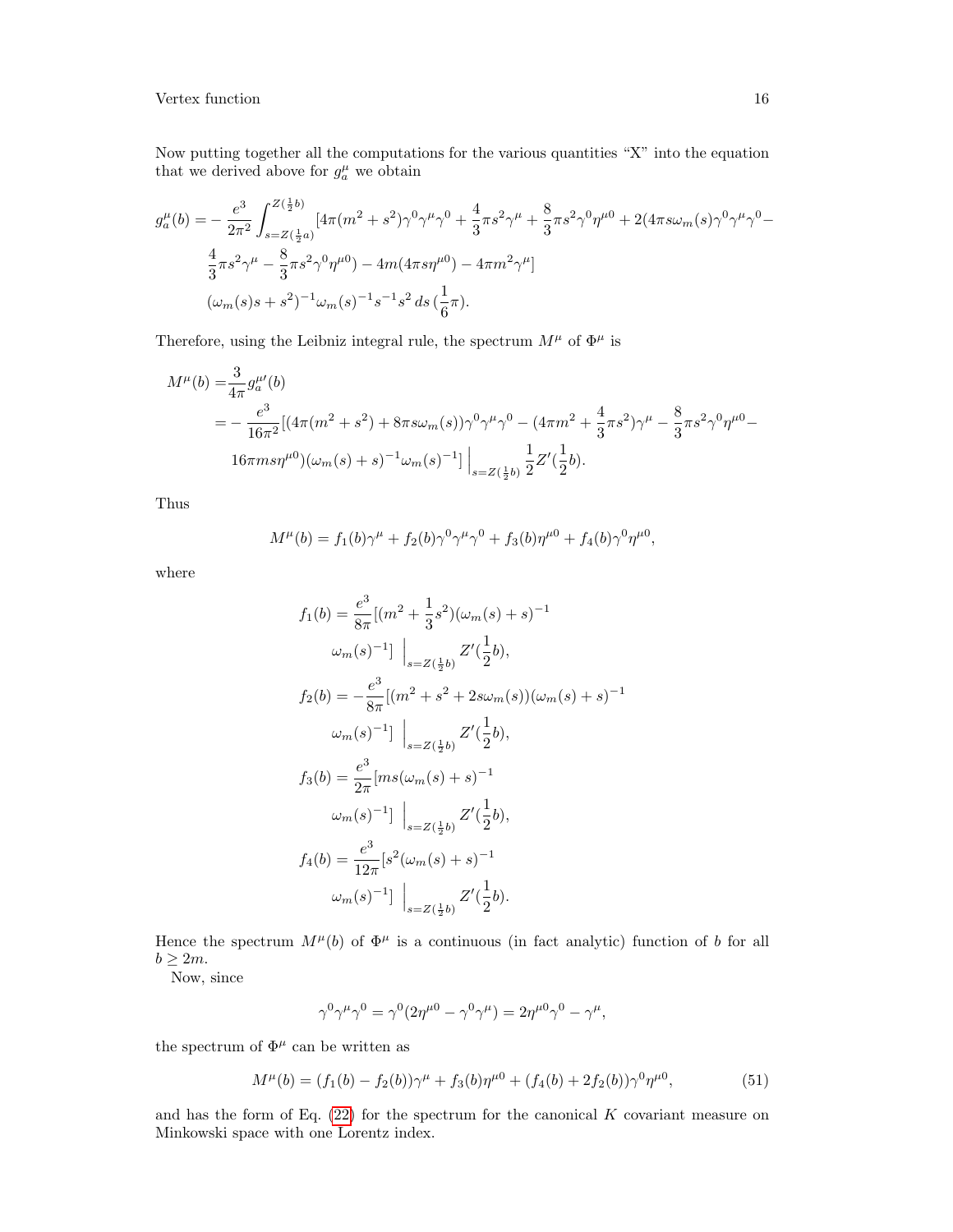Comparing Eq. [\(51\)](#page-15-0) for the spectrum of  $\Phi^{\mu}$  with the canonical spectral form given by Eq. [\(22\)](#page-7-3) we can read off the spectral functions  $\sigma_1, \ldots, \sigma_4$  as follows.

$$
b^{-1}\sigma_1(b) = f_1(b) - f_2(b),
$$
  
\n
$$
\sigma_3(b) = f_3(b),
$$
  
\n
$$
b\sigma_4(b) = f_4(b) + 2f_2(b),
$$

for all  $b \geq 2m$ , while  $\sigma_2$  vanishes. Using Eq. [\(21\)](#page-6-1) the density corresponding to  $\Phi^{\mu}$  is

$$
\Phi^{\mu}(q) = Q^{-1}(\sigma_1(Q)\gamma^{\mu} + \sigma_3(Q)q^{\mu} + \sigma_4(Q)\phi q^{\mu}), \qquad (52)
$$

where  $Q=(q^2)^{\frac{1}{2}}$ . Thus

$$
\Phi^{\mu}(q) = (f_1(Q) - f_2(Q))\gamma^{\mu} + Q^{-1}f_3(Q)q^{\mu} + Q^{-2}(f_4(Q) + 2f_2(Q))\dot{q}q^{\mu}.
$$
 (53)

where  $Q = (q^2)^{\frac{1}{2}}, q^2 \ge 4m^2$ .

#### <span id="page-16-0"></span>IV. THE ANOMALOUS MAGNETIC MOMENT OF THE ELECTRON

The calculation of the anomalous magnetic moment of the electron, first carried out at one-loop level by Schwinger<sup>[28,](#page-35-23)[29](#page-35-24)</sup>, is a result of great importance in  $QFT^{30-35}$  $QFT^{30-35}$  $QFT^{30-35}$ .

To determine the LO contribution to the anomalous magnetic moment of the electron we determine the effect of the vertex correction relative to the tree level diagram. The Feynman subamplitude  $\mathcal{M}^{\mu}$  associated with the electron component of the tree level diagram for scattering an electron off, say, a proton is given by

$$
\mathcal{M}^{\mu}_{\text{tr}}(p',p) = \overline{u}(p')\Phi^{\mu}_{\text{tr}}(q)u(p),\tag{54}
$$

where

$$
\Phi_{\text{tr}}^{\mu}(q) = ie\gamma^{\mu}.
$$
\n(55)

The vertex correction makes a contribution of

$$
\mathcal{M}_{\mathcal{V}}^{\mu}(p',p) = \overline{u}(p')\Gamma^{\mu}(p',p)u(p) = \overline{u}(p')\Phi^{\mu}(q)u(p). \tag{56}
$$

When sandwiched between Dirac spinors the term in  $\Phi^{\mu}$  involving  $\phi q^{\mu}$  vanishes. Therefore it can be dropped.

Now, since we have carried out a flip operation,  $q = p' - Tp = p' + Pp$  where  $P : \mathbb{R}^4 \to \mathbb{R}^4$ is the parity operator defined by

$$
Pp = P(p^0, \vec{p}) = (p^0, -\vec{p}).\tag{57}
$$

It follows that  $q \in C_{2m}$ .

The measure on the mass shell  $q \in H_{m'}$  for  $m' \geq 2m$  associated with the vertex correction is

$$
\Upsilon \mapsto \int_{\Upsilon} \Phi^{\mu}(q) \,\Omega_{m'}(dq). \tag{58}
$$

In particular at low energy  $m' = 2m$  when  $q \in H_{2m}$ , since

$$
Z(m) = 0,
$$
  
\n
$$
Z'(m) = 1,
$$
  
\n
$$
f_1(2m) = \frac{e^3}{8\pi},
$$
  
\n
$$
f_2(2m) = -\frac{e^3}{8\pi},
$$
  
\n
$$
f_3(2m) = 0,
$$
  
\n
$$
f_4(2m) = 0,
$$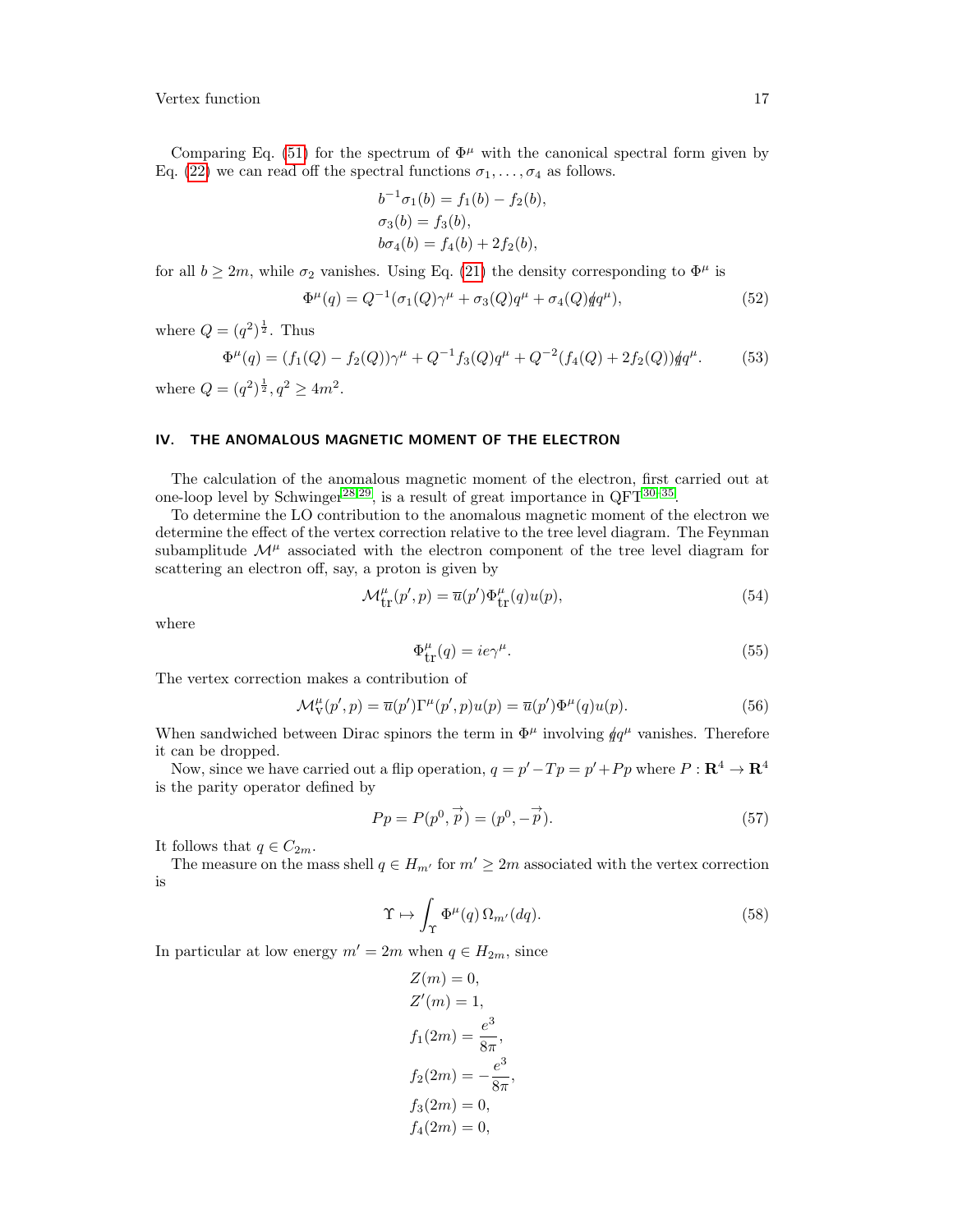we have

$$
\Phi^{\mu}(q) = (f_1(2m) - f_2(2m))\gamma^{\mu} = \frac{e^3}{4\pi}\gamma^{\mu}.
$$

Therefore

$$
\int_{\Upsilon} \Phi^{\mu}(q) \,\Omega_{2m}(dq) = \frac{e^3}{4\pi} \gamma^{\mu} \int \chi_{\Upsilon}((\omega_{2m}(\vec{q}), \vec{q})) \frac{d\vec{q}}{\omega_{2m}(\vec{q})}.
$$
\n(59)

If  $\Upsilon_{\text{small}} = (0, b) \times S$  where  $b > 2m$  and  $S \subset \mathbb{R}^3$   $(S \in \mathcal{B}_0(\mathbb{R}^3))$  is such that S corresponds to low momenta, i.e.  $|\vec{q}|$  is small for all  $\vec{q} \in S$  then

$$
\int_{\Upsilon_{\text{small}}} \Phi^{\mu}(q) \,\Omega_{2m}(dq) \approx \frac{e^3}{4\pi} \gamma^{\mu} \frac{1}{2m} \mathcal{L}(S),
$$

where

$$
\mathcal{L}(S) = \int_S d\vec{q}.
$$

The automorphism group of the Feynman diagram of Figure [1](#page-8-1) has order 2. Therefore the diagram has a a symmetry factor of  $\frac{1}{2}$  associated with it. Therefore, in fact, we have

$$
\int_{\Upsilon_{\text{small}}} \Phi^{\mu}(q) \,\Omega_{2m}(dq) \approx \frac{e^3}{8\pi} \gamma^{\mu} \frac{1}{2m} \mathcal{L}(S).
$$

Putting  $\Phi_{tr}$  on the mass shell  $H_{2m}$  and using the result given by Eq. [\(36\)](#page-9-2) we obtain

$$
\int_{\Upsilon} \frac{1}{q^2 - (2m)^2 + i\epsilon} \Phi_{\text{tr}}^{\mu}(q) \, dq = -i\pi \int_{\Upsilon} \Phi_{\text{tr}}^{\mu}(q) \, \Omega_{2m}(dq) = -i\pi (ie\gamma^{\mu}) \int_{\Upsilon} \Omega_{2m}(dq)
$$
\n
$$
= \pi e \gamma^{\mu} \int \chi_{\Upsilon}((\omega_{2m}(\vec{q}), \vec{q})) \frac{d\vec{q}}{\omega_{2m}(\vec{q})}.
$$

For low momenta this evaluates to

$$
\int_{\Upsilon_{\text{small}}} \frac{1}{q^2 - (2m)^2 + i\epsilon} \Phi_{\text{tr}}^{\mu}(q) \, dq \approx \pi e \gamma^{\mu} \frac{1}{2m} \mathcal{L}(S).
$$

Adding these two contributions the total measure associated with low energy and low momenta for the tree  $+$  vertex correction process is

$$
\text{total}(S) = \pi e \gamma^{\mu} \frac{1}{2m} \mathcal{L}(S) + \frac{e^3}{8\pi} \gamma^{\mu} \frac{1}{2m} \mathcal{L}(S)
$$

$$
= \pi e \gamma^{\mu} \frac{1}{2m} \mathcal{L}(S)(1 + \frac{e^2}{8\pi^2})
$$

$$
= \text{tree}(S)(1 + \frac{e^2}{8\pi^2})
$$

$$
= \text{tree}(S)(1 + \frac{\alpha}{2\pi}),
$$

where  $\alpha = \frac{e^2}{4\pi}$  $\frac{e^2}{4\pi}$  is the fine structure constant, and we have therefore derived the well known result of Schwinger.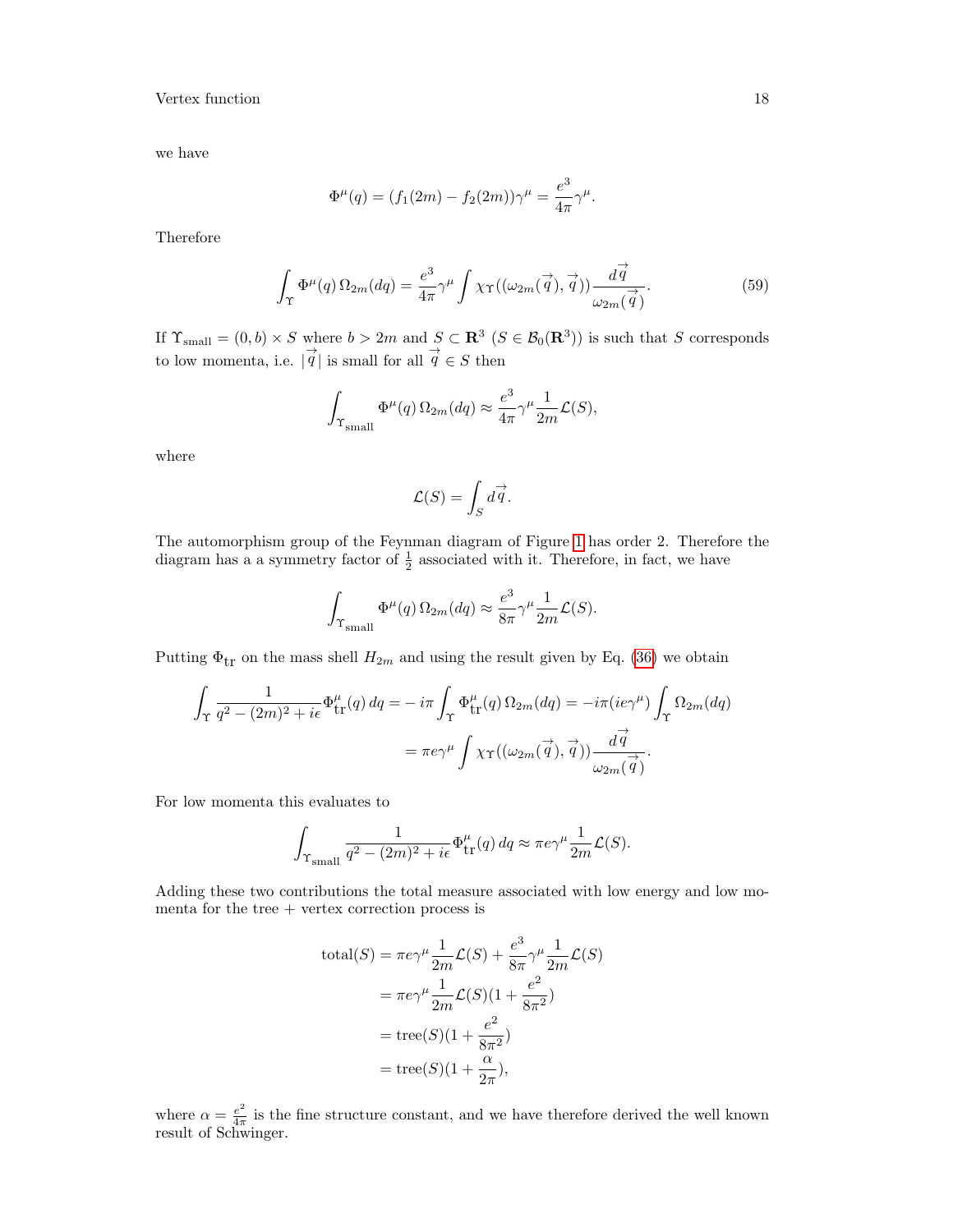

<span id="page-18-1"></span>FIG. 2. Feynman diagram for the vertex function in the s channel

# <span id="page-18-0"></span>V. THE VERTEX FUNCTION IN THE S CHANNEL

Consider the Feynman diagram given by Figure [2](#page-18-1) describing the QFT vertex in the s channel. The diagram describes the QFT vertex for the interaction of a positively charged particle of momentum  $p_1$ , charge e and mass m and a negatively charged particle of momentum  $p_2$ , charge  $-e$  and mass m in the s channel, e.g. electron-positron pair production. We view antiparticles as being particles of negative energy (this is equivalent to viewing them as being particles travelling backwards in time). Then  $p_1$  is on the mass shell  $H_m^-$  and  $p_2$  is on the mass shell  $H_m^+$ . Thus  $Tp_1, p_2 \in H_m$ . Therefore, using the CM frame, there is, by a well known theorem, a  $\overrightarrow{p} \in \mathbb{R}^3$  such that

$$
Tp_1 = (E, -\vec{p}), p_2 = (E, \vec{p}),
$$
\n(60)

where  $E = \omega_m(\vec{p})$ . Therefore

$$
p_1 = (-E, -\vec{p}), p_2 = (E, \vec{p}).
$$
\n(61)

Let

<span id="page-18-4"></span>
$$
q = p_2 - p_1. \tag{62}
$$

Then

<span id="page-18-3"></span>
$$
p_1 = -\frac{1}{2}q, p_2 = \frac{1}{2}q, q = 2(E, \vec{p}).
$$
\n(63)

Applying the Feynman rules the vertex function in the s channel is described by the Feynman integral

<span id="page-18-2"></span>
$$
\Gamma^{\mu} = \int \frac{d^4k}{(2\pi)^4} i D_{\rho\sigma}(k) i e \gamma^{\rho} i S(p_2 - k) i \gamma^{\mu} i S(p_1 + k) i e \gamma^{\sigma}, \tag{64}
$$

where, for convenience, we do not include here the factor of  $e$  associated with the central vertex.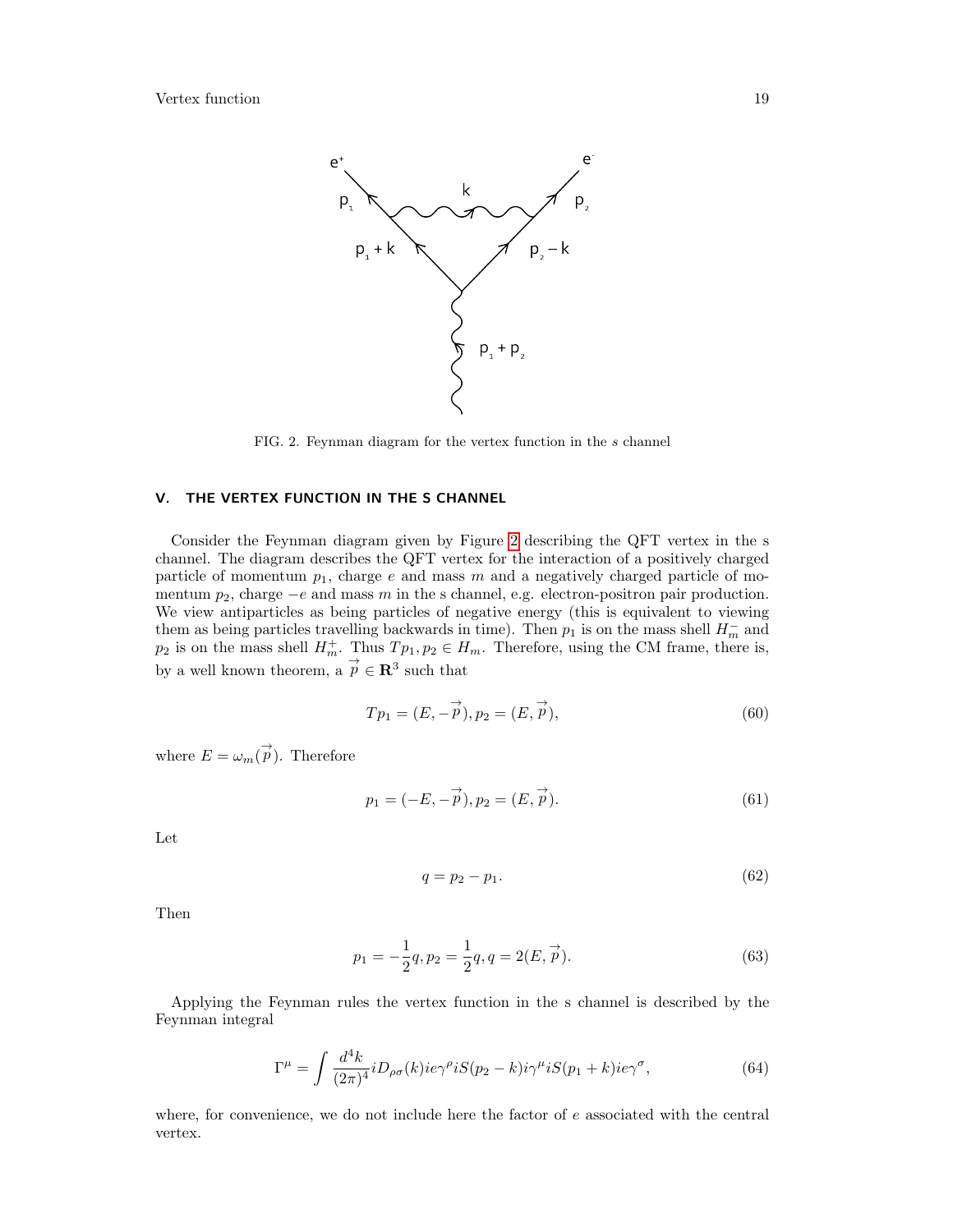# <span id="page-19-0"></span>A. Determination of a formal representation for the s channel vertex function as a  $C^{4\times 4}$ valued measure with one index

From Eq. [\(64\)](#page-18-2)

<span id="page-19-1"></span>
$$
\Gamma^{\mu}(p_1, p_2) = \frac{e^2}{(2\pi)^4} \int \frac{1}{k^2 + i\epsilon} \gamma^{\nu} \frac{1}{p_2 - k - m + i\epsilon} \gamma^{\mu} \frac{1}{p_1 + k - m + i\epsilon} \gamma_{\nu} dk.
$$
 (65)

Therefore, from Eqns. [\(65\)](#page-19-1) and [\(63\)](#page-18-3),

$$
\Gamma^{\mu}(p_{1},p_{2}) = \frac{e^{2}}{(2\pi)^{4}} \int \frac{1}{k^{2} + i\epsilon} \gamma^{\nu} \frac{1}{\frac{d}{2} - \frac{\mu}{k} - m + i\epsilon} \gamma^{\mu} \frac{1}{-\frac{d}{2} + \frac{\mu}{k} - m + i\epsilon} \gamma_{\nu} dk
$$
  
\n
$$
= \frac{e^{2}}{(2\pi)^{4}} \int \frac{1}{k^{2} + i\epsilon} \gamma^{\nu} \frac{2}{\frac{d}{2} - 2\frac{\mu}{k} - 2m + i\epsilon} \gamma^{\mu} \frac{2}{-\frac{d}{2} + 2\frac{\mu}{k} - 2m + i\epsilon} \gamma_{\nu} dk
$$
  
\n
$$
= \frac{e^{2}}{(2\pi)^{4}} \int \frac{1}{(\frac{k}{2})^{2} + i\epsilon} \gamma^{\nu} \frac{2}{\frac{d}{2} - \frac{\mu}{k} - 2m + i\epsilon} \gamma^{\mu} \frac{2}{-\frac{d}{2} + \frac{\mu}{k} - 2m + i\epsilon} \gamma_{\nu} (\frac{1}{16}) dk
$$
  
\n
$$
= \frac{e^{2}}{(2\pi)^{4}} \int \frac{1}{k^{2} + i\epsilon} \gamma^{\nu} \frac{1}{\frac{d}{2} - \frac{\mu}{k} - 2m + i\epsilon} \gamma^{\mu} \frac{1}{-\frac{d}{2} + \frac{\mu}{k} - 2m + i\epsilon} \gamma_{\nu} dk
$$
  
\n
$$
= \Phi_{2m}^{\mu}(q),
$$

where, for  $m > 0$ ,

$$
\Phi_m(q) = \frac{e^2}{(2\pi)^4} \Xi_m^{\mu}(q),\tag{66}
$$

in which,

<span id="page-19-2"></span>
$$
\Xi_m^{\mu}(q) = \int \frac{1}{k^2 + i\epsilon} \gamma^{\nu} \frac{1}{\not{q} - \not{k} - m + i\epsilon} \gamma^{\mu} \frac{1}{-\not{q} + \not{k} - m + i\epsilon} \gamma_{\nu} \, dk. \tag{67}
$$

The integral defining  $\Xi_m^{\mu}(q)$  does not converge for any  $q \in \mathbb{R}^4$  so regularization is required. We will use covariant spectral regularization.

We will show, by a formal argument, that  $\Xi_m^{\mu}$  can be interpreted as a matrix valued measure with one Lorentz index as follows. Suppose ("pretend") that  $\Xi_m^{\mu}$  existed as a  $\mathbb{C}^{4\times 4}$ valued function on Minkowski space. Then it is associated with a measure, which we shall also denote as  $\Xi_m^{\mu}$ , defined by

$$
\begin{split} \Xi_m^{\mu}(\Upsilon) &= \int_{\Upsilon} \Xi_m^{\mu}(q) \, dq \\ &= \int \chi_{\Upsilon}(q) \Xi_m^{\mu}(q) \, dq \\ &= \int \chi_{\Upsilon}(q) \Big( \int \frac{1}{k^2 + i\epsilon} \gamma^{\nu} \frac{1}{\rlap/q - \rlap/\ell - m + i\epsilon} \gamma^{\mu} \frac{1}{-\rlap/q + \rlap/\ell - m + i\epsilon} \gamma_{\nu} \, dk \Big) \, dq \\ &= \int \chi_{\Upsilon}(q) \frac{1}{k^2 + i\epsilon} \gamma^{\nu} \frac{1}{\rlap/q - \rlap/\ell - m + i\epsilon} \gamma^{\mu} \frac{1}{-\rlap/q + \rlap/\ell - m + i\epsilon} \gamma_{\nu} \, dk \, dq \\ &\text{where} \quad \gamma = \gamma \int \chi_{\Upsilon}(q) \frac{1}{k^2 + i\epsilon} \gamma^{\nu} \frac{1}{\rlap/q - \rlap/\ell - m + i\epsilon} \gamma^{\mu} \frac{1}{-\rlap/q + \rlap/\ell - m + i\epsilon} \gamma_{\nu} \, dq \, dk \\ &= \int \chi_{\Upsilon}(q + k) \frac{1}{k^2 + i\epsilon} \gamma^{\nu} \frac{1}{\rlap/q - m + i\epsilon} \gamma^{\mu} \frac{1}{-\rlap/q - m + i\epsilon} \gamma_{\nu} \, dq \, dk, \end{split}
$$

where we have enclosed the  $=$  sign in quotes at the only unjustified formal step (interchange of the order of integration). Therefore we write

<span id="page-19-3"></span>
$$
\Xi_m^{\mu}(\Upsilon) = -\int \chi_{\Upsilon}(q+k) \frac{1}{k^2 + i\epsilon} \left(\frac{1}{q^2 - m^2 + i\epsilon}\right)^2 \gamma^{\nu} (q+m) \gamma^{\mu} (q-m) \gamma_{\nu} dq dk. \tag{68}
$$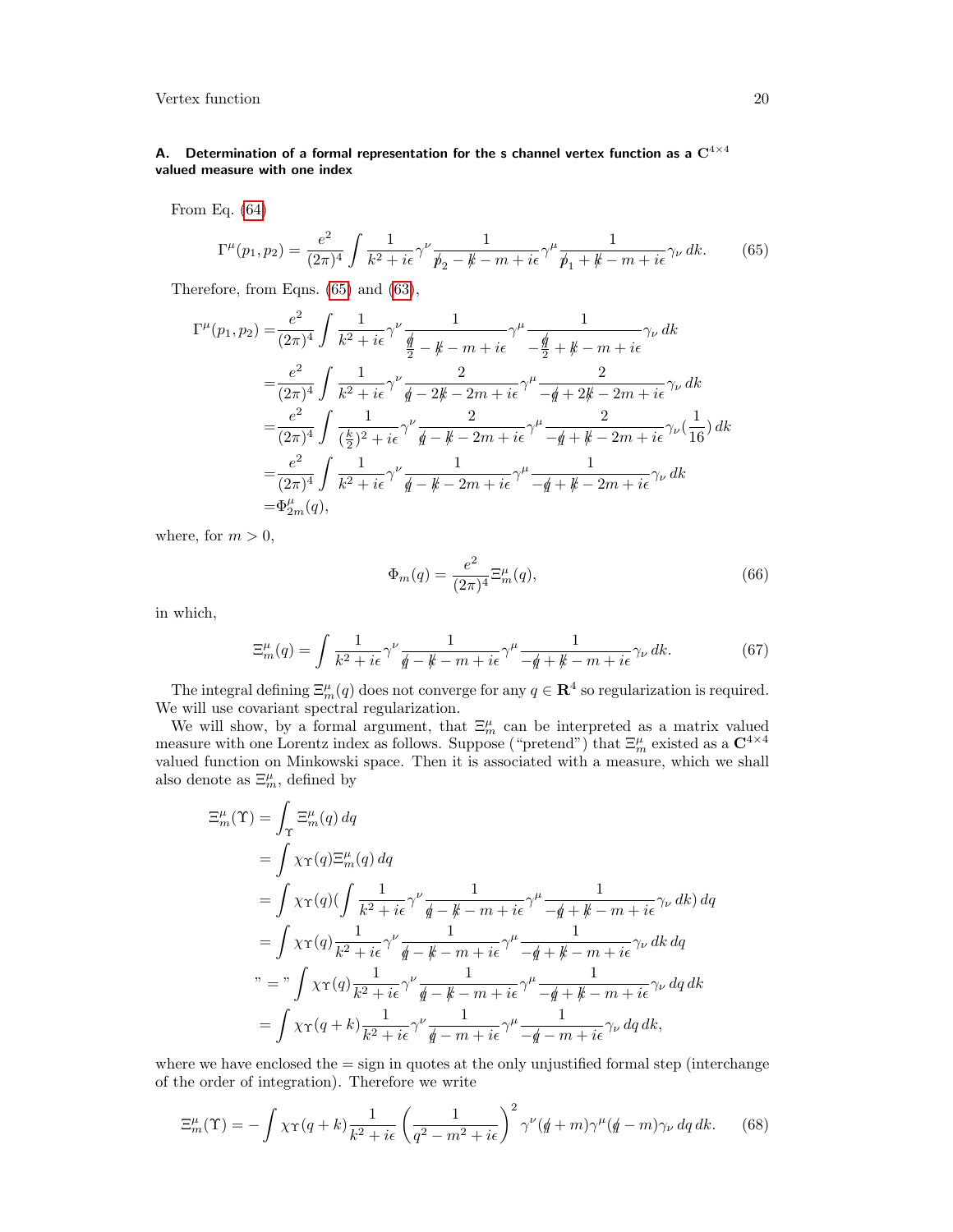We will see shortly that the RHS of this equation can be given a well defined interpretation as a K covariant matrix valued measure on Minkowski space with one Lorentz index.

Note that there must be one or more unjustified formal steps in the argument that we have used because the "function" defined by Eq. [\(67\)](#page-19-2) is not well defined and one cannot go from something not well defined to something well defined by a rigorous argument carrying out a sequence of equalities.

## <span id="page-20-0"></span>B. Determination of the distribution representing  $(q^2 - m^2 + i\epsilon)^{-2}$

Now we need to give a natural interpretation for the object

<span id="page-20-1"></span>
$$
f(q) = \left(\frac{1}{q^2 - m^2 + i\epsilon}\right)^2.
$$
\n(69)

We have, omitting the  $i\epsilon s$ ,

$$
f(q) = \frac{1}{((q^0)^2 - \omega_m(\vec{q})^2)^2}.
$$
\n(70)

Let

$$
g(q) = \frac{1}{q^2 - m^2} = \frac{1}{(q^0)^2 - \omega_m(\vec{q})^2}.
$$
\n(71)

Then

$$
(\partial_0 g)(q) = -\frac{1}{((q^0)^2 - \omega_m(\vec{q}))^2} (2q^0) = -2q^0 f(q).
$$

Thus

$$
f(q) = -\frac{1}{2q^0} (\partial_0 g)(q). \tag{72}
$$

For on shell values of its argument g is best thought of as a distribution (measure on  $H_m$ ). Similarly, for on shell values of its argument,  $f$  is best thought of as a distribution. We have, for any Schwartz function  $\psi \in \mathcal{S}(\mathbf{R}^4, \mathbf{C}),$ 

$$
\langle f, \psi \rangle = \int f(q)\psi(q) \, dq
$$
  
=  $-\frac{1}{2} \int \psi(q) \frac{1}{q^0} (\partial_0 g)(q) \, dq$   
=  $\frac{1}{2} \int \frac{\partial}{\partial q^0} (\psi(q) \frac{1}{q^0}) g(q) dq$   
=  $\frac{1}{2} \int ((\partial_0 \psi)(q) \frac{1}{q^0} - \psi(q) \frac{1}{(q^0)^2}) g(q) dq$   
=  $-\frac{1}{2} \pi i \int ((\partial_0 \psi)(q) \frac{1}{q^0} - \psi(q) \frac{1}{(q^0)^2}) \Omega_m^{\pm}(dq),$ 

where we have used the result<sup>[23,](#page-35-22)[24](#page-35-21)</sup>  $g(q)dq \to -i\pi\Omega_{m}^{\pm}(dq)$ . For  $m \geq 0$  and  $n \in \{1, 2, \ldots\}$  define the measure  $\Omega_m^{(n) \pm}$  by

$$
\Omega_m^{(n)\pm}(\Upsilon) = \int_{\pi(H_{\pm m}\cap\Upsilon)} \omega_m(\vec{q})^{-n} d\vec{q},\tag{73}
$$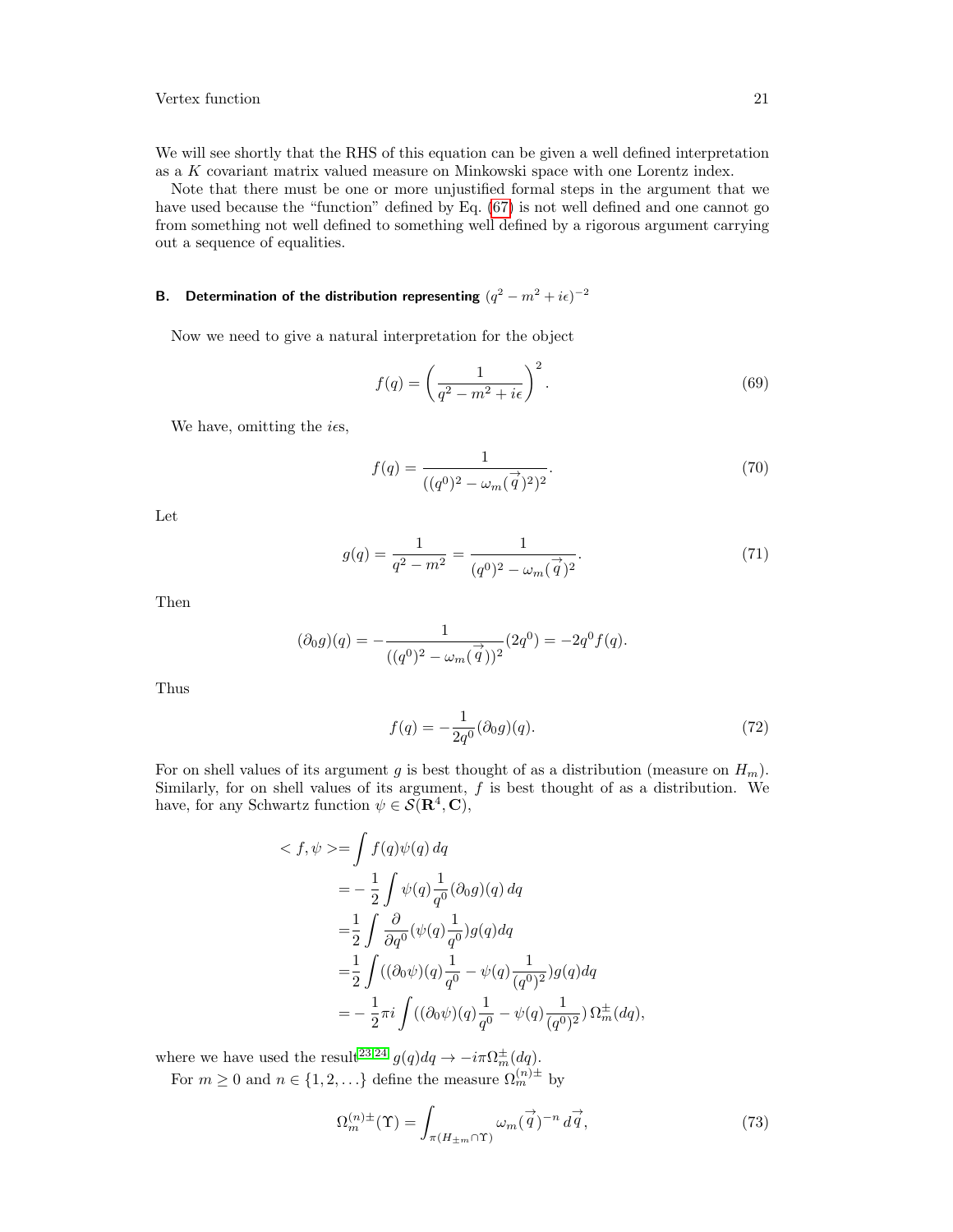where  $\pi : \mathbf{R}^4 \to \mathbf{R}^3$  is the natural projection defined by  $\pi(q^0, \vec{q}) = \vec{q}$ . One can equivalently define these measures by their effect on (measurable) functions as follows.

$$
\int \psi(q) \,\Omega^{(n)\pm}(dq) = \int_{\mathbf{R}^3} \psi(\pm \omega_m(\vec{q}), \vec{q}) \omega_m(\vec{q})^{-n} \, d\vec{q} \,. \tag{74}
$$

 $\Omega_m^{(n)\pm}$  are measures concentrated on  $H_m^{\pm}$  and, as is well known,  $\Omega_m^{(1)\pm} = \Omega_m^{\pm}$  is Lorentz invariant.

We thus have

$$
\langle f, \psi \rangle = -\frac{1}{2} \pi i \left( \int (\partial_0 \psi)(q) \, \Omega_m^{(2)\pm}(dq) - \int \psi(q) \, \Omega_m^{(3)\pm}(dq) \right)
$$
  
= 
$$
\frac{1}{2} \pi i \left( \int \psi(q) \, (\partial_0 \Omega_m^{(2)\pm})(dq) + \int \psi(q) \, \Omega_m^{(3)\pm}(dq) \right).
$$

Therefore we have the simple result that

<span id="page-21-1"></span>
$$
f = \frac{1}{2}\pi i (\Omega_m^{(3)\pm} + \partial_0 \Omega_m^{(2)\pm}).
$$
\n(75)

Now by examination of the original formula given by Eq.  $(69)$  defining f we may say that  $f$  is manifestly Lorentz invariant. Therefore we must insist that, if we have calculated correctly, the object given by Eq. [\(75\)](#page-21-1) is Lorentz invariant. One can verify this computationally as is shown in Appendix 1.

# <span id="page-21-0"></span>C. The causal  $K$  covariant measure associated with  $\Xi_{m}^{\mu}$

We have, also, that  $23,24$  $23,24$ 

<span id="page-21-2"></span>
$$
\frac{1}{k^2 + i\epsilon} \to -i\pi \Omega_0^{\pm}.
$$
 (76)

Given Eqns. [\(68\)](#page-19-3), [\(69\)](#page-20-1), [\(75\)](#page-21-1) and [\(76\)](#page-21-2) we may consider the following object associated with  $\Xi_{m}^{\mu}$ 

$$
\Xi_m^{\mu}(\Upsilon) = -\frac{1}{2}\pi^2 \left(\int \chi \gamma (q+k)\gamma^{\nu} (q+m)\gamma^{\mu} (q-m)\gamma_{\nu} (\partial_0 \Omega_m^{(2)+}) (dq) \Omega_0^+(dk)\right) + \int \chi \gamma (q+k)\gamma^{\nu} (q+m)\gamma^{\mu} (q-m)\gamma_{\nu} \Omega_m^{(3)+}(dq) \Omega_0^+(dk)).
$$

This means that  $\Xi_{m}^{\mu}$  is the tempered distribution defined by

$$
\langle \Xi_m^{\mu}, \psi \rangle = \langle \Xi_{1,m}^{\mu}, \psi \rangle + \langle \Xi_{2,m}^{\mu}, \psi \rangle, \tag{77}
$$

where

$$
\langle \Xi_{1,m}^{\mu}, \psi \rangle = \frac{1}{2} \pi^2 \int \frac{\partial}{\partial q^0} (\psi(q+k) \gamma^{\nu} (\not q+m) \gamma^{\mu} (\not q-m) \gamma_{\nu}) \Omega_m^{(2)+}(dq) \Omega_0^+(dk), \tag{78}
$$

and

$$
\langle \Xi_{2,m}^{\mu}, \psi \rangle = -\frac{1}{2}\pi^2 \int \psi(q+k)\gamma^{\nu}(q+m)\gamma^{\mu}(q-m)\gamma_{\nu} \Omega_m^{(3)+}(dq) \Omega_0^+(dk), \tag{79}
$$

for  $\psi \in \mathcal{S}(\mathbf{R}^4, \mathbf{C})$ , the Schwartz space.

If  $\Upsilon \subset \mathbf{R}^4$  is a hyper-rectangle then one can, since  $q^0 \mapsto \partial_0 \chi_{\Upsilon}(q+k)$  vanishes almost everywhere, choose a sequence  $\psi_n \to \chi_{\Upsilon}$  with the usual Hilbert space norm for  $\mathcal{S}(\mathbf{R}^4, \mathbf{C})$ such that

<span id="page-21-3"></span>
$$
\langle \Xi_{1,m}^{\mu}, \psi_n \rangle \to \frac{1}{2} \pi^2 \int \chi \gamma(q+k) \frac{\partial}{\partial q^0} (\gamma^{\nu} (\not q+m) \gamma^{\mu} (\not q-m) \gamma_{\nu}) \Omega_m^{(2)+}(dq) \Omega_0^+(dk). \tag{80}
$$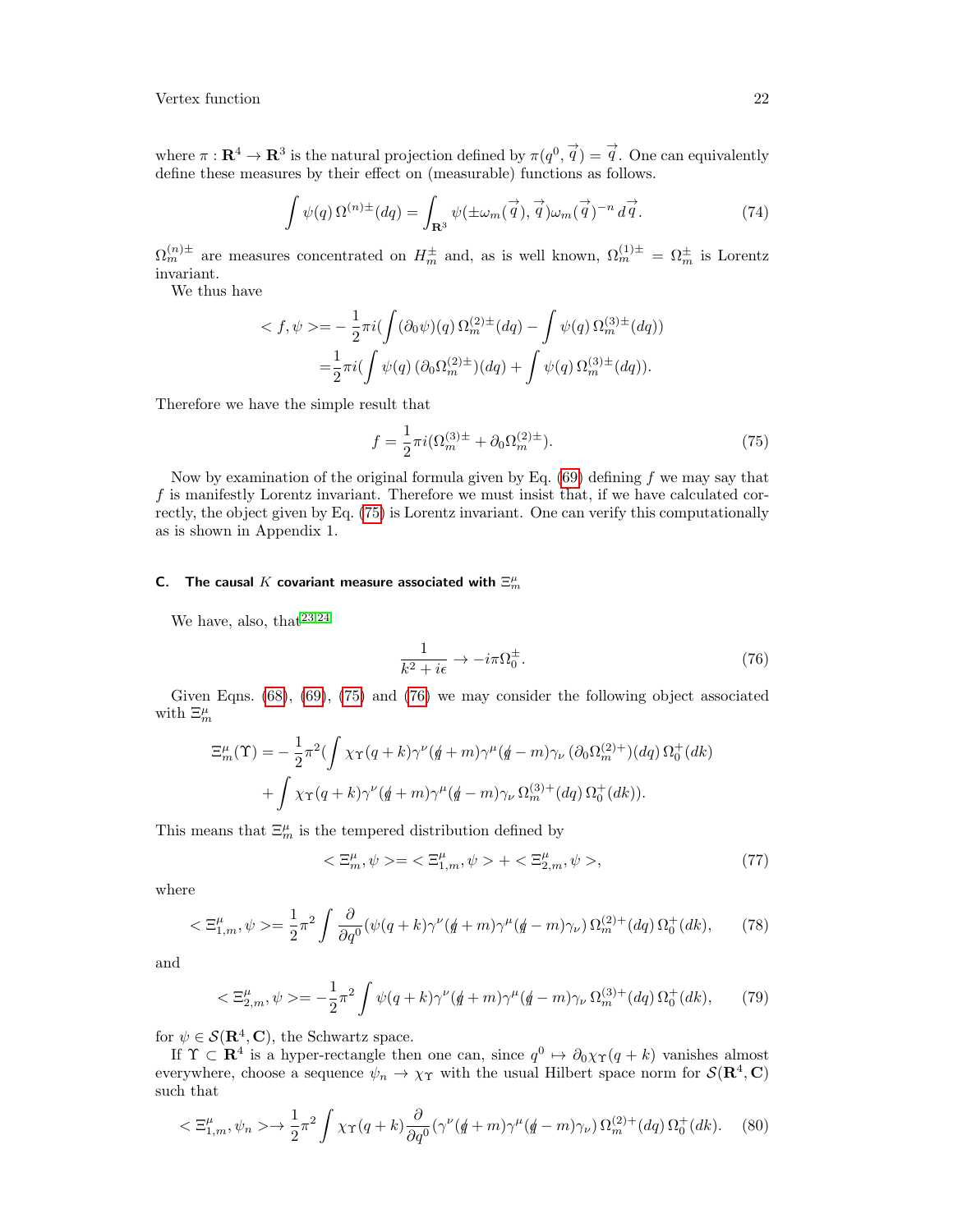We therefore associate a measure with  $\Xi_{1,m}^{\mu}$  and take the RHS of Eq. [\(80\)](#page-21-3) to be the value taken by this measure when evaluated on  $\Upsilon$ , and extend the definition to arbitrary  $\Upsilon \in$  $\mathcal{B}_0(\mathbf{R}^4).$ 

It is straightforward to show that  $\Xi_m^{\mu} = \Xi_{1,m}^{\mu} + \Xi_{2,m}^{\mu}$  is causal and also, using the Lorentz invariance of  $\Omega_m^{(3)+} + \partial_0 \Omega_m^{(2)+}$  and  $\Omega_0^+$  together with the fundamental intertwining property of the Feynman slash<sup>[24,](#page-35-21)[26](#page-35-19)</sup>, that  $\Xi_m^{\mu}$  is K covariant.

# <span id="page-22-0"></span>D. Determination of the density  $\Phi_m^\mu$

We now use the spectral calculus to compute the spectrum of the measure  $\Xi_{m}^{\mu}$  and then use this spectrum to compute the density for  $\Phi_m^{\mu}$ . Using the gamma matrix contraction identities we have

$$
\gamma^{\nu}(\phi + m)\gamma^{\mu}(\phi - m)\gamma_{\nu} = -2\phi\gamma^{\mu}\phi + 2m^2\gamma^{\mu}.
$$
\n(81)

Thus

$$
\partial_0(\gamma^{\nu}(\phi+m)\gamma^{\mu}(\phi-m)\gamma_{\nu}) = -2\gamma^0\gamma^{\mu}\phi - 2\phi\gamma^{\mu}\gamma^0. \tag{82}
$$

Hence we have, for  $\Xi^{\mu}_{1,m}$ ,

$$
g_{1,m}^{\mu}(a,b,\epsilon) = \Xi_{1,m}^{\mu}(\Upsilon(a,b,\epsilon))
$$
  
\n
$$
= \frac{1}{2}\pi^{2} \int \chi_{\Upsilon(a,b,\epsilon)}(q+k) \frac{\partial}{\partial q^{0}} (\gamma^{\nu}(\rlap{/}(\rlap{/}w + m)\gamma^{\mu}(\rlap{/}w - m)\gamma_{\nu}) \Omega_{m}^{(2)+}(dq) \Omega_{0}^{+}(dk)
$$
  
\n
$$
\approx \frac{1}{2}\pi^{2} \int \chi_{(a,b)}(q^{0} + k^{0}) \chi_{B_{\epsilon}(0)}(\vec{q} + \vec{k}) \frac{\partial}{\partial q^{0}} (\gamma^{\nu}(\rlap{/}w + m)\gamma^{\mu}(\rlap{/}w - m)\gamma_{\nu})
$$
  
\n
$$
\Omega_{m}^{(2)+}(dq) \Omega_{0}^{+}(dk)
$$
  
\n
$$
= -\pi^{2} \int \chi_{(a,b)}(q^{0} + k^{0}) \chi_{B_{\epsilon}(0)}(\vec{q} + \vec{k}) (\gamma^{0}\gamma^{\mu}\rlap{/}w + \rlap{/}w\gamma^{\mu}\gamma^{0}) \Omega_{m}^{(2)+}(dq) \Omega_{0}^{+}(dk)
$$
  
\n
$$
= -\pi^{2} \int \chi_{(a,b)}(\omega_{m}(\vec{q}) + |\vec{k}|) \chi_{B_{\epsilon}(0)}(\vec{q} + \vec{k}) (\gamma^{0}\gamma^{\mu}\rlap{/}w + \rlap{/}w\gamma^{\mu}\gamma^{0}) \omega_{m}(\vec{q})^{-2} |\vec{k}|^{-1} d\vec{q} d\vec{k}
$$
  
\n
$$
= -\pi^{2} \int \chi_{(a,b)}(\omega_{m}(\vec{q}) + |\vec{k}|) \chi_{B_{\epsilon}(0)} \frac{\partial}{\partial q} (\gamma^{\mu}\gamma^{\mu}\rlap{/}w + \rlap{/}w\gamma^{\mu}\gamma^{0}) \omega_{m}(\vec{q})^{-2} |\vec{k}|^{-1} d\vec{k} d\vec{q}
$$
  
\n
$$
\approx -\pi^{2} \int \chi_{(a,b)}(\omega_{m}(\vec{q}) + |\vec{q}|) (\gamma^{0}\gamma^{\mu}\rlap{/}w + \rlap{/}w\gamma^{\mu}\gamma^{0}) \omega_{m}(\vec{q})^{-2} |\vec{q}|^{-1} d\vec{q} (\frac{4}{3}\
$$

Therefore

$$
g_{1,m,a}^{\mu}(b) = \lim_{\epsilon \to 0} \epsilon^{-3} g_{1,m}^{\mu}(a,b,\epsilon)
$$
  
=  $-\pi^2 \int \chi_{(a,b)}(\omega_m(\vec{q}) + |\vec{q}|) (\gamma^0 \gamma^{\mu} \not{q} + \not{q} \gamma^{\mu} \gamma^0) (m^2 + \vec{q}^2)^{-1} |\vec{q}|^{-1} d\vec{q} (\frac{4}{3}\pi).$ 

Therefore, using spherical polar coordinates, we have that

$$
g_{1,m,a}^{\mu}(b) = -\pi^2 \int_{s=Z_m(a)}^{Z_m(b)} \int_{\theta=0}^{\pi} \int_{\phi=0}^{2\pi} (\gamma^0 \gamma^{\mu} \phi + \phi \gamma^{\mu} \gamma^0)(m^2 + s^2)^{-1} \sin(\theta) d\phi d\theta ds \left(\frac{4}{3}\pi\right),
$$
  
where  $q = (\omega_m(s), \vec{q}), \omega_m(s) = (m^2 + s^2)^{\frac{1}{2}}, \vec{q} = s(\sin(\theta) \cos(\phi), \sin(\theta) \sin(\phi), \cos(\theta)),$ 

and

$$
Z_m(s) = \frac{s^2 - m^2}{2s}.
$$
\n(83)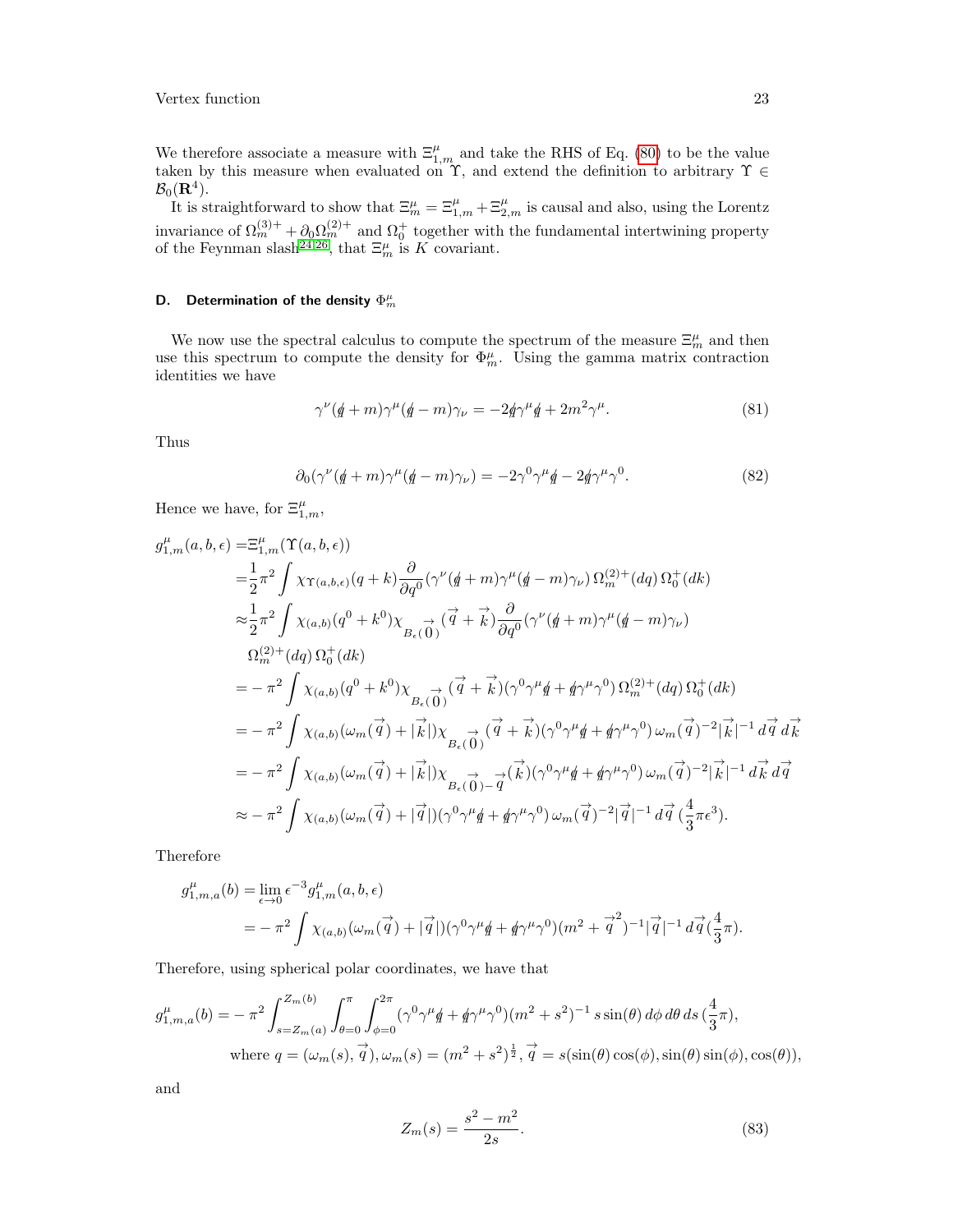Now

$$
\int_{\theta=0}^{\pi} \int_{\phi=0}^{2\pi} \phi \sin(\theta) \, d\phi \, d\theta = 4\pi \omega_m(s) \gamma^0.
$$

Thus

$$
g_{1,m,a}^{\mu}(b) = -8\pi^3 \int_{s=Z_m(a)}^{Z_m(b)} \gamma^0 \gamma^{\mu} \gamma^0 \omega_m(s)^{-1} s \, ds \left(\frac{4}{3}\pi\right). \tag{84}
$$

Let

$$
M_{1,m}^{\mu}(b) = \frac{3}{4\pi} g_{1,m,a}^{\mu\prime}(b),\tag{85}
$$

Then

<span id="page-23-0"></span>
$$
M_{1,m}^{\mu}(b) = f_{1,m}(b)\gamma^{0}\gamma^{\mu}\gamma^{0} = -f_{1,m}(b)\gamma^{\mu} + 2f_{1,m}(b)\gamma^{0}\eta^{0\mu}, \qquad (86)
$$

where

$$
f_{1,m}(b) = -8\pi^3 \left. (\omega_m(s)^{-1}s) \right|_{s = Z_m(b)} Z'_m(b), \tag{87}
$$

for  $b > 0$ .

Also we compute, for  $\Xi_{2,m}^{\mu}$ ,

$$
g_{2,m}^{\mu}(a,b,\epsilon) = \Xi_{2,m}^{\mu}(\Upsilon(a,b,\epsilon))
$$
  
\n
$$
= -\frac{1}{2}\pi^{2} \int \chi_{\Upsilon(a,b,\epsilon)}(q+k)(-2\phi\gamma^{\mu}\phi+2m^{2}\gamma^{\mu})\omega_{m}(\vec{q})^{-3}|\vec{k}|^{-1} d\vec{k} d\vec{q}
$$
  
\n
$$
\approx \pi^{2} \int \chi_{(a,b)}(\omega_{m}(\vec{q})+|\vec{k}|)\chi_{B_{\epsilon}(\vec{0})}(\vec{q}+\vec{k})(\phi\gamma^{\mu}\phi-m^{2}\gamma^{\mu})\omega_{m}(\vec{q})^{-3}|\vec{k}|^{-1} d\vec{k} d\vec{q}
$$
  
\n
$$
= \pi^{2} \int \chi_{(a,b)}(\omega_{m}(\vec{q})+|\vec{k}|)\chi_{B_{\epsilon}(\vec{0})-\vec{q}}(\vec{k})(\phi\gamma^{\mu}\phi-m^{2}\gamma^{\mu})\omega_{m}(\vec{q})^{-3}|\vec{k}|^{-1} d\vec{k} d\vec{q}
$$
  
\n
$$
= \pi^{2} \int \chi_{(a,b)}(\omega_{m}(\vec{q})+|\vec{q}|)(\phi\gamma^{\mu}\phi-m^{2}\gamma^{\mu})\omega_{m}(\vec{q})^{-3}|\vec{q}|^{-1} d\vec{q} (\frac{4}{3}\pi\epsilon^{3})
$$
  
\n
$$
= \pi^{2} \int_{s=Z_{m}(a)}^{Z_{m}(b)} \int_{\theta=0}^{\pi} \int_{\phi=0}^{2\pi} (\phi\gamma^{\mu}\phi-m^{2}\gamma^{\mu})\omega_{m}(s)^{-3}s^{-1}s^{2}\sin(\theta) d\phi d\theta ds (\frac{4}{3}\pi\epsilon^{3}).
$$

Thus

$$
g_{2,m,a}^{\mu}(b) = \pi^2 \int_{s=Z_m(a)}^{Z_m(b)} \int_{\theta=0}^{\pi} \int_{\phi=0}^{2\pi} (\phi \gamma^{\mu} \phi - m^2 \gamma^{\mu}) \omega_m(s)^{-3} s \sin(\theta) d\phi d\theta ds \left(\frac{4}{3}\pi\right).
$$
 (88)

From Eq. [\(47\)](#page-14-0)

$$
\int_{\theta=0}^{\pi} \int_{\phi=0}^{2\pi} \phi \gamma^{\mu} \phi \sin(\theta) d\phi d\theta = 4\pi (m^2 + s^2) \gamma^0 \gamma^{\mu} \gamma^0 + \frac{4}{3} \pi s^2 \gamma^{\mu} + \frac{8}{3} \pi s^2 \gamma^0 \eta^{\mu 0}.
$$

Thus

$$
g_{2,m,a}^{\mu}(b) = \pi^2 \int_{s = Z_m(a)}^{Z_m(b)} (4\pi (m^2 + s^2)\gamma^0 \gamma^{\mu} \gamma^0 + \frac{4}{3} \pi s^2 \gamma^{\mu} + \frac{8}{3} \pi s^2 \gamma^0 \eta^{\mu 0} - 4\pi m^2 \gamma^{\mu})
$$
  

$$
\omega_m(s)^{-3} s \, ds \, (\frac{4}{3}\pi).
$$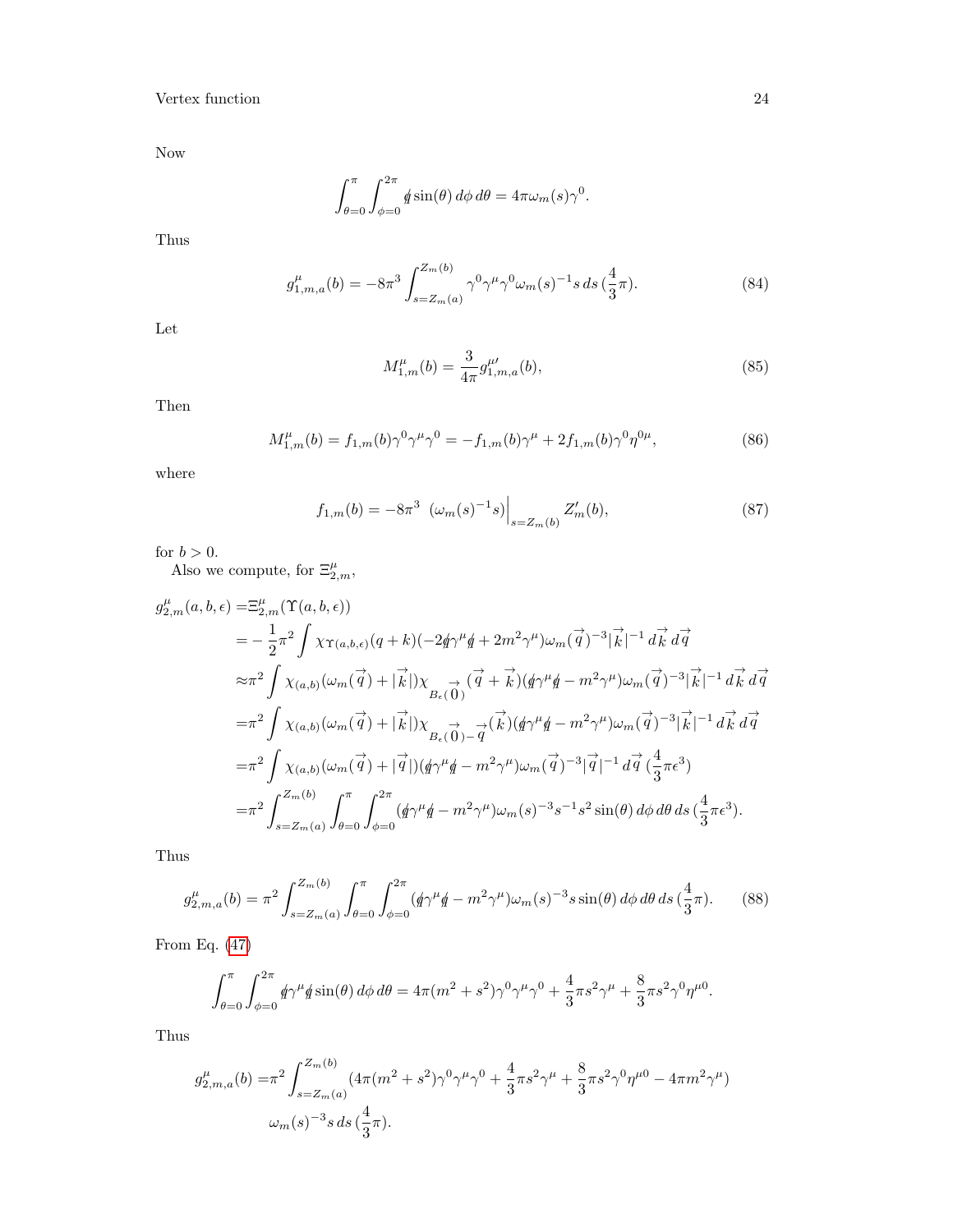Let

<span id="page-24-0"></span>
$$
M_{2,m}^{\mu}(b) = \frac{3}{4\pi} g_{2,m,a}^{\mu}(b).
$$
 (89)

Then

$$
M_{2,m,a}^{\mu}(b) = f_{2,1,m}(b)\gamma^{\mu} + f_{2,2,m}(b)\gamma^{0}\gamma^{\mu}\gamma^{0} + f_{2,3,m}(b)\gamma^{0}\eta^{0\mu}
$$
  
=  $(f_{2,1,m}(b) - f_{2,2,m}(b))\gamma^{\mu} + (f_{2,3,m}(b) + 2f_{2,2,m}(b))\gamma^{0}\eta^{0\mu}$ , (90)

where

$$
f_{2,1,m}(b) = \left\{ 4\pi^3 \left( \frac{1}{3} s^2 - m^2 \right) s \omega_m(s)^{-3} \right\} \Big|_{s = Z_m(b)} Z'_m(b),
$$
  
\n
$$
f_{2,2,m}(b) = \left\{ 4\pi^3 (m^2 + s^2) s \omega_m(s)^{-3} \right\} \Big|_{s = Z_m(b)} Z'_m(b),
$$
  
\n
$$
f_{2,3,m}(b) = \left\{ \frac{8}{3} \pi^3 s^2 s \omega_m(s)^{-3} \right\} \Big|_{s = Z_m(b)} Z'_m(b),
$$

for  $b > 0$ .

On examination of Eqns. [\(21\)](#page-6-1), [\(22\)](#page-7-3), [\(86\)](#page-23-0) and [\(90\)](#page-24-0) we see that the measure  $\Xi_{1,m}$  is associated with the causal K covariant measure  $\Psi_{1,m}^{\mu}$  with density

$$
\Psi_{1,m}(q) = -f_{1,m}(Q)\gamma^{\mu} + 2Q^{-2}f_{1,m}(Q)\rlap/qq^{\mu},\tag{91}
$$

and the measure  $\Xi_{2,m}^{\mu}$  is associated with a causal K covariant measure  $\Psi_{2,m}^{\mu}$  with density

$$
\Psi_{2,m}(q) = (f_{2,1,m}(Q) - f_{2,2,m}(Q))\gamma^{\mu} + Q^{-2}(f_{2,3,m}(Q) + 2f_{2,2,m}(Q))\nparallel q^{\mu},
$$
\n(92)

where  $Q = (q^2)^{\frac{1}{2}}$  in such a way that the measure  $\Xi_m^{\mu}$ , which is causal and K covariant, is the sum

$$
\Xi_m^{\mu} = \Psi_{1,m}^{\mu} + \Psi_{2,m}^{\mu}.
$$
\n(93)

From general principles<sup>[23](#page-35-22)</sup> if we have a causal Lorentz invariant measure  $\mu$  on Minkowski space with spectrum  $\sigma : (0, \infty) \to \mathbb{C}$  then the spacelike measure associated with  $\mu$  has spectrum  $\pm \sigma$ , the sign being determined by the sign taken for a certain square root, i.e. the branch taken for a certain Riemann surface. We generalize this by saying that if we have a causal covariant measure on Minkowski space with spectral functions  $\sigma_i$  then the associated spacelike covariant measure has spectral functions  $\pm \sigma_i$ .

Thus, to determine the spacelike measure associated with the measure  $\Phi_m^{\mu} = \frac{e^2}{(2\pi)^2}$  $\frac{e^2}{(2\pi)^4}(\Psi_{1,m}^{\mu}+$  $\Psi_{2,m}^{\mu}$ ) we need to choose four signs in the equations

$$
\Psi_{1,m}(q) = \pm f_{1,m}(Q)\gamma^{\mu} \pm 2Q^{-2}f_{1,m}(Q)qq^{\mu},
$$
  
\n
$$
\Psi_{2,m}(q) = \pm (f_{2,1,m}(Q) - f_{2,2,m}(Q))\gamma^{\mu} \pm Q^{-2}(f_{2,3,m}(Q) + 2f_{2,2,m}(Q))qq^{\mu}.
$$
\n(94)

We choose the first two to be negative and positive respectively and the second two to be positive and negative respectively. Therefore  $\Phi_m^{\mu}$  is given, on the spacelike region  $\{q \in \mathbb{R}^4 :$  $q^2 \leq m^2$ , by

$$
\Phi_{m}^{\mu}(q) = \frac{e^{2}}{(2\pi)^{4}} \Xi_{m}^{\mu}(q)
$$
  
= 
$$
\frac{e^{2}}{(2\pi)^{4}} ((f_{2,1,m}(Q) - f_{1,m}(Q) - f_{2,2,m}(Q))\gamma^{\mu} +
$$
  

$$
Q^{-2}(-f_{2,3,m}(Q) + 2(f_{1,m}(Q) - f_{2,2,m}(Q))\cancel{q}q^{\mu}),
$$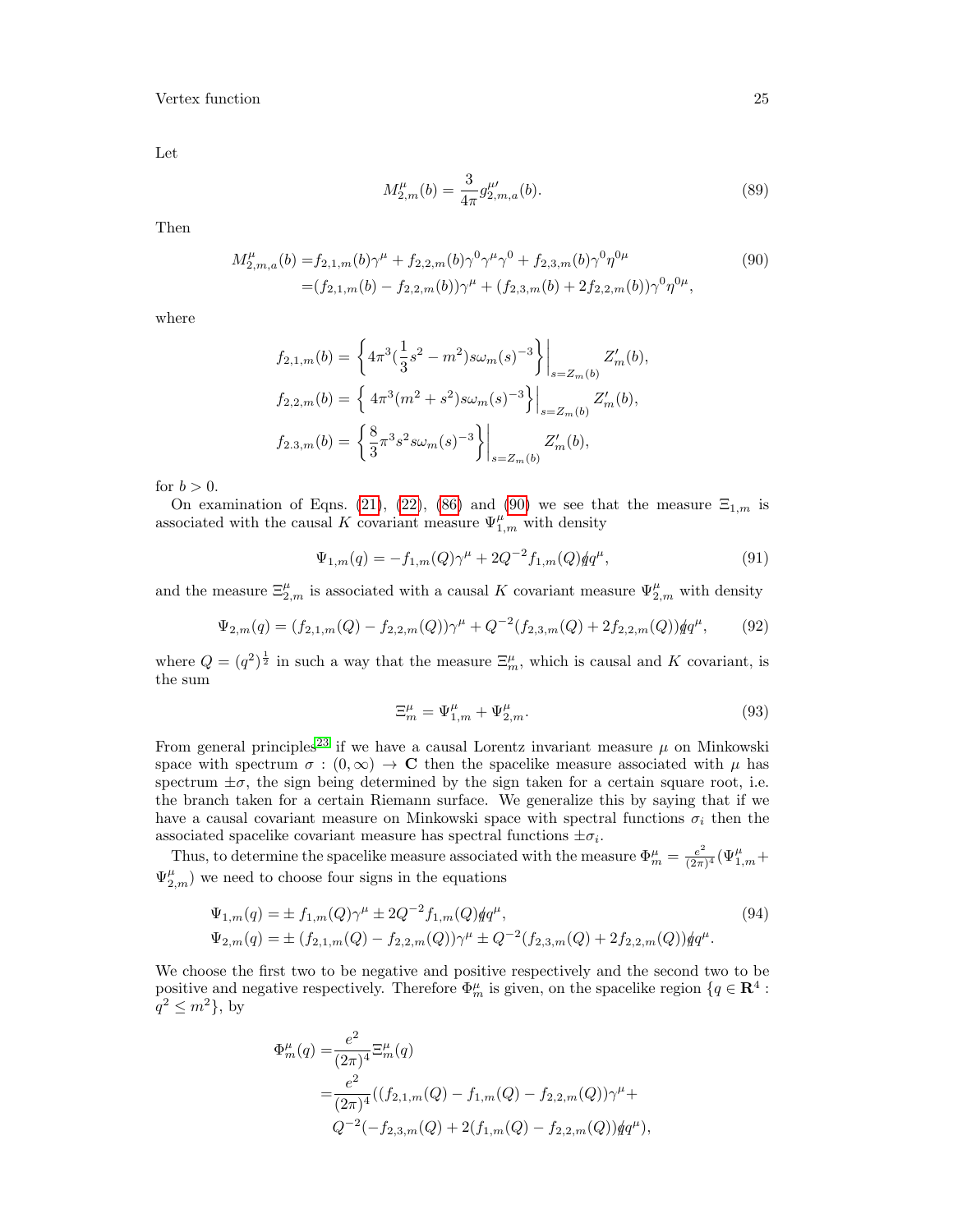

<span id="page-25-2"></span>FIG. 3. Feynman diagram for the process  $e^+e^- \to \mu^+\mu^-$  at tree level

where  $Q = (-q^2)^{\frac{1}{2}}$ . Therefore, for  $q \in \mathbf{R}^4$  for which  $q^2 \leq -m^2$ 

$$
\Phi_m^{\mu}(q) = \frac{e^2}{(2\pi)^4} (h_1(Q)\gamma^{\mu} + Q^{-2}h_2(Q)\hat{q}q^{\mu}), \tag{95}
$$

where

$$
h_{1,m}(Q) = f_{2,1,m}(Q) - f_{1,m}(Q) - f_{2,2,m}(Q),
$$
  
\n
$$
h_{2,m}(Q) = - f_{2,3,m}(Q) + 2(f_{1,m}(Q) - f_{2,2,m}(Q)),
$$

with  $Q = (-q^2)^{\frac{1}{2}}$ .

# <span id="page-25-0"></span>VI. COMPUTATION OF THE VERTEX CORRECTION TO THE CROSS SECTION FOR THE PROCESS  $e^+e^-\rightarrow \mu^+\mu^-$  in the High energy limit

## <span id="page-25-1"></span>A. Tree level for the process  $e^+e^-\rightarrow \mu^+\mu^-$

Consider the process  $e^+e^- \rightarrow \mu^+\mu^-$  whose tree level Feynman diagram is shown in Figure [3.](#page-25-2) As is usual in such computations the flip  $(p'_1, p'_2, p_1, p_2) \rightarrow (Tp'_1, p'_2, Tp_1, p_2)$  is understood.

Using the Feynman rules the Feynman amplitude  $\mathcal{M}_1$  for the tree level diagram is given by

$$
i\mathcal{M}_1 = \overline{v}_1(p_1, \alpha_1) i e \gamma^{\mu} u_2(p_2, \alpha_2) i D_{\mu\nu}(q) \overline{u}'_2(p'_2, \alpha'_2) i e \gamma^{\nu} v'_1(p'_1, \alpha'_1).
$$
 (96)

Therefore

$$
\mathcal{M}_1 = \frac{e^2}{Q^2} \overline{v}_1(p_1, \alpha_1) \gamma^\mu u_2(p_2, \alpha_2) \eta_{\mu\nu} \overline{u}'_2(p'_2, \alpha'_2) \gamma^\nu v'_1(p'_1, \alpha'_1), \tag{97}
$$

where  $Q = ((p_1 + p_2)^2)^{\frac{1}{2}}$ .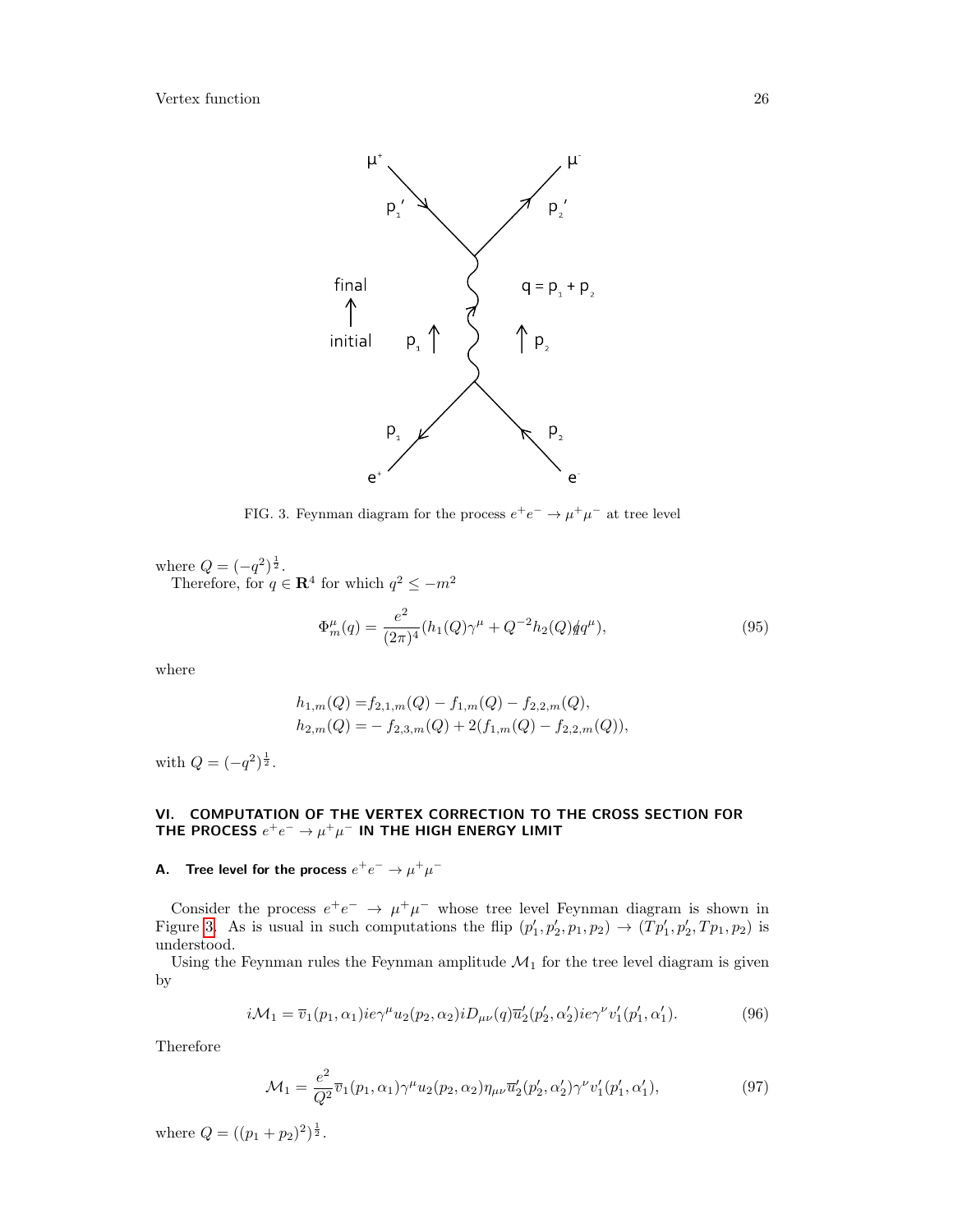One can compute<sup>[8](#page-35-8)</sup> that, in the high energy limit,

$$
\overline{|\mathcal{M}_1|^2} = \frac{1}{4} \sum_{\text{spins}} \mathcal{M}_1^{\dagger} \mathcal{M}_1 = 8 \frac{e^4}{Q^4} ((p_2 \cdot p_1')(p_2' \cdot p_1) + (p_2 \cdot p_2')(p_1 \cdot p_1')). \tag{98}
$$

The associated differential cross section in the CM frame is given by  $8^8$  $8^8$ 

$$
\label{eq:11} \begin{split} \left(\frac{d\sigma}{d\Omega}\right)_{CM}=&\frac{1}{64\pi^2E_{CM}^2}\frac{|\stackrel{\rightarrow}p_2|}{|\stackrel{\rightarrow}p_1|}|\overline{\mathcal{M}_1}|^2\\ =&\frac{1}{64\pi^2E_{CM}^2}\frac{|\stackrel{\rightarrow}p_2|}{|\stackrel{\rightarrow}p_1|}8\frac{e^4}{Q^4}((p_2.p_1')(p_2'.p_1)+(p_2.p_2')(p_1.p_1')). \end{split}
$$

Now, in this frame, there exists, by a well known theorem,  $\vec{p}, \vec{p}' \in \mathbb{R}^3$  such that

$$
p_1 = (E, -\vec{p}), p_2 = (E, \vec{p}), p'_1 = (E, -\vec{p}'), p'_2 = (E, \vec{p}'), E_{CM} = Q = 2E,
$$

where  $E = \omega_{m_e}(\vec{\vec{p}}_i) = \omega_{m_\mu}(\vec{\vec{p}}_i)$  $i, i = 1, 2$ . We compute that

$$
p_2 \cdot p_1' = (E, \vec{p}) \cdot (E, -\vec{p}') = E^2 + \vec{p}, \vec{p}'
$$
  
\n
$$
p_2' \cdot p_1 = (E, \vec{p}') \cdot (E, -\vec{p}) = E^2 + \vec{p} \cdot \vec{p}'
$$
  
\n
$$
p_2 \cdot p_2' = (E, \vec{p}) \cdot (E, \vec{p}') = E^2 - \vec{p} \cdot \vec{p}'
$$
  
\n
$$
p_1 \cdot p_1' = (E, -\vec{p}) \cdot (E, -\vec{p}') = E^2 - \vec{p} \cdot \vec{p}'.
$$

Thus

$$
(p_2 \cdot p_1')(p_2' \cdot p_1) + (p_2 \cdot p_2')(p_1 \cdot p_1')) = (E^2 + (\vec{p} \cdot \vec{p}')^2 + (E^2 - (\vec{p} \cdot \vec{p}')^2)
$$
  
= 2(E<sup>4</sup> + (\vec{p} \cdot \vec{p}')^2).

In the high energy limit  $E = |\vec{p}_i| = |\vec{p}_i'|$  $_i$ ,  $i = 1, 2$  so

$$
(p_2 \cdot p_1')(p_2' \cdot p_1) + (p_2 \cdot p_2')(p_1 \cdot p_1') = 2E^4(1 + \cos^2(\theta)),
$$

where  $\theta$  is the angle between  $\stackrel{\rightarrow}{p}$  and  $\stackrel{\rightarrow}{p}'$  and

$$
\frac{|\stackrel{\rightarrow}{p}_2|}{|\stackrel{\rightarrow}{p}_1|} = \frac{E}{E} = 1,
$$

from which it follows that

$$
\left(\frac{d\sigma}{d\Omega}\right)_{CM, \text{tree}} = \frac{1}{64\pi^2 Q^2} (8\frac{e^4}{Q^4})(2E^4)(1 + \cos^2(\theta))
$$

$$
= \frac{e^4}{64\pi^2 Q^2} (1 + \cos^2(\theta)).
$$

Therefore the cross section  $\sigma_0$  for this process at tree level is given by

$$
\sigma_0 = \frac{e^4}{64\pi^2 Q^2} \int_{\theta=0}^{\pi} \int_{\phi=0}^{2\pi} (1 + \cos^2(\theta)) \sin(\theta) d\phi d\theta = \frac{e^4}{12\pi Q^2}.
$$
 (99)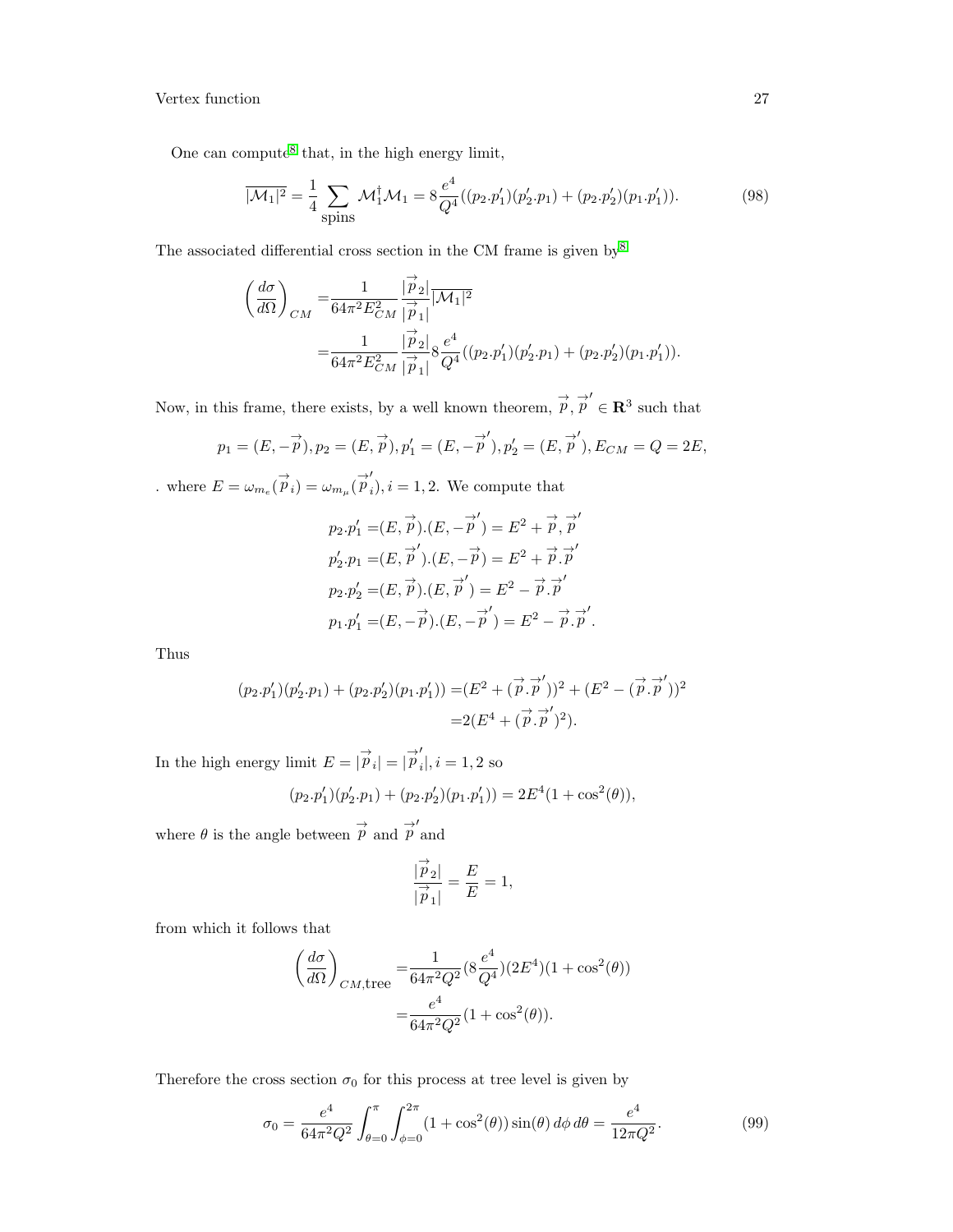

<span id="page-27-1"></span>FIG. 4. Feynman diagram for the process  $e^+e^- \rightarrow \mu^+\mu^-$  with vertex correction

## <span id="page-27-0"></span>B. Vertex correction for the process  $e^+e^-\rightarrow \mu^+\mu^-$

The Feynman diagram for the vertex correction for the process  $e^+e^- \to \mu^+\mu^-$  is shown in Figure [4.](#page-27-1) Using the Feynman rules the Feynman amplitude  $\mathcal{M}_2$  for the vertex correction diagram is given by

<span id="page-27-2"></span>
$$
i\mathcal{M}_2 = \overline{v}_1(p_1, \alpha_1) i e \gamma^\mu u_2(p_2, \alpha_2) i D_{\mu\nu}(q) \overline{u}'_2(p'_2, \alpha'_2) e \Gamma^\nu(p'_1, p'_2) v'_1(p'_1, \alpha'_1).
$$
(100)

If  $p'_1 \in H_{-m}$  and  $p'_2 \in H_m$  are the momenta of an on shell  $\mu^+$  and an on shell  $\mu^-$  respectively then  $Tp'_1, p'_2 \in H_m$ . We may define the following momentum transfer vectors

$$
q^{(s)} = p'_2 - T p'_1,
$$
  

$$
q^{(t)} = p'_2 + T p'_1.
$$

 $q^{(s)}$  is spacelike and it can be shown that  $q^{(s)} \leq 0$  while  $q^{(t)}$  is timelike and it can be shown that  $q^{(t)} \ge 4m^2$ . The q occurring in Eq. [\(100\)](#page-27-2) is the timelike  $q = q^{(t)}$ .

We define the energy-flip transformation  $F: (\mathbf{R}^4)^4 \to (\mathbf{R}^4)^4$  by

$$
F(p'_1, p'_2, p_1, p_2) = (Tp'_1, p'_2, Tp_1, p_2),\tag{101}
$$

and the momentum-flip operation  $G : (\mathbf{R}^4)^4 \to (\mathbf{R}^4)^4$  by

$$
G(p'_1, p'_2, p_1, p_2) = (Pp'_1, p'_2, Pp_1, p_2). \tag{102}
$$

Under the energy-flip transformation the q of Eq. [\(62\)](#page-18-4) and  $q^{(s)}$  are interchanged. Also we have

$$
F(q^{(s)}) \to p_2' - p_1' \to p_2' + P T p_1' \to G(q^{(t)}).
$$
\n(103)

Thus under an energy-flip the space-like  $q^{(s)}$  is interchanged with (G of) the timelike  $q^{(t)}$ . However we will find that our result is invariant under the operation G.

The standard calculations in QFT for evaluating the the Feynman amplitude for the process automatically impose an energy-flip  $F$  on the momenta. From this, and also from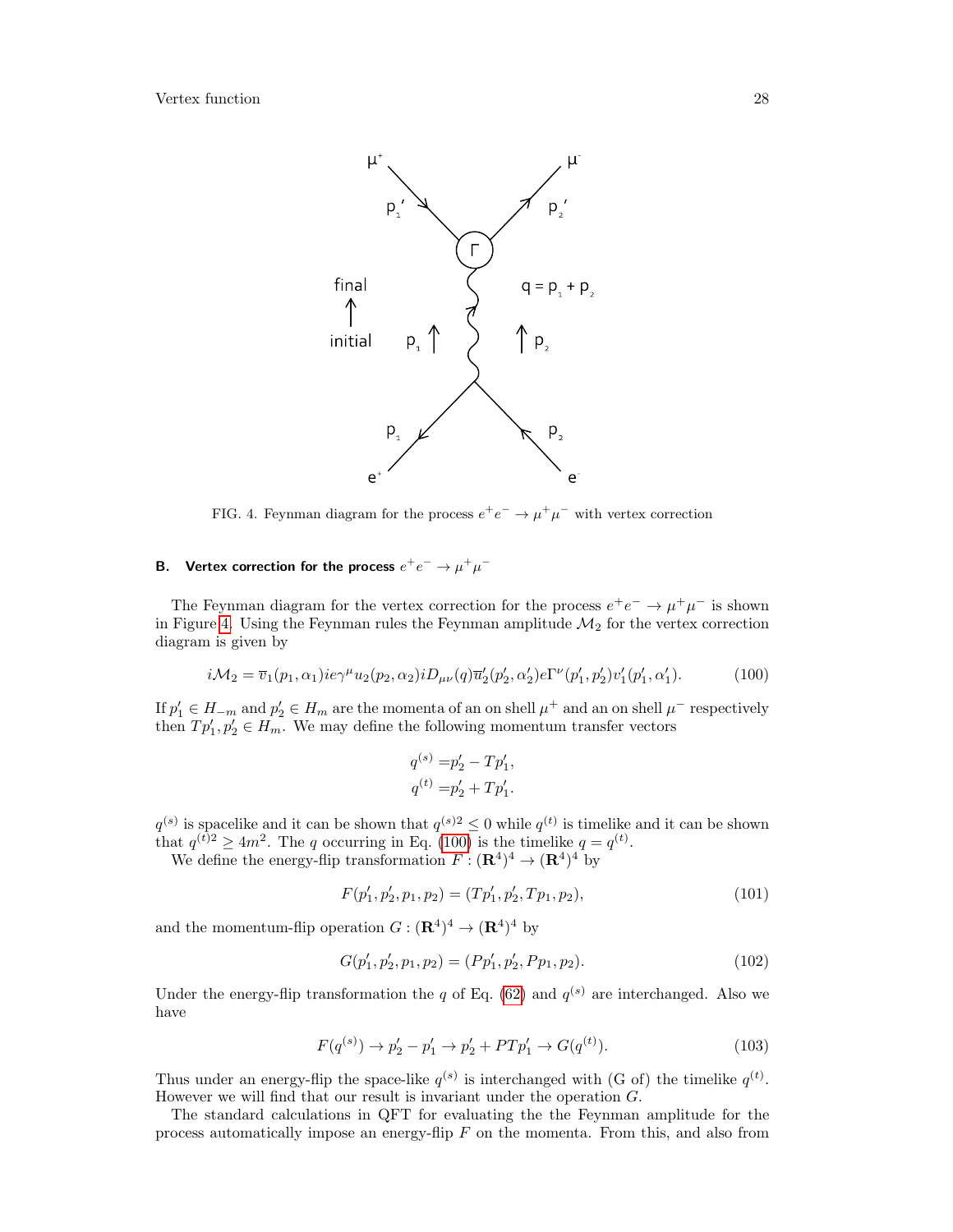our calculations in the previous section we can insert  $\Phi_{2m}^{\mu}(q)$  with  $q = q^{(s)}$  in place of  $\Gamma^{\mu}(p'_1, p'_2)$  in the equation [\(100\)](#page-27-2) for  $\mathcal{M}_2$ . However we must multiply  $\Phi^{\mu}_{2m}(q)$  by  $\frac{i}{\pi}$ . The reason for this is that we are considering two representations of Lorentz invariant measures on Minkowski space. In representation I the measures are synthesized from measures of the form  $(p^2 - m^2 + i\epsilon)^{-1}$ . In representation II the measures are synthesized from measures of the form  $\Omega_m^{\pm}(p)$ . The two representations are related by  $(p^2 - m^2 + i\epsilon)^{-1} \leftrightarrow -i\pi \Omega_m^{\pm}(p)$ . i.e. to go from representation I to representation II one must multiply by  $-i\pi$ . Conversely to go from representation II to representation I one must multiply by  $\frac{i}{\pi}$ . In our computation of  $\Phi_{2m}^{\mu}$  we converted the original equation Eq. [\(65\)](#page-19-1) from representation I to representation II after which we made our computation of the spectrum and density associated with  $\Phi_{2m}^{\mu}$ . Objects in equations defining Feynman amplitudes must be in representation I. Hence, we must convert the density that we have obtained back to representation I by multiplying it by  $\frac{i}{\pi}$ . Therefore

$$
\mathcal{M}_2 = \frac{1}{\pi} \frac{e^2}{Q^2} \overline{v}_1(p_1, \alpha_1) \gamma^\mu u_2(p_2, \alpha_2) \eta_{\mu\nu} \overline{u}'_2(p'_2, \alpha'_2) \Phi_{2m}^\nu(q) v'_1(p'_1, \alpha'_1), \tag{104}
$$

where  $Q = (q^{(t)2})^{\frac{1}{2}} = ((Tp_1 + p_2)^2)^{\frac{1}{2}}$ . Let  $\mathcal{M} = \mathcal{M}_1 + \mathcal{M}_2$ . Then

$$
|\mathcal{M}|^2 = |\mathcal{M}_1|^2 + |\mathcal{M}_2|^2 + \mathcal{M}_1^{\dagger} \mathcal{M}_2 + \mathcal{M}_2^{\dagger} \mathcal{M}_1 = |\mathcal{M}_1|^2 + |\mathcal{M}_2|^2 + 2\text{Re}(\mathcal{M}_1^{\dagger} \mathcal{M}_2). \tag{105}
$$

Using the standard QFT computations involving, for example, the Casimir trick, one can compute that

$$
\sum_{\text{spins}} \mathcal{M}_{2}^{\dagger} \mathcal{M}_{2} = \frac{1}{\pi^{2}} \frac{e^{4}}{Q^{4}} \eta_{\mu\nu} \eta_{\mu'\nu'} \text{Tr}[(\rlap{\,/}p_{1}' - m_{\mu}) \gamma^{0} \Phi_{2m}^{\nu'}(q)^{\dagger} \gamma^{0} (\rlap{\,/}p_{2}' + m_{\mu}) \Phi_{2m}^{\nu}(q)]
$$
  
\n
$$
\text{Tr}[(\rlap{\,/}p_{2} + m_{e}) \gamma^{\mu'}(\rlap{\,/}p_{1} - m_{e}) \gamma^{\mu}],
$$

and

$$
\sum_{\text{spins}} \mathcal{M}_1^{\dagger} \mathcal{M}_2 = \frac{1}{\pi} \frac{e^4}{Q^4} \eta_{\mu\nu} \eta_{\mu'\nu'} \text{Tr}[(\rlap/p'_1 - m_\mu) \gamma^{\nu'} (\rlap/p'_2 + m_\mu) \Phi_{2m}^{\nu}(q)]
$$
  

$$
\text{Tr}[(\rlap/p_2 + m_e) \gamma^{\mu'} (\rlap/p_1 - m_e) \gamma^{\mu}],
$$

Since  $\Phi_{2m}^{\mu}$  is is of the order of  $e^2$ , the  $\mathcal{M}_2^{\dagger} \mathcal{M}_2$  contribution to the vertex correction cross section is of the order of  $e^8$  ( $\alpha^4$ ) while the  $\mathcal{M}_1^{\dagger} \mathcal{M}_2$  contribution is of the order of  $e^6$  ( $\alpha^3$ ). Both are finite because we have determined a finite representation for  $\Phi_{2m}^{\nu}$ . We will compute the second contribution, the LO contribution.

In the high energy limit

$$
\sum_{\text{spins}} \mathcal{M}_1^{\dagger} \mathcal{M}_2 = \frac{e^4}{Q^4} \eta_{\mu\nu} \eta_{\mu'\nu'} \text{Tr}[\rlap/p_1' \gamma^{\nu'} \rlap/p_2' \frac{1}{\pi} \Phi_{2m}^{\nu}(q)] \text{Tr}[\rlap/p_2 \gamma^{\mu'} \rlap/p_1 \gamma^{\mu}]. \tag{106}
$$

We have

$$
\frac{1}{\pi} \Phi_{2m}^{\mu}(q) = \frac{1}{\pi} \frac{e^2}{(2\pi)^4} (h_{1,2m}(Q)\gamma^{\mu} + Q^{-2}h_{2,2m}(Q)\dot{q}q^{\mu}).
$$
\n(107)

Let

$$
X = \eta_{\mu\nu}\eta_{\mu'\nu'}YZ,\tag{108}
$$

where

$$
\begin{split} Y=&\text{Tr}[\not\! p_1' \gamma^{\nu'} \not\! p_2' \frac{1}{\pi} \Phi_{2m}^\nu(q)],\\ Z=&\text{Tr}[\not\! p_2 \gamma^{\mu'} \not\! p_1 \gamma^\mu]. \end{split}
$$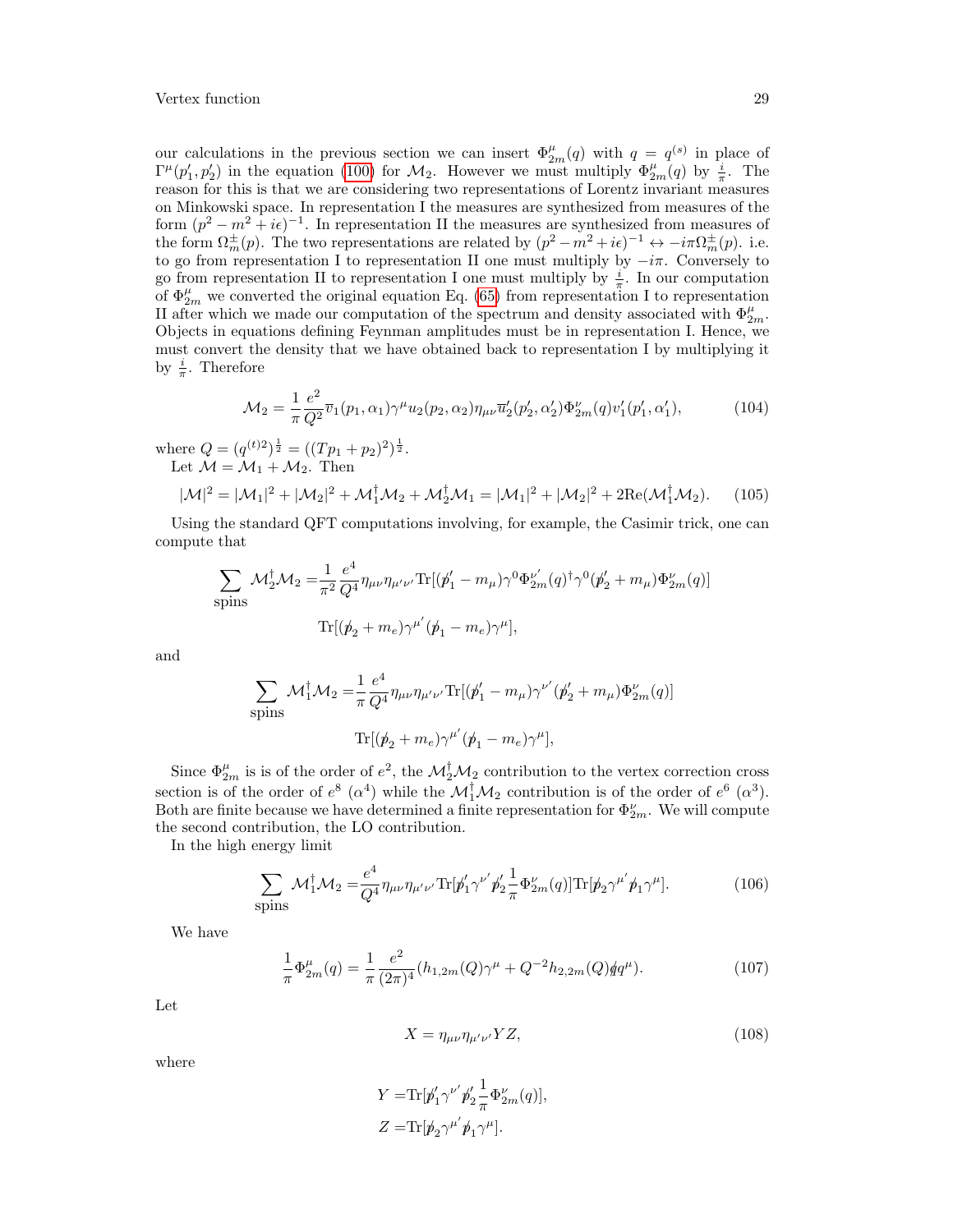Then

$$
Y = \frac{1}{\pi} \frac{e^2}{(2\pi)^4} (h_{1,2m}(Q)Y_1 + Q^{-2}h_{2,2m}(Q)Y_2),
$$

where

$$
Y_1 = \text{Tr}[\not\!{p}'_1 \gamma^{\nu'} \not\!{p}'_2 \gamma^{\nu}],
$$
  
\n
$$
Y_2 = \text{Tr}[\not\!{p}'_1 \gamma^{\nu'} \not\!{p}'_2 \not\!{q} q^{\nu}].
$$

Now

$$
Z = p_{2\alpha}p_{1\beta} \text{Tr}[\gamma^{\alpha}\gamma^{\mu'}\gamma^{\beta}\gamma^{\mu}]
$$
  
=  $4p_{2\alpha}p_{1\beta}(\eta^{\alpha\mu'}\eta^{\beta\mu} - \eta^{\alpha\beta}\eta^{\mu\mu'} + \eta^{\alpha\mu}\eta^{\beta\mu'})$   
=  $4(p_2^{\mu'}p_1^{\mu} - (p_1 \cdot p_2)\eta^{\mu\mu'} + p_2^{\mu}p_1^{\mu'}).$ 

Hence

$$
\eta_{\mu\nu}\eta_{\mu'\nu'}Z = 4(p_{2\nu'}p_{1\nu} - (p_1.p_2)\eta_{\nu\nu'} + p_{2\nu}p_{1\nu'}).
$$

Also

$$
Y_1 = \text{Tr}[\not p_1' \gamma^{\nu'} \not p_2' \gamma^{\nu'}]
$$
  
\n
$$
= p_{1\alpha}' p_{2\beta}' \text{Tr}[\gamma^{\alpha} \gamma^{\nu'} \gamma^{\beta} \gamma^{\nu}]
$$
  
\n
$$
= 4 p_{1\alpha}' p_{2\beta}' (\eta^{\alpha \nu'} \eta^{\beta \nu} - \eta^{\alpha \beta} \eta^{\nu \nu'} + \eta^{\alpha \nu} \eta^{\beta \nu'})
$$
  
\n
$$
= 4 (p_1^{\nu'} p_2^{\nu} - (p_1', p_2') \eta^{\nu \nu'} + p_1^{\nu} p_2^{\nu \nu'}),
$$

$$
\begin{split} Y_2=&\text{Tr}[\not p_1'\gamma^{\nu'}\not p_2'\not q q^{\nu}]\\ =&q^{\nu}(\text{Tr}[\not p_1'\gamma^{\nu'}\not p_2'\not p_1']+\text{Tr}[\not p_1'\gamma^{\nu'}\not p_2'\not p_2'])\\ =&q^{\nu}(p_1'^2\text{Tr}[\gamma^{\nu'}\not p_2'] +p_2'^2\text{Tr}[\not p_1'\gamma^{\nu'}])\\ =&4q^{\nu}(p_1'^2p_2'^{\nu'}+p_2'^2p_1'^{\nu'})\\ =&4(p_1''^{\nu}+p_2'^{\nu})(p_1'^2p_2'^{\nu'}+p_2'^2p_1'^{\nu'})\\ =&4(p_1'^2p_1'^{\nu}p_2'^{\nu'}+p_2'^2p_1'^{\nu}p_1'^{\nu'}+p_1'^2p_2'^{\nu}p_2'^{\nu'}+p_2'^2p_2'^{\nu}p_1'^{\nu'}).\end{split}
$$

Let

$$
W_i = \eta_{\mu\nu} \eta_{\mu'\nu'} Z Y_i, i = 1, 2.
$$

Then

$$
W_1 = 4(p_{2\nu'}p_{1\nu} - (p_1 \cdot p_2)\eta_{\nu\nu'} + p_{2\nu}p_{1\nu'})
$$
  
\n
$$
4(p_1^{\prime\nu'}p_2^{\prime\nu} - (p_1' \cdot p_2')\eta^{\nu\nu'} + p_1^{\prime\nu}p_2^{\prime\nu'})
$$
  
\n
$$
= 16[(p_2 \cdot p_1')(p_1 \cdot p_2') - (p_1' \cdot p_2')(p_1 \cdot p_2) + (p_2 \cdot p_2')(p_1 \cdot p_1') - (p_1 \cdot p_2)((p_1' \cdot p_2') -
$$
  
\n
$$
4(p_1' \cdot p_2') + (p_1' \cdot p_2')) + (p_2 \cdot p_2')(p_1 \cdot p_1') - (p_1' \cdot p_2')(p_2 \cdot p_1) + (p_2 \cdot p_1')(p_1 \cdot p_2')]
$$
  
\n
$$
= 32((p_2 \cdot p_1')(p_1 \cdot p_2') + (p_2 \cdot p_2')(p_1 \cdot p_1'))
$$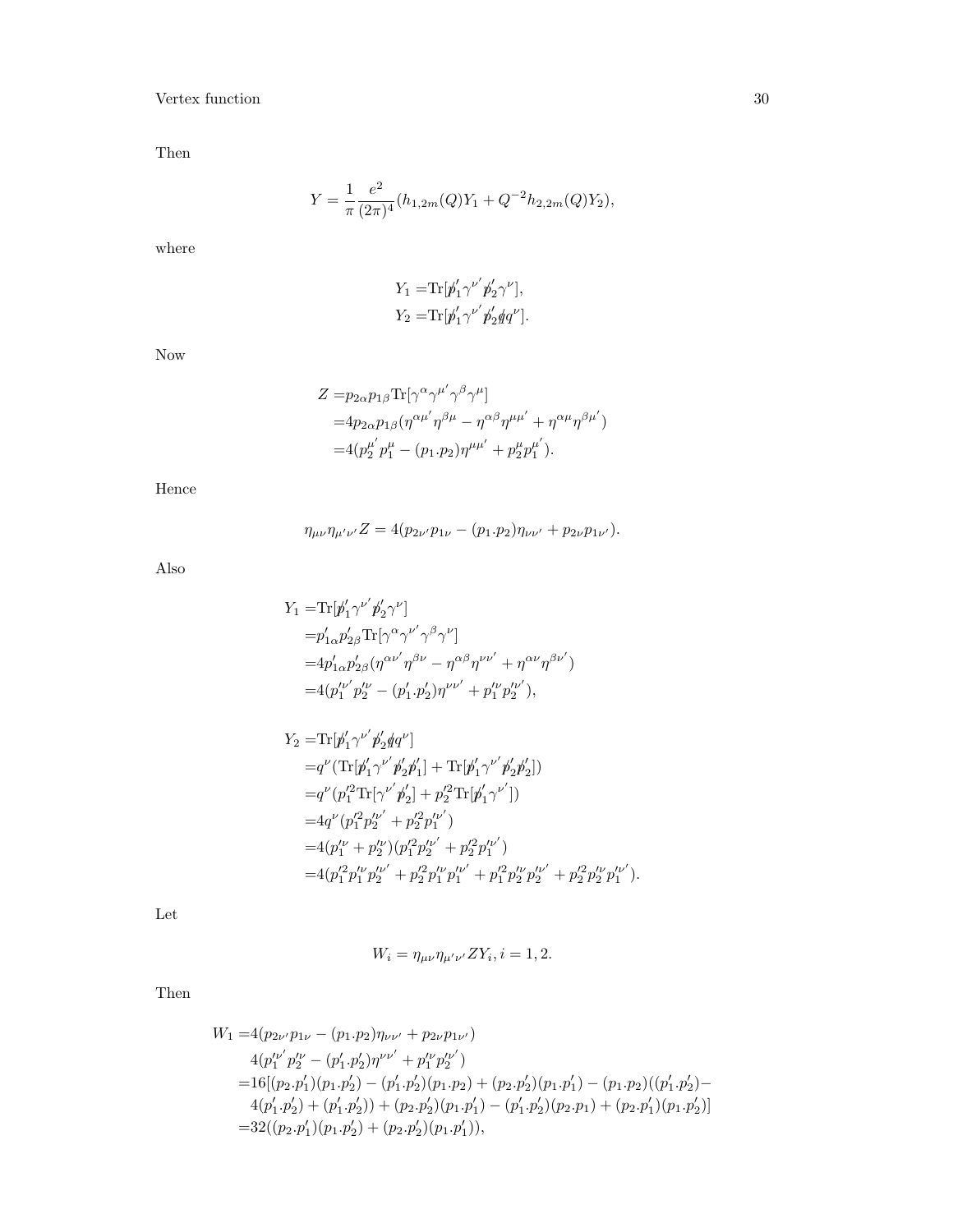and

$$
W_2 = 4(p_{2\nu'}p_{1\nu} - (p_1 \cdot p_2)\eta_{\nu\nu'} + p_{2\nu}p_{1\nu'})
$$
  
\n
$$
4(p_1'^2p_1'^{\nu'}p_2'^{\nu'} + p_2'^2p_1'^{\nu'}p_1'^{\nu'} + p_1'^2p_2'^{\nu}p_2'^{\nu'} + p_2'^2p_2'^{\nu}p_1'^{\nu'})
$$
  
\n
$$
= 16(p_1'^2(p_2 \cdot p_2')(p_1 \cdot p_1') + p_2'^2(p_2 \cdot p_1')(p_1 \cdot p_1') + p_1'^2(p_2 \cdot p_2')(p_1 \cdot p_1') + p_2'^2(p_2 \cdot p_1')(p_1 \cdot p_2') +
$$
  
\n
$$
(p_1 \cdot p_2)(p_1'^2(p_1', p_2') + p_1'^2p_2'^2 + p_2'^2p_1'^2 + p_2'^2(p_1' \cdot p_2')) + p_1'^2(p_2 \cdot p_1')(p_1 \cdot p_2') +
$$
  
\n
$$
p_2'^2(p_2 \cdot p_1')(p_1 \cdot p_1') + p_1'^2(p_2 \cdot p_2')(p_1 \cdot p_2') + p_2'^2(p_2 \cdot p_1')(p_1 \cdot p_2'))
$$
  
\n
$$
= 16(3p_1'^2(p_2 \cdot p_2')(p_1 \cdot p_1') + 2p_2'^2(p_2 \cdot p_1')(p_1 \cdot p_1') + 2p_2'^2(p_2 \cdot p_1')(p_1 \cdot p_2') + p_1'^2(p_2 \cdot p_1')(p_1 \cdot p_2') -
$$
  
\n
$$
(p_1 \cdot p_2)((p_1' \cdot p_2')(p_1'^2 + p_2'^2) + 2p_1'^2p_2'^2).
$$

These calculations have been carried out with respect to the energy-flipped momenta. The simplest way to compute these expressions is to unflip the momenta. Since the measure  $\delta(p'_1 + p'_2 - p_1 - p_2)$  is invariant under Lorentz transformations,

$$
p_1 + p_2 = p'_1 + p'_2 = 0,
$$

and so there exists  $r \in \mathbb{R}^4$  such that

$$
p_2 = -p_1 = \frac{1}{2}r.\tag{109}
$$

Therefore

$$
W_1 = 32(((\frac{1}{2}r).(-\frac{1}{2}q))((-\frac{1}{2}r).(\frac{1}{2}q)) + ((\frac{1}{2}r).(\frac{1}{2}q))((-\frac{1}{2}r).(-\frac{1}{2}q)))
$$
  
=32( $\frac{1}{2}$ )<sup>4</sup>((-r.q)(-r.q) + (r.q)(r.q))  
=4(r.q)<sup>2</sup>,

and

$$
\begin{aligned} W_2=&16(3\big((-\frac{1}{2}q)^2((\frac{1}{2}r).(\frac{1}{2}q))\big((-\frac{1}{2}r).(-\frac{1}{2}q)\big)+2(\frac{1}{2}q)^2((\frac{1}{2}r).(-\frac{1}{2}q))\big((-\frac{1}{2}r).(-\frac{1}{2}q)\big)+\\ &2(\frac{1}{2}q)^2((\frac{1}{2}r).(-\frac{1}{2}q))\big((-\frac{1}{2}r).(\frac{1}{2}q)\big)+(-\frac{1}{2}q)^2((\frac{1}{2}r).(-\frac{1}{2}q))\big((-\frac{1}{2}r).(\frac{1}{2}q)\big)-\\ &((-\frac{1}{2}r).(\frac{1}{2}r)((-\frac{1}{2}q).(\frac{1}{2}q))\big((-\frac{1}{2}q)^2+(\frac{1}{2}q)^2\big)+2(-\frac{1}{2}q)^2(\frac{1}{2}q)^2\\ =&16(\frac{1}{2})^6(3q^2(r.q)^2-2q^2(r.q)^2+2q^2(r.q)^2+q^2(r.q)^2-r^2((-q^2)(2q^2)+2q^2q^2))\\ =&q^2(r.q)^2. \end{aligned}
$$

To evaluate these results we energy-flip the momenta again. Therefore q becomes  $q^{(s)} =$  $p_2' - T p_1'$ . Thus, in the CM frame

$$
q = (0, 2\overrightarrow{p}'). \tag{110}
$$

Since  $p'_1 + p'_2 = p_1 + p_2$  and the CM frame of  $p_1$  and  $p_2$  is the same as the CM frame of  $p'_1$  and  $p'_2$  we have by a similar argument, that

$$
r = (0, 2\vec{p}).\tag{111}
$$

Hence  $q^2 = -4p^2$  which, since, in the high energy limit  $|\vec{p}'| = |\vec{p}| = E$ , is equal to  $-(2E)^2 = -Q^2$ . Also

$$
r.q = -4\vec{p}.\vec{p}' = -4|\vec{p}||\vec{p}'|\cos(\theta) = -4E^2\cos(\theta),\tag{112}
$$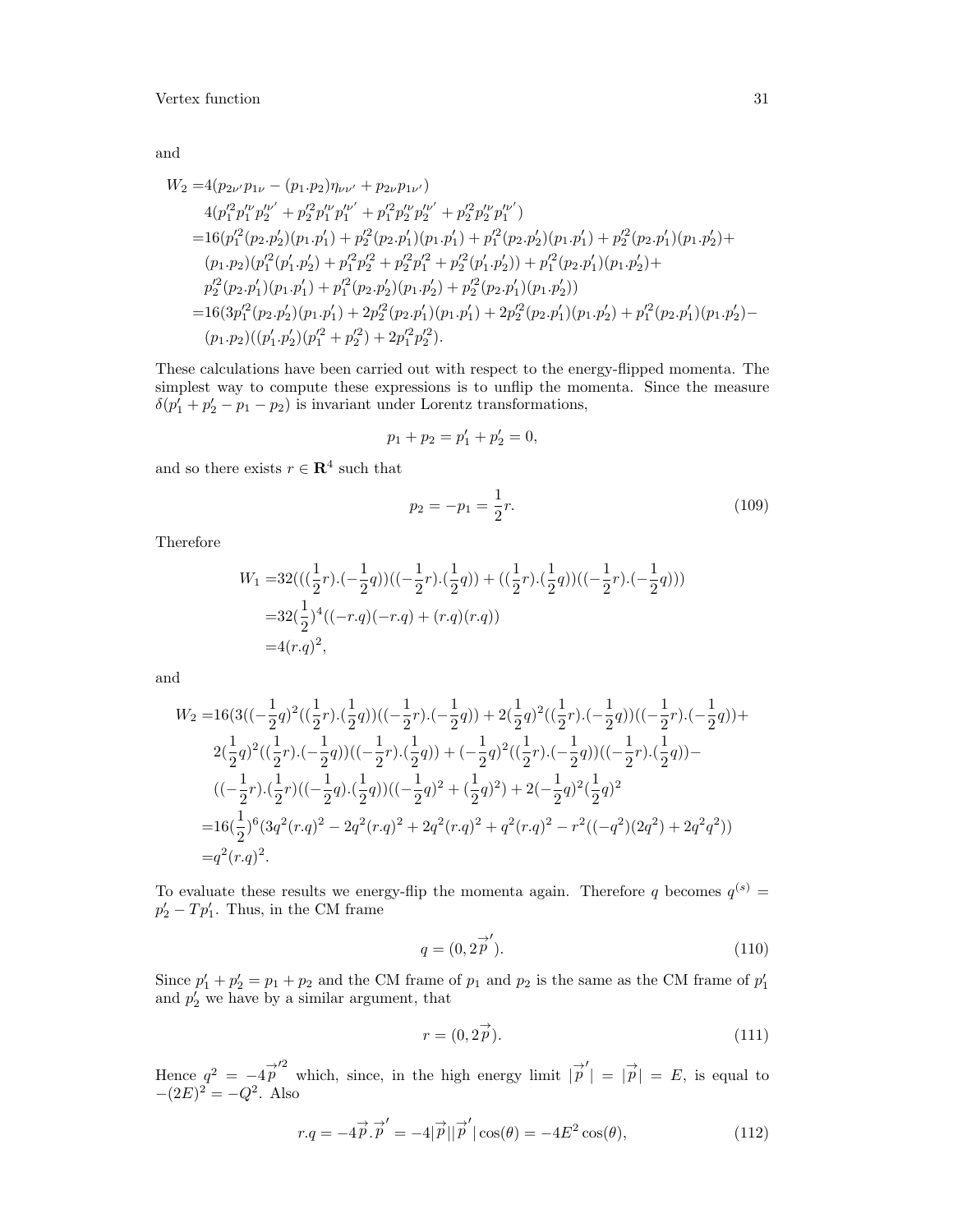where  $\theta$  is the angle between  $\overrightarrow{p}$  and  $\overrightarrow{p}'$ . Thus

$$
X = \frac{1}{\pi} \frac{e^2}{(2\pi)^4} (X_1 + X_2), \tag{113}
$$

where

$$
X_1 = h_{1,2m}(Q)W_1 = 4h_{1,2m}(Q)(r.q)^2,
$$
  
\n
$$
X_2 = Q^{-2}h_{2,2m}(Q)W_2 = -h_{2,2m}(Q)(r.q)^2.
$$

Thus

$$
X_1 + X_2 = (4h_{1,2m}(Q) - h_{2,2m}(Q))(16E^4)\cos^2(\theta)
$$
  
=  $Q^4(4h_{1,2m}(Q) - h_{2,2m}(Q))\cos^2(\theta)$ .

Now, using

$$
Z'_m(Q) = \frac{Q^2 + m^2}{2Q^2} \to \frac{1}{2} \text{ as } Q \to \infty,
$$

we compute, in the high energy limit

$$
f_{1,m}(Q) \to -4\pi^3 \text{ as } Q \to \infty,
$$
  
\n
$$
f_{2,1,m}(Q) \to \frac{2}{3}\pi^3 \text{ as } Q \to \infty,
$$
  
\n
$$
f_{2,2,m}(Q) \to 2\pi^3 \text{ as } Q \to \infty,
$$
  
\n
$$
f_{2,3,m}(Q) \to \frac{4}{3}\pi^3 \text{ as } Q \to \infty,
$$

(note that the limits are achieved independently of the value of  $m$ ). Therefore

$$
h_{1,2m}(Q) = f_{2,1,2m}(Q) - f_{1,2m}(Q) - f_{2,2,2m}(Q) \rightarrow \frac{2}{3}\pi^3 + 4\pi^3 - 2\pi^3 = \frac{8}{3}\pi^3 \text{ as } Q \to \infty,
$$
  
\n
$$
h_{2,2m}(Q) = -f_{2,3,2m}(Q) + 2(f_{1,2m}(Q) - f_{2,2,2m}(Q)) \rightarrow -\frac{4}{3}\pi^3 + 2(-4\pi^3 - 2\pi^3) = -\frac{40}{3}\pi^3 \text{ as } Q \to \infty.
$$
  
\nThus

Thus

$$
4h_{1,2m}(Q) - h_{2,2m}(Q) \to 24\pi^3 \text{ as } Q \to \infty.
$$

Hence

$$
\overline{\mathcal{M}_1^{\dagger} \mathcal{M}_2} = \frac{1}{4} \sum_{\text{spins}} \mathcal{M}_1^{\dagger} \mathcal{M}_2
$$
  
\n
$$
= \frac{1}{4} \frac{e^4}{Q^4} X
$$
  
\n
$$
= \frac{1}{4} \frac{e^4}{Q^4} \frac{1}{\pi} \frac{e^2}{(2\pi)^4} Q^4 (24\pi^3) \cos^2(\theta)
$$
  
\n
$$
= \frac{3e^6}{8\pi^2} \cos^2(\theta).
$$

Therefore the LO contribution to the differential cross section in the high energy limit and the CM frame is given by

$$
\label{eq:11} \begin{split} \left(\frac{d\sigma}{d\Omega}\right)_{CM}(Q,\theta,\phi)=&\frac{1}{64\pi^2E_{CM}^2}\frac{|\stackrel{\rightarrow}{p}_2|}{|\stackrel{\rightarrow}{p}_1|}\overline{\mathcal{M}}_1^\dagger\mathcal{M}_2+\mathcal{M}_2^\dagger\mathcal{M}_1\\ =&\frac{1}{64\pi^2Q^2}(2\mathrm{Re}(\mathcal{M}_1^\dagger\mathcal{M}_2))\\ =&\frac{3e^6}{256\pi^4Q^2}\cos^2(\theta). \end{split}
$$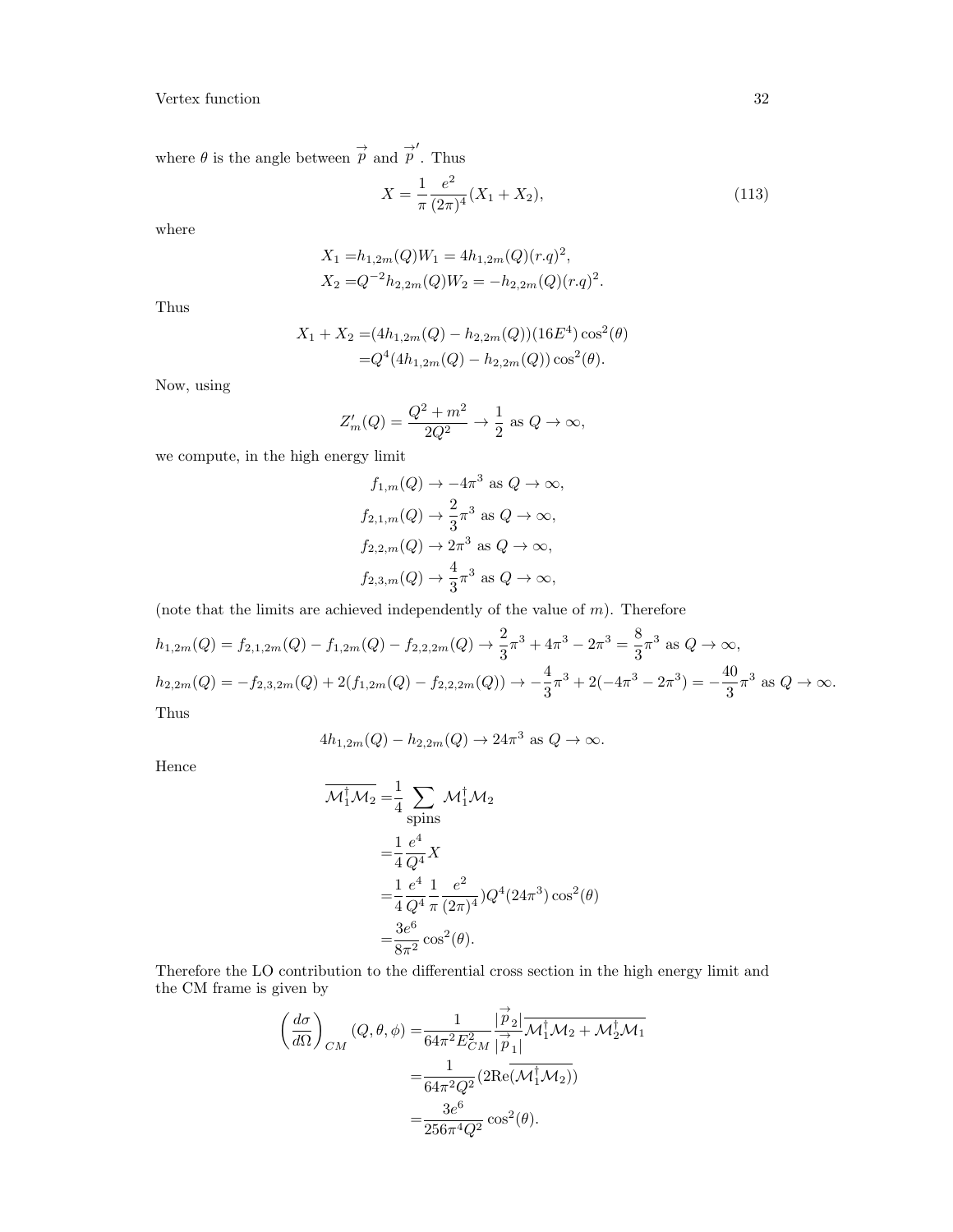Thus the cross section  $\sigma = \sigma(Q)$  is given by

$$
\sigma = \int_{\theta=0}^{\pi} \int_{\phi=0}^{2\pi} \left(\frac{d\sigma}{d\Omega}\right)_{CM} (Q, \theta, \phi) \sin(\theta) d\phi d\theta
$$

$$
= \frac{3e^6}{256\pi^4 Q^2} \int_{\theta=0}^{\pi} \int_{\phi=0}^{2\pi} \cos^2(\theta) \sin(\theta) d\phi d\theta
$$

$$
= \frac{e^6}{64\pi^3 Q^2}.
$$

Hence the LO contribution to the total cross section for the process  $e^+e^- \to \mu^+\mu^-$  taking into account the vertex correction is

$$
\sigma_{\text{tot}} = \frac{e^4}{12\pi Q^2} + \frac{e^6}{64\pi^3 Q^2} = \frac{e^4}{12\pi Q^2} (1 + \frac{3e^2}{16\pi^2}) = \sigma_0 (1 + \frac{3e^2}{16\pi^2}),\tag{114}
$$

and we have reproduced the textbook result<sup>[8](#page-35-8)</sup> for the LO contribution to the  $e^+e^- \to \mu^+\mu^$ cross section with vertex correction included.

It is to be noted that we have done so without encountering any form of divergence, neither UV nor IR and we have not had to include soft photon final state radiation in order to cancel IR divergence, since there is no IR divergence.

We show in Ref.<sup>[36](#page-35-27)</sup> that, when analyzed using a careful treatment of distributional objects, the final state radiation process  $e^+e^- \to \mu^+\mu^-\gamma$  is not associated with any divergence and that, in the soft photon high energy limit, the cross section for the final state photons for this process vanishes.

## <span id="page-32-0"></span>VII. CONCLUSION

We have computed, without encountering divergence of any sort, analytic functions defining the densities for the vertex function in the t channel and the s channel. These densities can be used in QFT calculations involving the vertex function. In particular, by computing the value at low energy and low momenta of the t channel density we compute the value for the the anomalous magnetic moment of the electron at one loop level and we use the expression for the density in the s channel to compute the LO contribution to the high energy limit of the cross section for the process  $e^+e^- \to \mu^+\mu^-$  with vertex correction contribution included without needing to carry out renormalization or to take into account final state radiation. While the greatest source of uncertainty in the anomalous magnetic moment of the muon seems to come from hadronic contributions<sup>[37,](#page-36-0)[38](#page-36-1)</sup> it may be that our computation of the vertex function in addition to our computation of the vacuum polarization tensor<sup>[25](#page-35-18)</sup> may have some relevance in regard to solution of the problem of the muon  $g - 2$  anomaly.

#### <span id="page-32-1"></span>APPENDIX 1: COMPUTATIONAL VERIFICATION OF LORENTZ INVARIANCE OF DISTRIBUTION  $\partial_0 \Omega_m^{(2)\pm} + \Omega_m^{(3)\pm}$  computed to represent  $(q^2-m^2+i\epsilon)^{-2}$

The following is the listing for a C++ program to test the Lorentz invariance of the distribution  $f = \partial_0 \Omega_m^{(2)\pm} + \Omega_m^{(3)\pm}$ . The test is carried out using a Schwartz function  $\psi$  which is a Gaussian and a Lorentz transformation  $\Lambda$  which is a boost. The program evaluates the distribution  $\partial_0 \Omega_m^{(2)+} + \Omega_m^{(3)+}$  on  $\psi$  and then on  $\psi \circ \Lambda$ . The distribution  $\partial_0 \Omega_m^{(2)+} + \Omega_m^{(3)+}$ evaluated on a Schwartz function  $\phi$  is given by

$$
\langle f, \phi \rangle = \int \phi(\omega_m(\vec{q}), \vec{q}) \omega_m(\vec{q})^{-3} d\vec{q} - \int (\partial_0 \phi)(\omega_m \vec{q}), \vec{q}) \omega_m(\vec{q})^{-2} d\vec{q}.
$$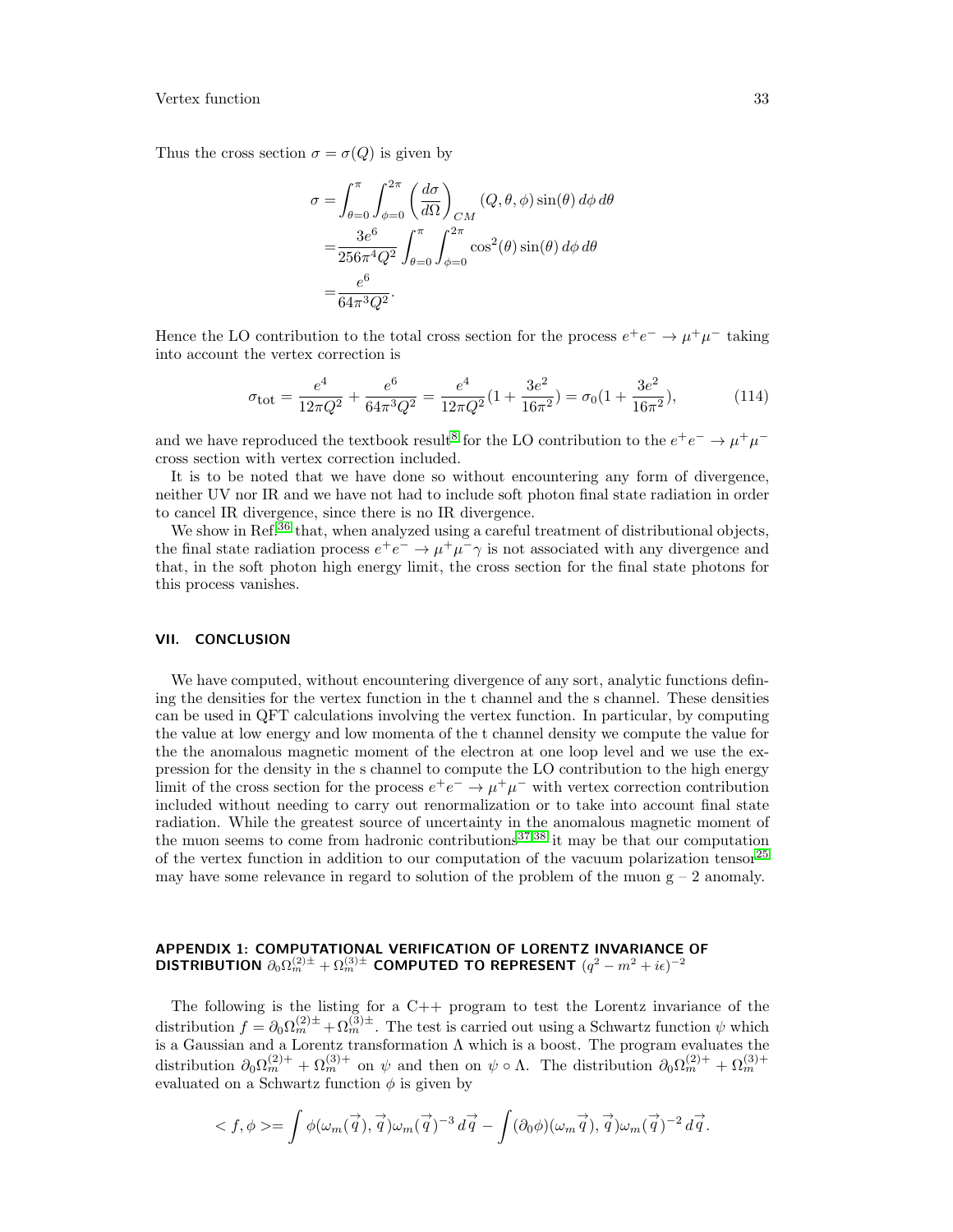When  $\phi = \psi \circ \Lambda$ 

$$
(\partial_0 \phi)(q) = (\partial_0 (\psi \circ \Lambda))(q) = (\partial_\mu \psi)(\Lambda q) \Lambda^\mu{}_0.
$$

The program also outputs the average value of  $\psi$  and that of  $\psi \circ \Lambda$  to verify that they are quite different functions.

```
// test_Lorentz_invariance.cpp : This file contains the 'main' function.
// Program execution begins and ends there.
//
#include <iostream>
#include <fstream>
#include <math.h>
double psi(double, double*);
double partial_0_psi(double, double*);
double partial_0_psi_Lambda(double, double*);
double omega_m(double*);
void create_arrays();
double* p, * q;
const double m = 1.0;
const double xi = 3.0;
const int N_int = 200;
const double Lambda_int = 100;
const double delta_int = Lambda_int / N_int;
int main()
{
    std::cout << "Hello World!\n";
    std::ofstream outFile("out.txt");
    create_arrays();
    double average_a = 0.0;
    double average_b = 0.0;
    double integral_1 = 0.0;
    double integral_2 = 0.0;
    double integral-3 = 0.0;
    double integral_4 = 0.0;
    double p_0, q_0;
    int i, j, k;
    for (i = -N_int; i < N_int; i++)for (j = -N\_int; j < N\_int; j++)for (k = -N_int; k < N_int; k++)
            {
                p[1] = i * delta(int;p[2] = j * delta\_int;p[3] = k * delta\_int;p_0 = \text{omega}_m(p);
                average_a += psi(p_0, p);integral_1 += psi(p_0, p) / (p_0 * p_0 * p_0);integral_2 += partial_0 psi(p_0, p) / (p_0 * p_0);q_0 = \cosh(xi) * p_0 + \sinh(xi) * p[1];q[1] = \sinh(xi) * p_0 + \cosh(xi) * p[1];q[2] = p[2];q[3] = p[3];
```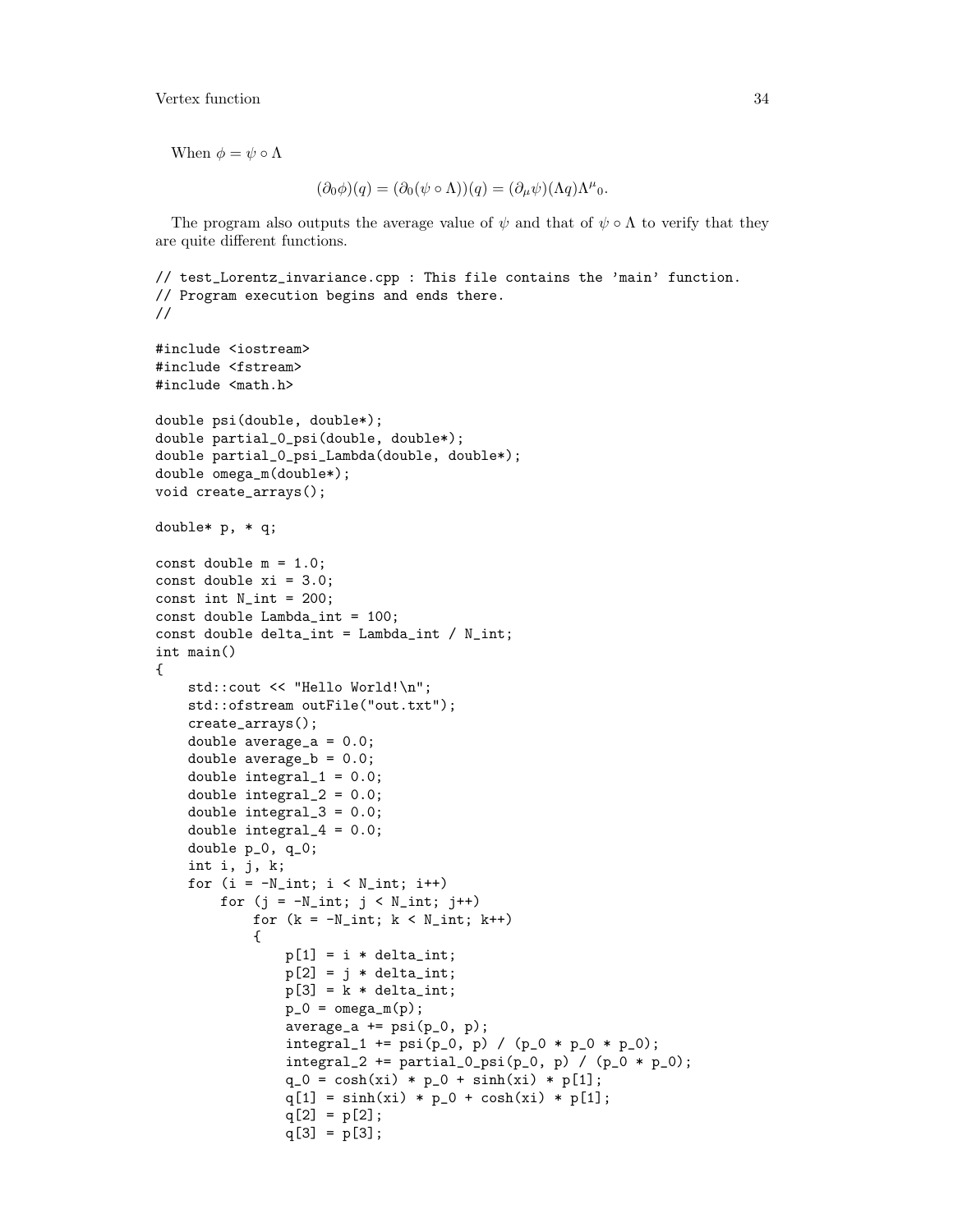```
average_b += psi(q_0, q);integral_3 += psi(q_0, q) / (p_0 * p_0 * p_0);integral_4 += partial_0_psi_Lambda(q_0, q) / (p_0 * p_0);}
    double factor = 2 * N_1int - 1;
    factor = factor * factor * factor;double delta = delta_int * delta_int * delta_int;
    average_a /= factor;
    average_b /= factor;
    integral_1 *= delta;
    integral_2 *= delta;
    integral_3 *= delta;
    integral_4 *= delta;
    outFile << "distribution value = " << integral_1 - integral_2
        << " transformed distribution value = "
<< integral_3 - integral_4 << "\n"
        << "average_a = " << average_a
<< " average_b = " << average_b << "\n";
}
double psi(double p_0, double* p_vec)
{
    return(exp(-(p_0 * p_0 + p_vec[1] * p\_vec[1] + p\_vec[2] * p\_vec[2] +p_vec[3] * p_vec[3])));
}
double partial_0_psi(double p_0, double* p_vec)
{
    return (-2.0 * psi(p_0, p_vec) * p_0);}
double partial_0_psi_Lambda(double p_0, double* p_vec)
{
   return(-2.0 * psi(p_0, p_vec) * (p_0 * cosh(xi) + p_vec[1] * sinh(xi)));
}
double omega_m(double* p_vec)
{
    return(sqrt(m * m + p\_vec[1] * p\_vec[1] + p\_vec[2] * p\_vec[2] +p_{vec}[3] * p_{vec}[3]);
}
void create_arrays()
{
    p = new double[3];q = new double[3];}
```
The output of the program is as follows.

distribution value = 1.50885 transformed distribution value = 1.50885 average\_a = 9.08709e-08 average\_b = 9.14858e-07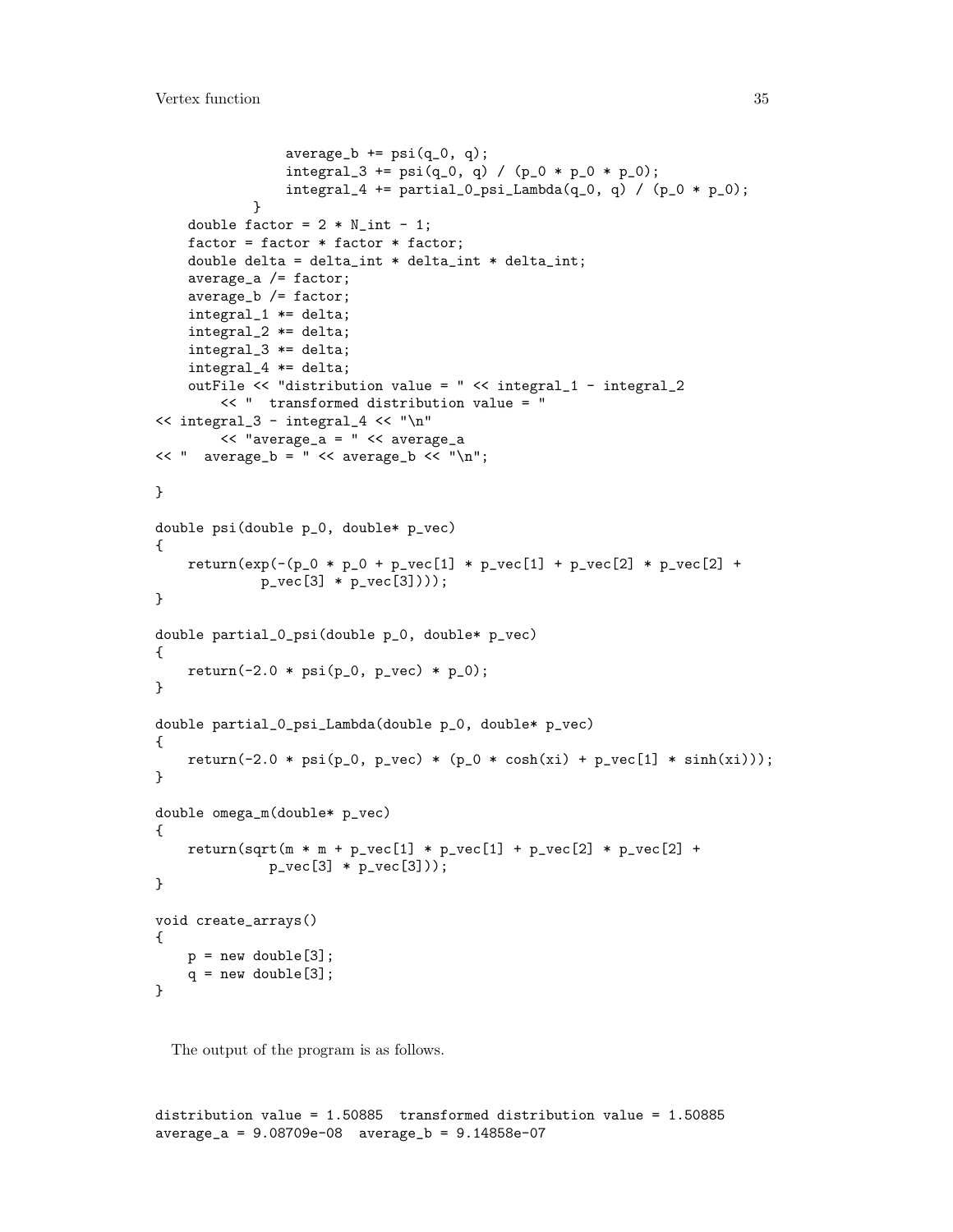#### <span id="page-35-0"></span>**REFERENCES**

<span id="page-35-1"></span> $1$ Jauch, J. M. and Rohrlich, F., *The Theory of Photons and Electrons*, Springer-Verlag, Berlin, 1976.

- <span id="page-35-2"></span> ${}^{2}$ Di Piazza, A. and Lopez-Lopez, M. A., One-loop vertex correction in a plane wave, *Physical Review D*, 102, 076018 (2020).
- <span id="page-35-3"></span> $3$ Ding, S. Y., Karczmarek, J., and Semenof, G. W., On the infrared divergence and global colour in N = 4 Yang-Mills theory, Journal of High Energy Physics, Issue 7, Article Number 228, 2020.
- <span id="page-35-4"></span><sup>4</sup>Butler, D. R. and Nelson, C. A., Non-abelian structure of Yang-Mills theory and infrared finite asymptotic states, Phys. Rev. D 18(4), 1196-1198, 1978.
- <span id="page-35-5"></span><sup>5</sup>Tanaka, T and Urakawa, Y., Large gauge transformation, soft theorem, and infrared divergence in inflationary spacetime, Journal of High Energy Physics, Issue 10, Article Number 127, 2017.
- <span id="page-35-6"></span><sup>6</sup>Wilson-Gerow J., DeLisle, C. and Stamp, P., A functional approach to soft graviton scattering and BMS charges, Class. Quantum Grav. 35, 164001 (31pp), 2018.
- <span id="page-35-7"></span><sup>7</sup>Yennie, D. R., Frautschi, S. C. and Suura, H., The infrared divergence phenomena and high-energy processes, Annals Phys. 13(3), 379-452, 1961.
- <span id="page-35-8"></span><sup>8</sup>Schwartz, M. D., Quantum Field Theory and the Standard Model, Cambridge University Press, 2018.
- <span id="page-35-9"></span><sup>9</sup>Weinberg, S., The quantum theory of fields, Vol. 1, Cambridge University Press, 2005.
- <span id="page-35-10"></span> $10B$ loch, F. and Nordsieck, A., Note on the radiation field of the electron, Phys. Rev. 52(2), 54-59, 1937.
- <span id="page-35-11"></span> $11$ Doria, R., Frenkel, J. and Taylor, J. C., Counter example to nonabelian Bloch Nordsieck theorem, Nuclear Physics B 168(1), 93-110, 1980.
- <span id="page-35-12"></span><sup>12</sup>Catani, S., Ciafaloni, M. and Marchesini, G., Noncancelling infrared divergences in QCD coherent state, Nucl. Phys. B 264(4), 588-620, 1986.
- <span id="page-35-13"></span><sup>13</sup>Kinoshita, T., Mass singularities of Feynman amplitudes, J. Math. Phys. 3, 650-677, 1962.
- $14$ Lee, T.-D. and Naunberg, M., Degenerate systems and mass singularuties, *Physical Review D*, 133(6B), 1549-1562, 1964.
- <sup>15</sup>Akhoury, R., Sotiropoulos, M. G. and Zakharov, V. I., The Kinoshita-Lee-Nauenberg theorem and soft radiation in gauge theories: Abelian case, Phys. Rev. D 56(1), 377-387, 1997.
- <sup>16</sup>Khalil, A. and Horowitz, W. A., Initial state factorization and the Kinoshita-Lee-Nauenberg theorem, J. Phys. Conf. Ser. 889, 012002, 2017.
- <span id="page-35-14"></span><sup>17</sup>Frye, C., Hannesdottir, H., Paul, N., Schwartz, M. D. and Yan, K., Infrared finiteness and forward scattering, Phys. Rev. D 99(5), 056015, 2019.
- <span id="page-35-15"></span><sup>18</sup>Nakanishi, N., General theory of infrared divergence, *Prog. Theor. Phys.* 19(2), 159-168, 1958.
- <sup>19</sup>Zhou, G.-L., Cancellation of infrared divergence in inclusive production of heavy quarkonia, Physical Review D, 93, 105035 (2016).
- <sup>20</sup>Chung, V., Infrared divergence in quantum electrodynamics, *Phys. Rev.* 140(4B), 1110-1122, 1965.

<span id="page-35-16"></span> $21$ Cvitanovic, P. and Kinoshita, T., New Approach to the separation of ultraviolet and infrared divergences of Feynman-parametric integrals, Phys. Rev. D 10(12), 3991-4006, 1974.

- <span id="page-35-17"></span><sup>22</sup>Mashford, J., An introduction to spectral regularization for quantum field theory, in Proceedings of XIII International Workshop on Lie Theory and Its Applications in Physics (Varna, Bulgaria, June 2019), Springer Proceedings in Mathematics and Statistics, Vol. 335, ed. V. Dobrev, Springer, Heidelberg-Tokyo, 481-490, 2020.
- <span id="page-35-22"></span> $^{23}$ Mashford, J., A spectral calculus for Lorentz invariant measures on Minkowski space, Symmetry 12, 1696, 2020.
- <span id="page-35-21"></span><sup>24</sup>Mashford, J., Divergence-free quantum electrodynamics in locally conformally flat space-time, *Interna*tional Journal of Modern Physics A, 2150083, 2021.
- <span id="page-35-18"></span> $^{25}$ Mashford, J., Spectral regularization and a QED running coupling without a Landau pole, Nuclear Physics B, 969, 115467, 2021.
- <span id="page-35-19"></span> $^{26}\rm{Mashford}$ , J, An approach to classical quantum field theory based on the geometry of locally conformally flat space-time, Advances in Mathematical Physics, vol. 2017, Article ID 8070462, 2017.
- <span id="page-35-20"></span><sup>27</sup>Halmos, P. R., Measure Theory, Springer Verlag, 1988.
- <span id="page-35-23"></span> $^{28}$ Schwinger, On quantum electrodynamics and the magnetlc moment of the electron, *Phys. Rev.* 73, 416-417, 1948.
- <span id="page-35-24"></span><sup>29</sup>Schwinger, J., Quantum electrodynamics. I. A covariant formulation, *Physical Review*, Volume 74, Number 10, 1439-1461, 1948.
- <span id="page-35-25"></span> $30$ Kronig, R. De L., The magnetic moment of the electron, Proceedings of the National Academy of Sciences of the United States of America, Vol. 12, No. 5 (May 15, 1926), pp. 328-330, 1926.
- $31$ Darwin, C. G., On the magnetic moment of the electron, Proceedings of the Royal Society of London. Series A, Vol. 120, No. 786 (Oct. 1, 1928), pp. 621-631, 1928.
- <sup>32</sup>Kusch, P. and Foley, H. M., The magnetic moment of the electron, Physical Review, Vol. 74, Number 3, 250-263, 1948.
- $33$ Levine, M. J. and Wright, J., Anomalous magnetic moment of the electron, *Phys. Rev. D* 8, 3171–3179, 1973.
- <sup>34</sup>Carroll, R., Mass Operator Calculation of the electron G-Factor, Phys. Rev. D 12, 2344, 1975.
- <span id="page-35-26"></span><sup>35</sup>Commins, E. D., Electron spin and its history, Annu. Rev. Nucl. Part. Sci. 62, 133–57, 2012.
- <span id="page-35-27"></span><sup>36</sup>Mashford, J., Calculation without IR divergence of the soft photon high energy limit of final state radiation for the process  $e^+e^- \to \mu^+\mu^-$ , [arXiv:2203.09464,](http://arxiv.org/abs/2203.09464) 2022.